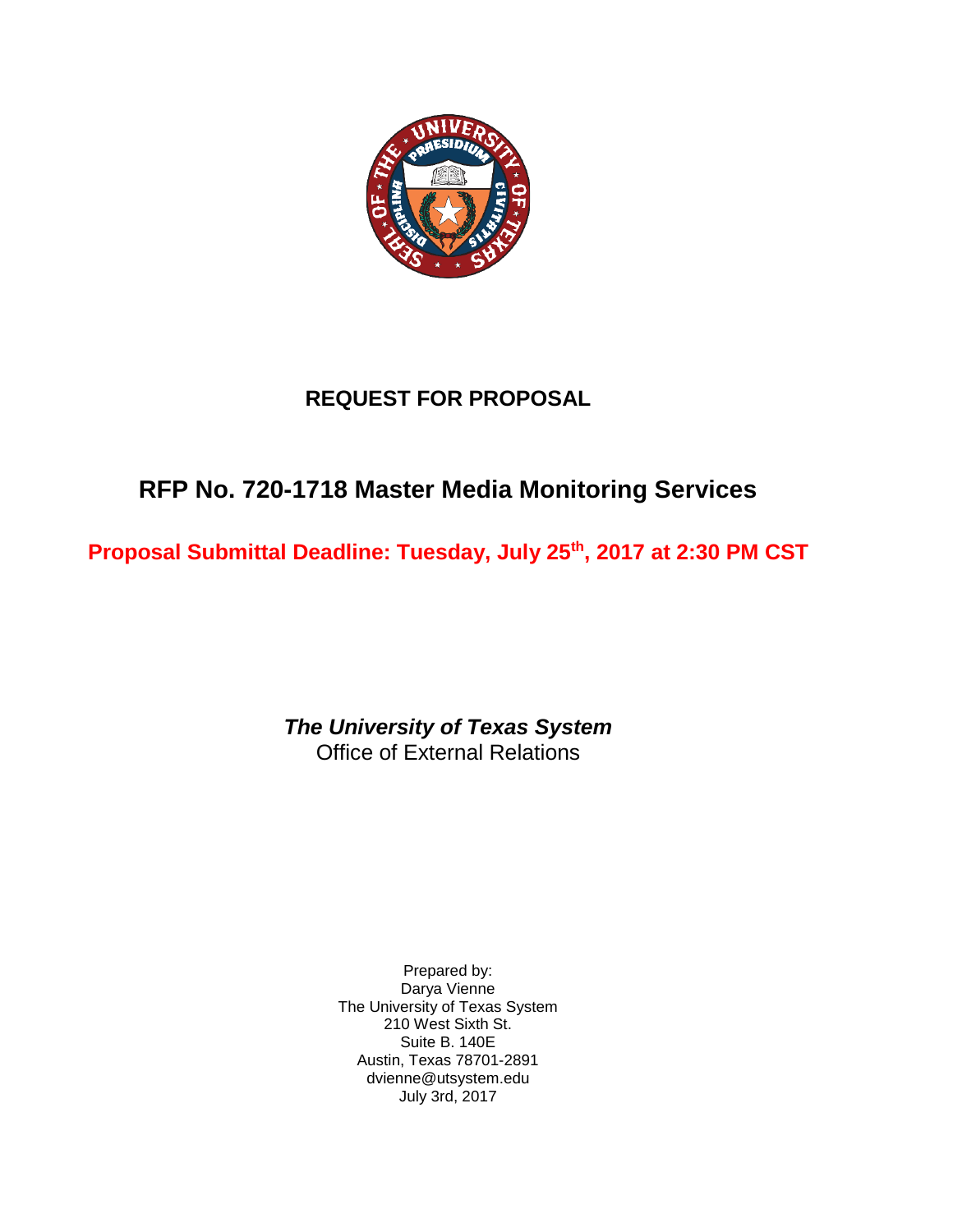## **REQUEST FOR PROPOSAL**

# **TABLE OF CONTENTS**

**Attachments:**

| <b>APPENDIX ONE:</b>   | <b>PROPOSAL REQUIREMENTS</b>                                                                      |
|------------------------|---------------------------------------------------------------------------------------------------|
| <b>APPENDIX TWO:</b>   | <b>TERMS AND CONDITIONS</b>                                                                       |
| <b>APPENDIX THREE:</b> | <b>HUB SUBCONTRACTING PLAN</b>                                                                    |
| <b>APPENDIX FOUR:</b>  | <b>ACCESS BY INDIVIDUALS WITH DISABILITIES</b>                                                    |
| <b>APPENDIX FIVE:</b>  | <b>ELECTRONIC AND INFORMATION RESOURCES ENVIRONMENT</b><br><b>SPECIFICATIONS</b>                  |
| <b>APPENDIX SIX:</b>   | <b>SECURITY CHARACTERISTICS AND FUNCTIONALITY OF</b><br><b>CONTRACTOR'S INFORMATION RESOURCES</b> |
| <b>APPENDIX SEVEN:</b> | <b>CERTIFICATE OF INTERESTED PARTIES (FORM 1295)</b>                                              |
| <b>APPENDIX EIGHT:</b> | THIRD PARTY INFORMATION SECURITY ASSESSMENT SURVEY                                                |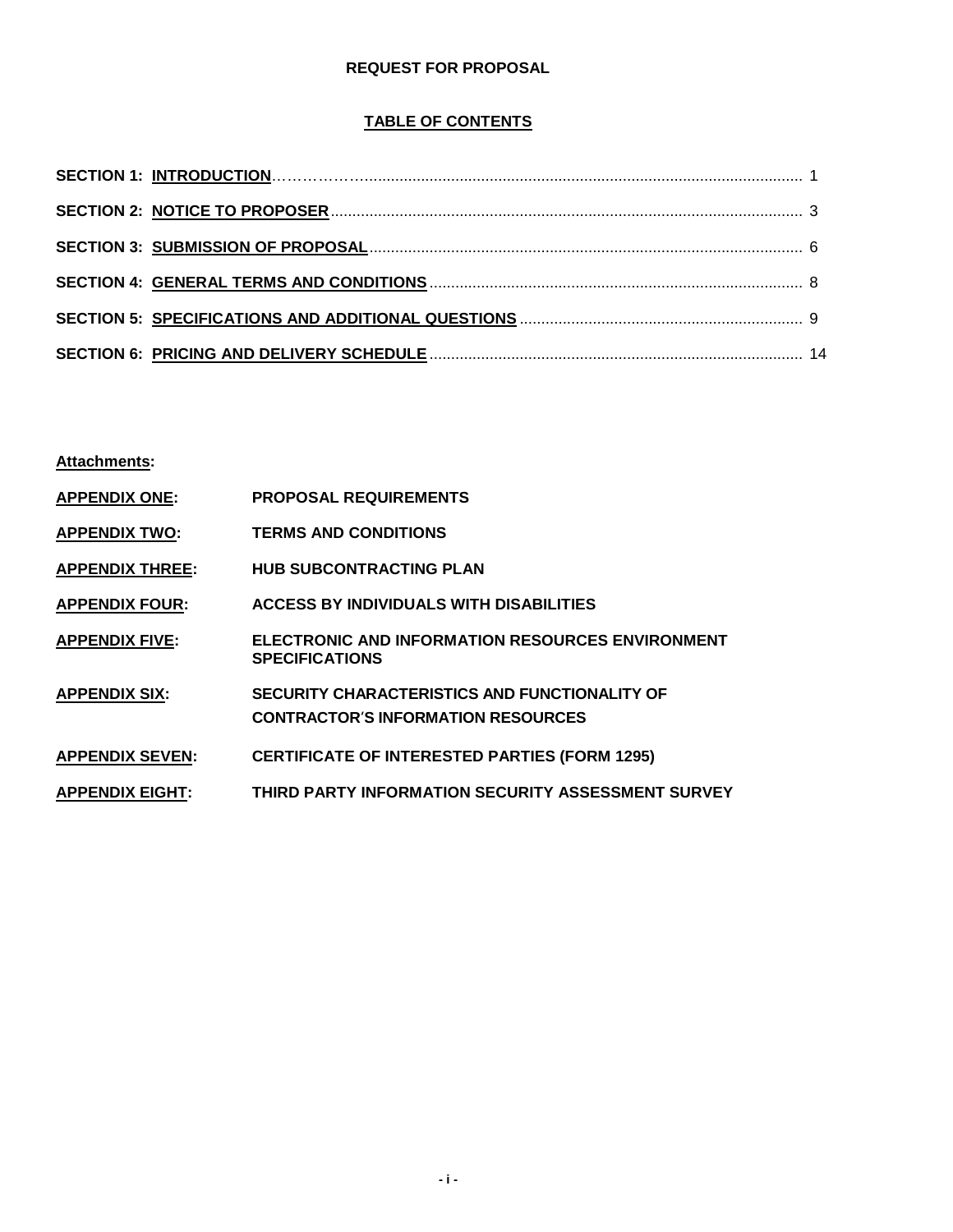### **SECTION 1**

### **INTRODUCTION**

### **1.1 Description of The University of Texas System**

For more than 130 years, The University of Texas System ("**UT System**" and "**University**") has been committed to improving the lives of Texans and people all over the world through education, research and health care.

The University of Texas System is one of the nation's largest systems of higher education, with 14 institutions that educate more than 217,000 students. Each year, UT institutions award more than one-third of all undergraduate degrees in Texas and almost two-thirds of all health professional degrees. With about 20,000 faculty – including Nobel laureates – and more than 70,000 health care professionals, researchers student advisors and support staff, the UT System is one of the largest employers in the state.

The UT System ranks third in the nation in patent applications, and because of the high caliber of scientific research conducted at UT institutions, the UT System is ranked No. 1 in Texas and third in the nation in federal research expenditures. In addition, the UT System is home to three (3) of the nation's National Cancer Institute Cancer Centers – UT MD Anderson, UT Southwestern and UT Health Science Center-San Antonio – which must meet rigorous criteria for world-class programs in cancer research.

Chancellor William H. McRaven's ambitious vision for the UT System includes eight "Quantum Leaps," that address many of the most significant challenges of our time, including building the nation's next generation of leaders through core education in leadership and ethics; leading a brain health revolution by accelerating discoveries and treatments for neurological diseases; elevating higher education's role in national security; driving unprecedented levels of collaboration between higher and K-12 education; and increasing student access and success.

Other numerous transformational initiatives implemented over the past several years have cemented UT System as a national leader in higher education, including the expansion of educational opportunities in South Texas with the opening of The University of Texas Rio Grande Valley in the fall of 2015. And UT is the only system of higher education in the nation establishing not one (1), but two (2) new medical schools in 2016 at The University of Texas at Austin and UT Rio Grande Valley.

University of Texas institutions ("**Institutions**") are setting the standard for excellence in higher education and will continue do so thanks to our generous donors and the leadership of the Chancellor, the Board of Regents and UT presidents.

**The University of Texas System Institution or Organization Location**<br>Austin, TX **Website** UT System Administration<br>
UT Arlington (UTA) and DT Arlington, TX [www.utsystem.edu](http://www.utsystem.edu/)<br>
Arlington, TX www.uta.edu UT Arlington (UTA)<br>
UT Austin (UTAUS) Arlington, TX [www.uta.edu](http://www.uta.edu/)<br>
Austin. TX www.utexas.edu UT Austin (UTAUS) UT Dallas (UTD) Dallas, TX [www.utdallas.edu](http://www.utdallas.edu/)<br>UT El Paso (UTEP) El Paso, TX www.utep.edu UT El Paso (UTEP)<br>
UT Permian Basin (UTPB) 
UT Permian Basin (UTPB) 
UT Permian Basin (UTPB) UT Permian Basin (UTPB)<br>
UT Rio Grande Valley (UTRGV) Brownsville. TX UT Rio Grande Valley (UTRGV)<br>
UT San Antonio (UTSA) Brownsville, TX [www.utrgv.edu](http://www.utrgv.edu/)<br>
San Antonio, TX www.utsa.edu UT San Antonio (UTSA) UT Tyler (UTT)<br>
UT Southwestern Medical Center<br>
UT Southwestern Medical Center<br>
The Southwestern Medical Center<br>
The Southwestern Medical Center UT Southwestern Medical Center **Dallas**, TX [www.utsouthwestern.edu](http://www.utsouthwestern.edu/)<br>
UT Medical Branch at Galveston (UTMB) Galveston, TX www.utmb.edu UT Medical Branch at Galveston (UTMB) Galveston, T<br>UT Health Science Center at Houston (UTHSCH) Houston, TX UT Health Science Center at Houston (UTHSCH) | Houston, TX | [www.uth.edu](http://www.uth.edu/)<br>UT Health Science Center at San Antonio (UTHSCSA) | San Antonio. TX | www.uthscsa. UT Health Science Center at San Antonio (UTHSCSA) San Antonio, TX [www.uthscsa.edu](http://www.uthscsa.edu/) UT MD Anderson Cancer Center (UTMDACC) Houston, TX Www.mdanderson.org UT Health Science Center at Tyler (UTHSCT) Tyler, TX Www.uthscsa.edu

The table below lists the institutions within the UT System.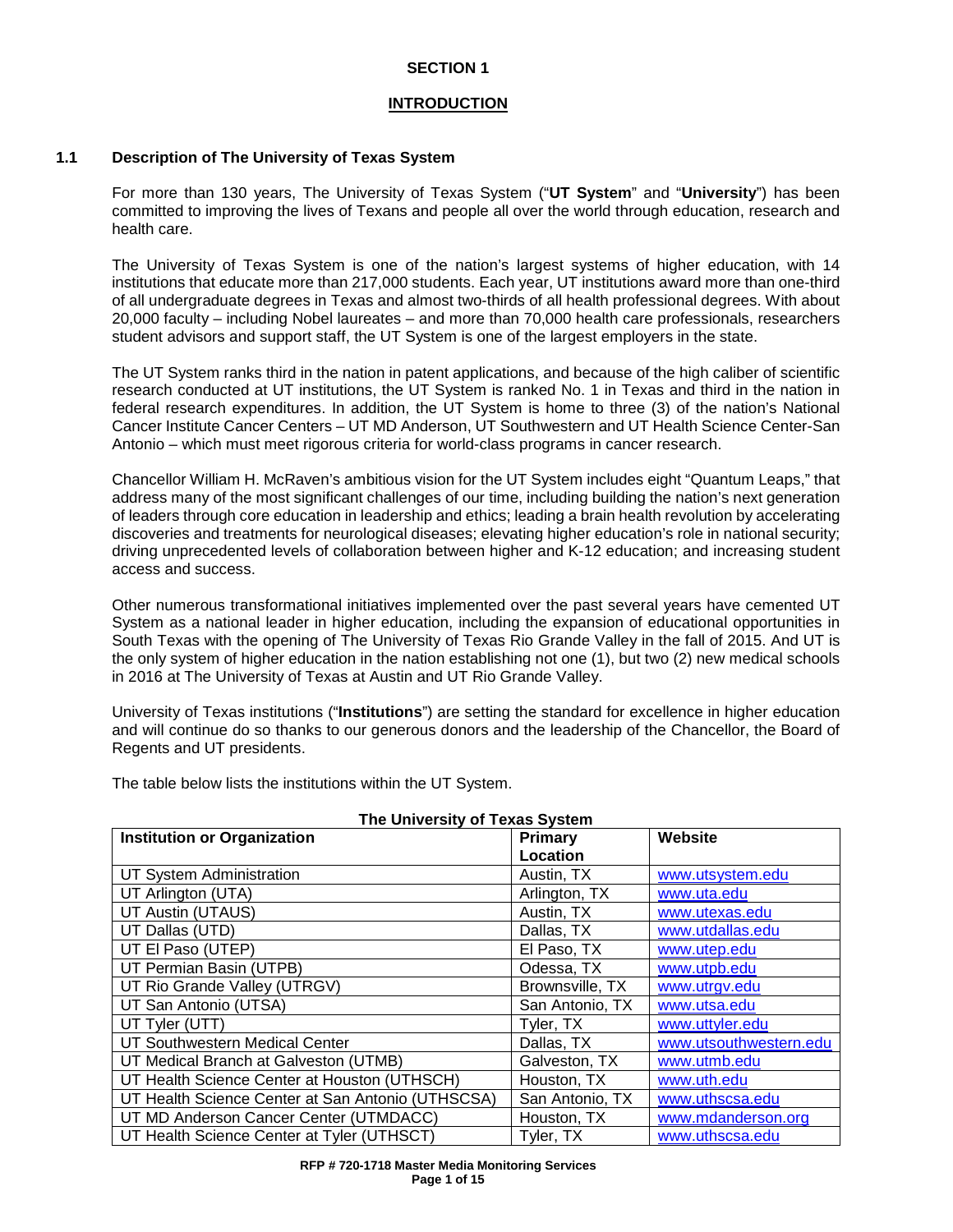### **1.2 Background and Special Circumstances**

UT System's Office of External Relations and communications offices at the Institutions (collectively, "**Communications Offices**") continuously strive to enhance UT System's reputation, both nationally and internationally, as a leader and innovator in education, research and health care. Needs for media monitoring services vary in scope from Institution to Institution. Each Communications Office relies on realtime, on-demand media monitoring services independently of the other Communications Offices.

UT System intends to enter into a master media-monitoring agreement that allows UT System and each Institution an opportunity to obtain contracted services through an expedited Contractor selection process and execution of a Project Addendum describing the services, schedule and fees.

Therefore, University seeks Services to (1) track all traditional media coverage (print, broadcast - TV, radio - and online) in real-time and (2) provide reports on news related to The University of Texas System and its 14 institutions, to effectively inform leadership and staff of relevant coverage, as well as measure the success of media relations efforts and marketing and communications campaigns. Contractor must offer an overall inclusive plan and flexible add-on services to be build plans based on quantity of authorized users and the types of services included. The participating institution must be able to adjust the quantity of authorized users based on their individual scope of work.

Communications Offices need reliable, comprehensive Services that consistently monitor, track, and report metrics of local, regional, state, national and international media coverage and brand exposure. Services must also provide a robust media and influencer contact database that will allow creation of targeted media distribution lists so Communications Offices can build and maintain relationships with key media and influencers to enhance the state, national and international news reach.

Successful respondent(s) will pre-qualify to provide services, *upon request by an Institution* ("**Requesting Institutions**"), with respect to future media monitoring requests.

Execution of an Agreement (ref. **Section 1.4** of **APPENDIX ONE**) with UT System does not assure that UT System or Institutions will request any services from Contractor (ref. **Section 2.3**). NEITHER UT SYSTEM NOR INSTITUTIONS REPRESENT OR WARRANT THAT THEY WILL SEEK SERVICES FROM CONTRACTOR(S) AND SPECIFICALLY DISCLAIM ANY SUCH REPRESENTATIONS AND WARRANTIES.

### **1.3 Objective of Request for Proposal**

UT System seeks proposals from experienced, full-service integrated media monitoring firms to provide media (including all traditional media coverage - print, broadcast and online) tracking, monitoring, reporting and media contact services more particularly described in **Section 5.3** of this RFP (collectively "**Services**") to provide Services to UT System and other UT institutions, at the option of the UT institution. Institutions that elect to utilize the Services must each have access to their own platform. The Agreement (ref. **Section 1.4 of APPENDIX ONE**) will include a comprehensive description of Services offered by Contractor (ref. **Section 2.3**), with the ability for UT System and UT institutions to adjust Services, as needed, for each participating institution.

### **1.4 Group Purchase Authority**

Texas law authorizes institutions of higher education (defined by [Section 61.003,](http://www.statutes.legis.state.tx.us/Docs/ED/htm/ED.61.htm#61.003) *Education Code*) to use the group purchasing procurement method (ref. Sections [51.9335,](http://www.statutes.legis.state.tx.us/Docs/ED/htm/ED.51.htm#51.9335) [73.115,](http://www.statutes.legis.state.tx.us/Docs/ED/htm/ED.73.htm#73.115) and [74.008,](http://www.statutes.legis.state.tx.us/Docs/ED/htm/ED.74.htm#74.008) *Education Code*). Additional Texas institutions of higher education may therefore elect to enter into a contract with the successful Proposer. In particular, Proposer should note UT System is composed of fourteen (14) institutions described at [http://www.utsystem.edu/institutions.](http://www.utsystem.edu/institutions) UT System institutions routinely evaluate whether a contract resulting from a procurement conducted by one of the institutions might be suitable for use by another, and if so, this could give rise to additional purchase volumes. As a result, in submitting its proposal in response to this RFP, Proposer should consider proposing pricing and other commercial terms that take into account such higher volumes and other expanded opportunities that could result from the eventual inclusion of other institutions in the purchase contemplated by this RFP.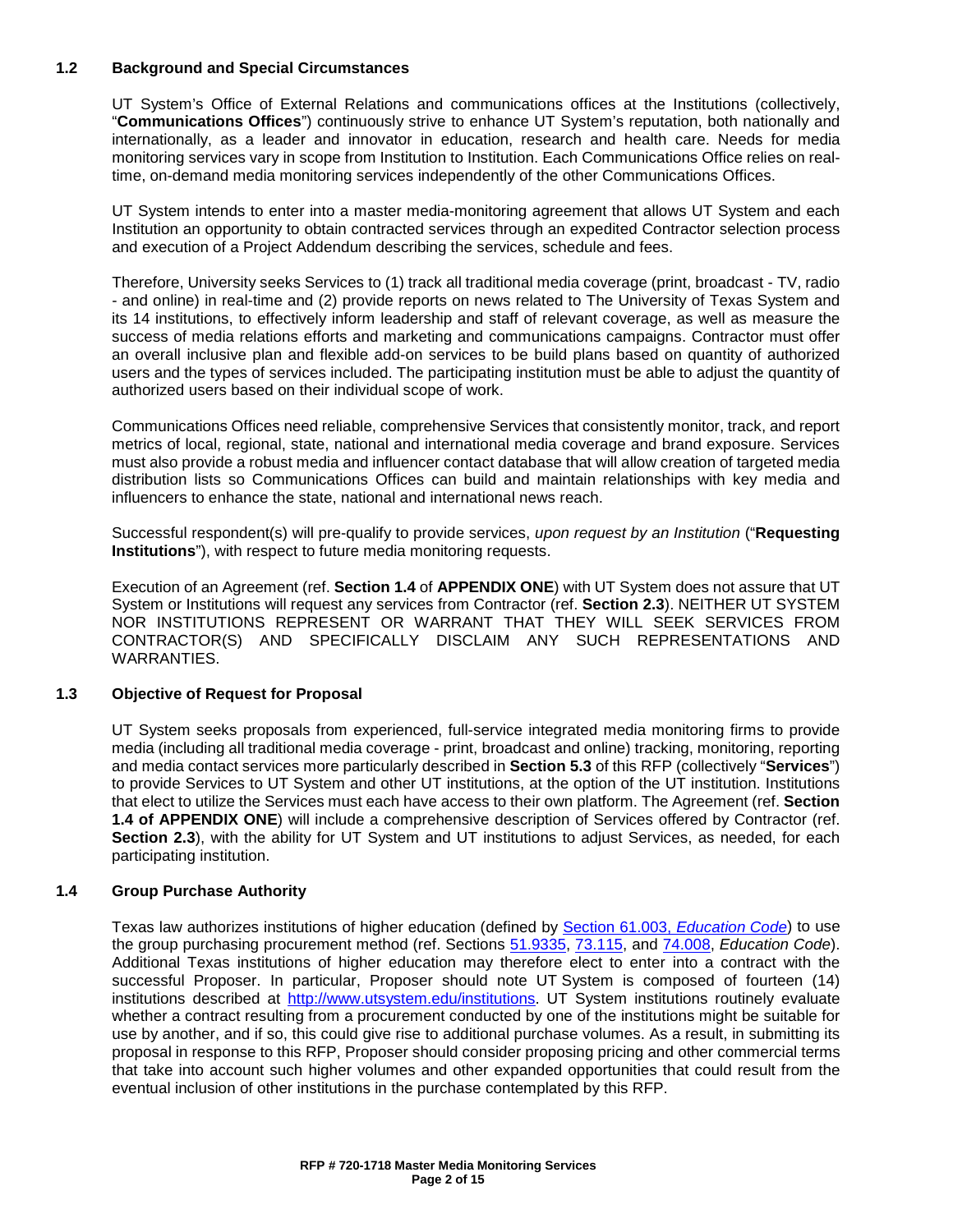### **SECTION 2**

### **NOTICE TO PROPOSER**

### **2.1 Submittal Deadline**

University will accept proposals submitted in response to this RFP until 2:30 p.m., Central Standard Time ("**CST**") on **Tuesday, July 25th, 2017** (the "**Submittal Deadline**").

### **2.2 University Contact Person**

Proposers will direct all questions or concerns regarding this RFP to the following University contact ("**University Contact**"):

### Darya Vienne **Email: dvienne@utsystem.edu**

University specifically instructs all interested parties to restrict all contact and questions regarding this RFP to written communications delivered to (i) University Contact, or (ii) if questions relate to Historically Underutilized Businesses, to HUB Coordinator (ref. **Section 2.5** of this RFP)*.*

*University Contact must receive all questions or concerns no later than 2:30 p.m. CST on Monday, July 17th 2017.*

University will have a reasonable amount of time to respond to questions or concerns. It is University's intent to respond to all appropriate questions and concerns; however, University reserves the right to decline to respond to any question or concern.

### **2.3 Criteria for Selection**

The successful Proposer, if any, selected by University through this RFP will be the Proposer that submits a proposal on or before the Submittal Deadline that is the most advantageous to University. The successful Proposer is referred to as "**Contractor**."

Proposer is encouraged to propose terms and conditions offering the maximum benefit to University in terms of (1) service, (2) total overall cost, and (3) project management expertise.

The evaluation of proposals and the selection of Contractor will be based on the information provided in the proposal. University may consider additional information if University determines the information is relevant.

Criteria to be considered by University in evaluating proposals and selecting Contractor, will be these factors:

### 2.3.1 Threshold Criteria Not Scored

- 2.3.1.1 Ability of University to comply with laws regarding Historically Underutilized Businesses; and
- 2.3.1.2 Ability of University to comply with laws regarding purchases from persons with disabilities.
- 2.3.2 Scored Criteria
	- Cost (30%);
	- Vendor Qualifications and Experience (25%);
	- Approach to Project Services (25%);
	- Customer Service Approach (20%).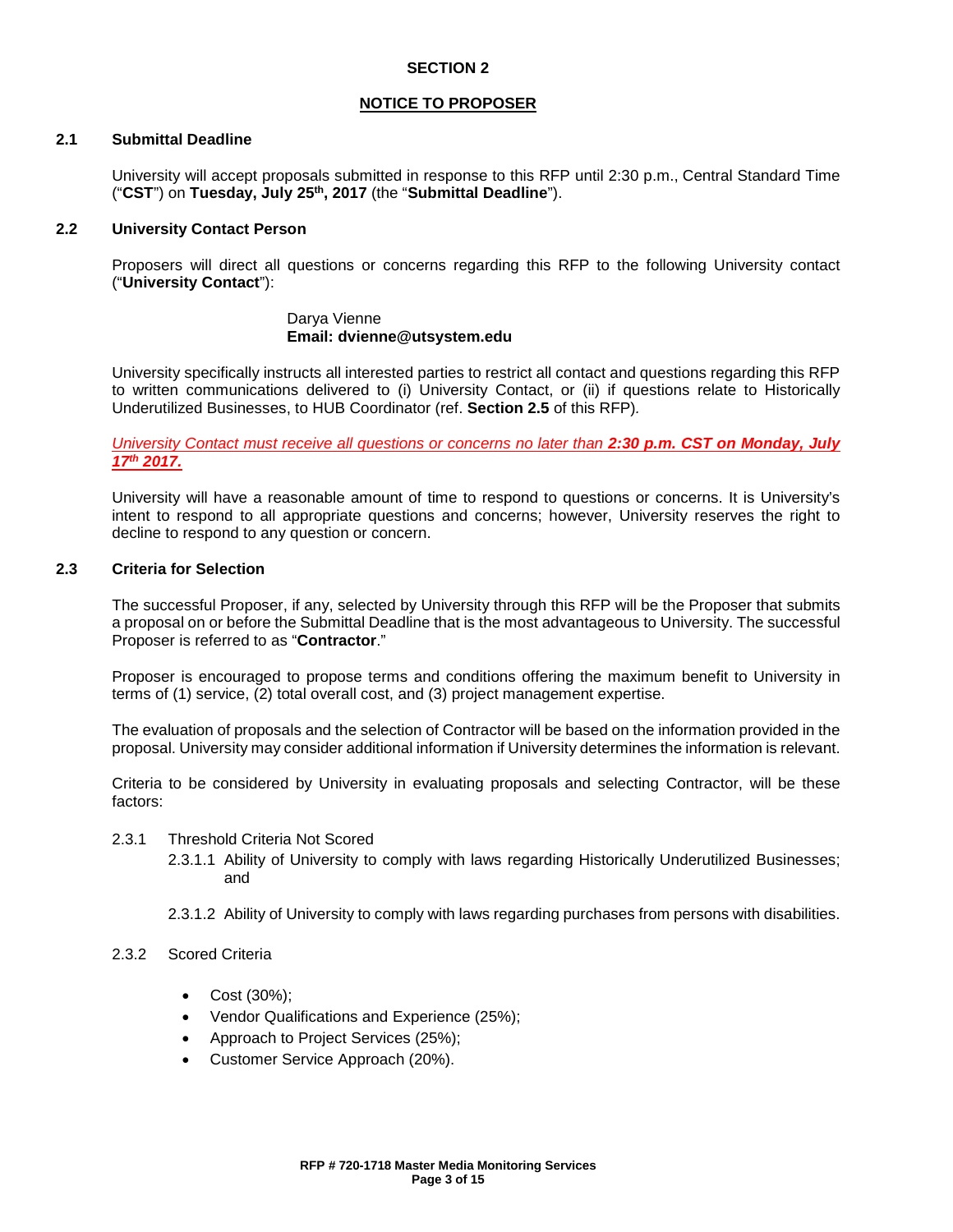### **2.4 Key Events Schedule**

| <b>Issuance of RFP</b>            | July 3rd, 2017           |
|-----------------------------------|--------------------------|
| Deadline for Questions / Concerns | 2:30 p.m. CST on         |
| (ref. Section 2.2 of this RFP)    | Monday, July 17th, 2017  |
| <b>Submittal Deadline</b>         | 2:30 p.m. CST on         |
| (ref. Section 2.1 of this RFP)    | Tuesday, July 25th, 2017 |

### **2.5 Historically Underutilized Businesses**

- 2.5.1 All agencies of the State of Texas are required to make a good faith effort to assist historically underutilized businesses (each a "**HUB**") in receiving contract awards. The goal of the HUB program is to promote full and equal business opportunity for all businesses in contracting with state agencies. Pursuant to the HUB program, if under the terms of any agreement or contractual arrangement resulting from this RFP, Contractor subcontracts any of the Services, then Contractor must make a good faith effort to utilize HUBs certified by the Procurement and Support Services Division of the Texas Comptroller of Public Accounts. Proposals that fail to comply with the requirements contained in this **Section 2.5** will constitute a material failure to comply with advertised specifications and will be rejected by University as non-responsive. Additionally, compliance with good faith effort guidelines is a condition precedent to awarding any agreement or contractual arrangement resulting from this RFP. Proposer acknowledges that, if selected by University, its obligation to make a good faith effort to utilize HUBs when subcontracting any of the Services will continue throughout the term of all agreements and contractual arrangements resulting from this RFP. Furthermore, any subcontracting of the Services by Proposer is subject to review by University to ensure compliance with the HUB program.
- 2.5.2 University has reviewed this RFP in accordance with [34 TAC §20.285,](https://texreg.sos.state.tx.us/public/readtac$ext.TacPage?sl=R&app=9&p_dir=&p_rloc=&p_tloc=&p_ploc=&pg=1&p_tac=&ti=34&pt=1&ch=20&rl=285) and has determined that subcontracting opportunities are probable under this RFP.
- 2.5.3 A HUB Subcontracting Plan ("**HSP**") is a required as part of Proposer's proposal. The HSP will be developed and administered in accordance with University's Policy on Utilization of Historically Underutilized Businesses attached as **APPENDIX THREE** and incorporated for all purposes.

*Each Proposer must complete and return the HSP in accordance with the terms and conditions of this RFP, including APPENDIX THREE. Proposers that fail to do so will be considered nonresponsive to this RFP in accordance with* §2161.252, *[Government Co](http://www.statutes.legis.state.tx.us/Docs/GV/htm/GV.2161.htm#2161.252)*de*.*

*Questions regarding the HSP may be directed to:*

| Contact: | Cynthia Booker                       |
|----------|--------------------------------------|
|          | Coordinator, HUB Technical Assistant |
| Phone:   | 409-772-1353                         |
| Email:   | cbooker@utsystem.edu                 |

Contractor will not be permitted to change its HSP *unless*: (1) Contractor completes a new HSP in accordance with the terms of **APPENDIX THREE**, setting forth all modifications requested by Contractor, (2) Contractor provides the modified HSP to University, (3) University approves the modified HSP *in writing*, and (4) all agreements resulting from this RFP are amended in writing to conform to the modified HSP.

2.5.4 Proposer must submit two (2) originals of the HSP to University at the same time it submits its proposal to University (ref. **Section 3.2** of this RFP.)

**The originals of the HSP must be submitted under separate cover (mailed independently) and in two (2) separate envelopes (the "HSP Envelopes")**. Proposer must ensure that the top outside surface of HSP Envelopes clearly indicating:

2.5.4.1 the RFP No. (ref. **Section 1.3** of this RFP) and the Submittal Deadline (ref. **Section 2.1** of this RFP), both located in the lower left hand corner of the top surface of the envelope,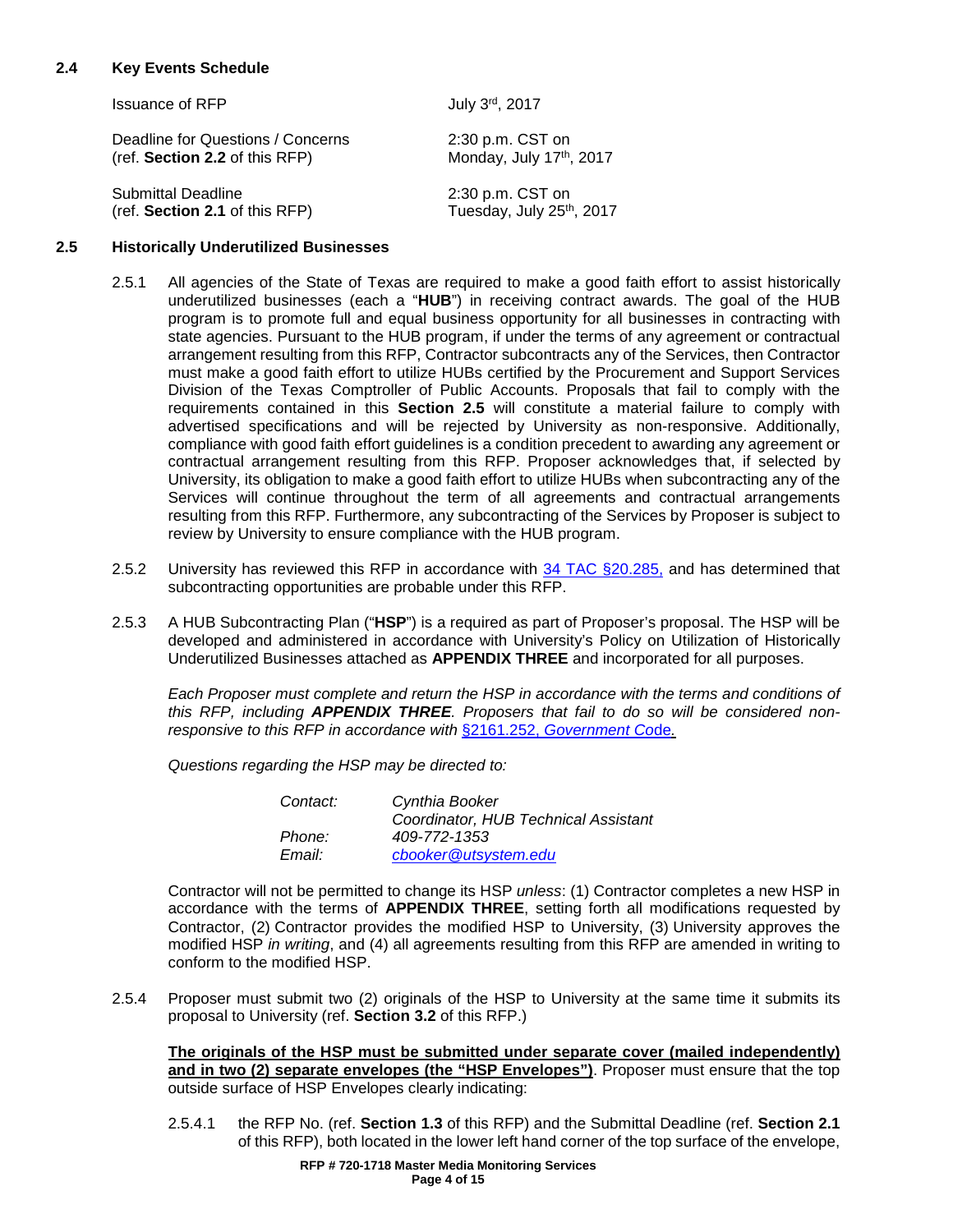- 2.5.4.2 the name and the return address of the Proposer, and
- 2.5.4.3 the phrase "HUB Subcontracting Plan".

Any proposal submitted in response to this RFP that is not accompanied by two (2) separate HSP Envelopes meeting the above requirements may be rejected by University and returned to Proposer unopened as non-responsive due to material failure to comply with advertised specifications.

University will open Proposer's HSP Envelopes prior to opening the proposal to confirm Proposer submitted the HSP. Proposer's failure to submit two (2) completed and signed originals of Proposer's HUB Subcontracting Plan may result in University's rejection of the proposal as nonresponsive due to material failure to comply with advertised specifications; such a proposal will be returned to the Proposer unopened (ref. **Section 1.5** of **APPENDIX ONE** to this RFP). **Note**: The requirement that Proposer provide two (2) originals of the HSP under this **Section 2.5.4** is separate from and does not affect Proposer's obligation to provide University with the number of copies of its proposal as specified in **Section 3.1** of this RFP.

**[NOTE: If Section 3.1 requires a Proposer to provide** *x* **copies of its proposal, consider if the Proposer should be required to provide an equal number of copies of its HSP.]**

**If Proposer's submitted HSP refers to specific page(s) / Sections(s) of Proposer's proposal that explain how Proposer will perform entire contract with its own equipment, supplies, materials and/or employees, Proposer must include copies of those pages in HSP Envelopes**. Failure to do so will slow the evaluation process and may result in DISQUALIFICATION.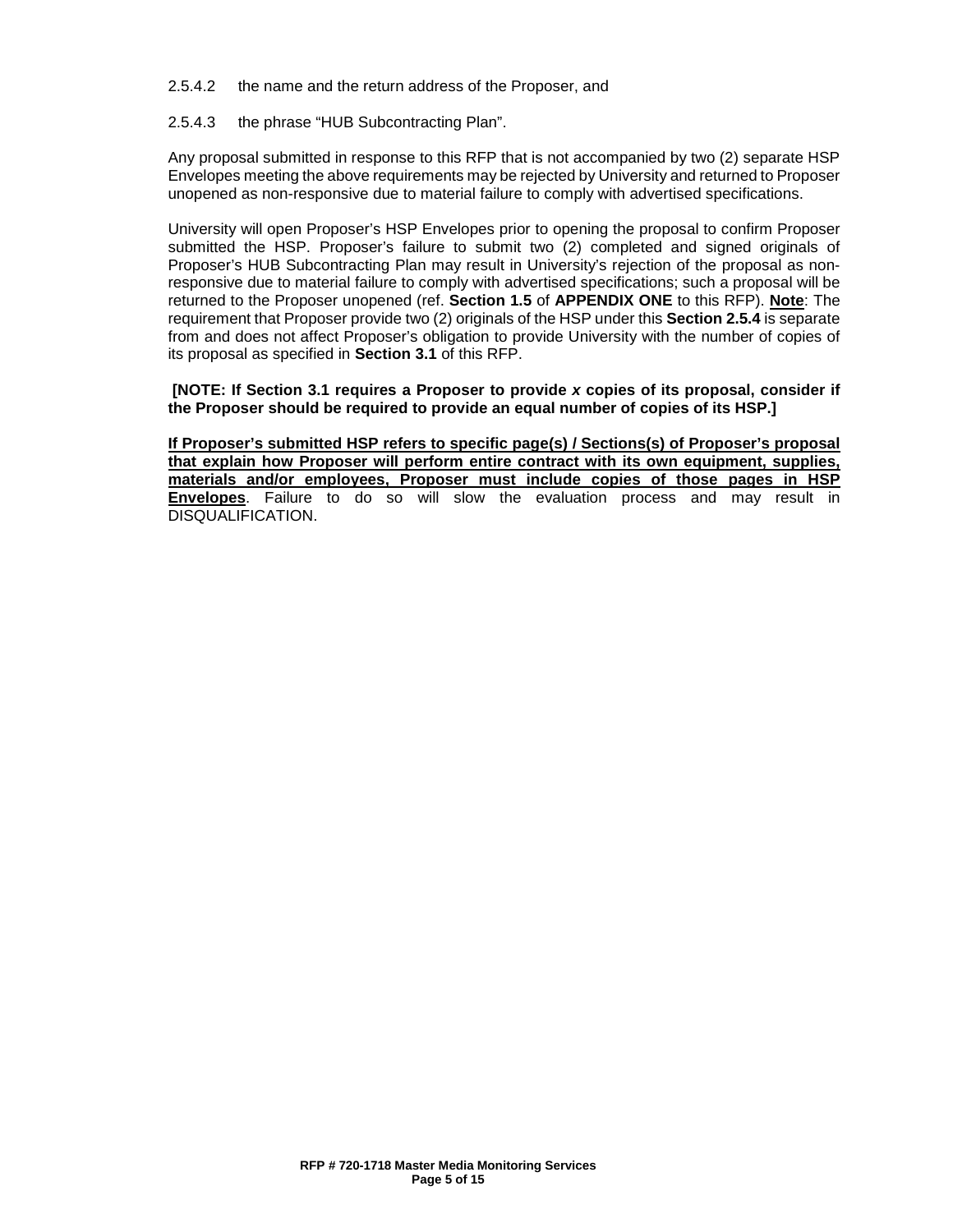### **SECTION 3**

### **SUBMISSION OF PROPOSAL**

### **3.1 Number of Copies**

Proposer must submit:

A. One (1) complete paper copy of its *entire* proposal for each Section Proposer is responding to.

The paper copy of the proposal should contain the mark "original" on the front cover of the proposal. An original signature by an authorized officer of Proposer must appear on the Execution of Offer (ref. Section 2 of APPENDIX ONE) of the submitted paper copy of the proposal.

### *University does not consider electronic signatures to be valid therefore the original signature must be a "wet signature."*

B. One (1) complete electronic copy of its entire proposal in a single .pdf file on USB Flash Drive for each Section Proposer is responding to. USB Flash Drive must include a protective cover and be labeled with Proposer's name and RFP number.

In addition, Proposer must submit one (1) complete electronic copy of the proposal for each Section Proposer is responding to in a single .pdf file on separate USB Flash Drive on which all proposed pricing information, provided in response to **Section 6**, has been removed.

### **3.2 Submission**

Proposals must be received by University on or before the Submittal Deadline (ref. **Section 2.1** of this RFP) and should be delivered to:

> The University of Texas System Administration 210 W. 6<sup>th</sup> St. Suite B. 140E Austin, Texas 78701-2891 **Attn: Darya Vienne**

### NOTE: Show the Request for Proposal number and submittal date in the lower left-hand corner of sealed bid envelope (box / container).

Proposals must be typed on letter-size (8-1/2" x 11") paper, and must be submitted in a 3-ring binder. Preprinted material should be referenced in the proposal and included as labeled attachments. Sections within a proposal should be divided by tabs for ease of reference.

### **3.3 Proposal Validity Period**

Each proposal must state that it will remain valid for University's acceptance for a minimum of one hundred and twenty (120) days after the Submittal Deadline, to allow time for evaluation, selection, and any unforeseen delays.

### **3.4 Terms and Conditions**

3.4.1 Proposer must comply with the requirements and specifications contained in this RFP, including the Terms and Conditions (ref. **APPENDIX TWO**), the Notice to Proposer (ref. **Section 2** of this RFP), Proposal Requirements (ref. **APPENDIX ONE**) and the Specifications and Additional Questions (ref. **Section 5** of this RFP). If there is a conflict among the provisions in this RFP, the provision requiring Proposer to supply the better quality or greater quantity of services will prevail, or if such conflict does not involve quality or quantity, then interpretation will be in the following order of precedence: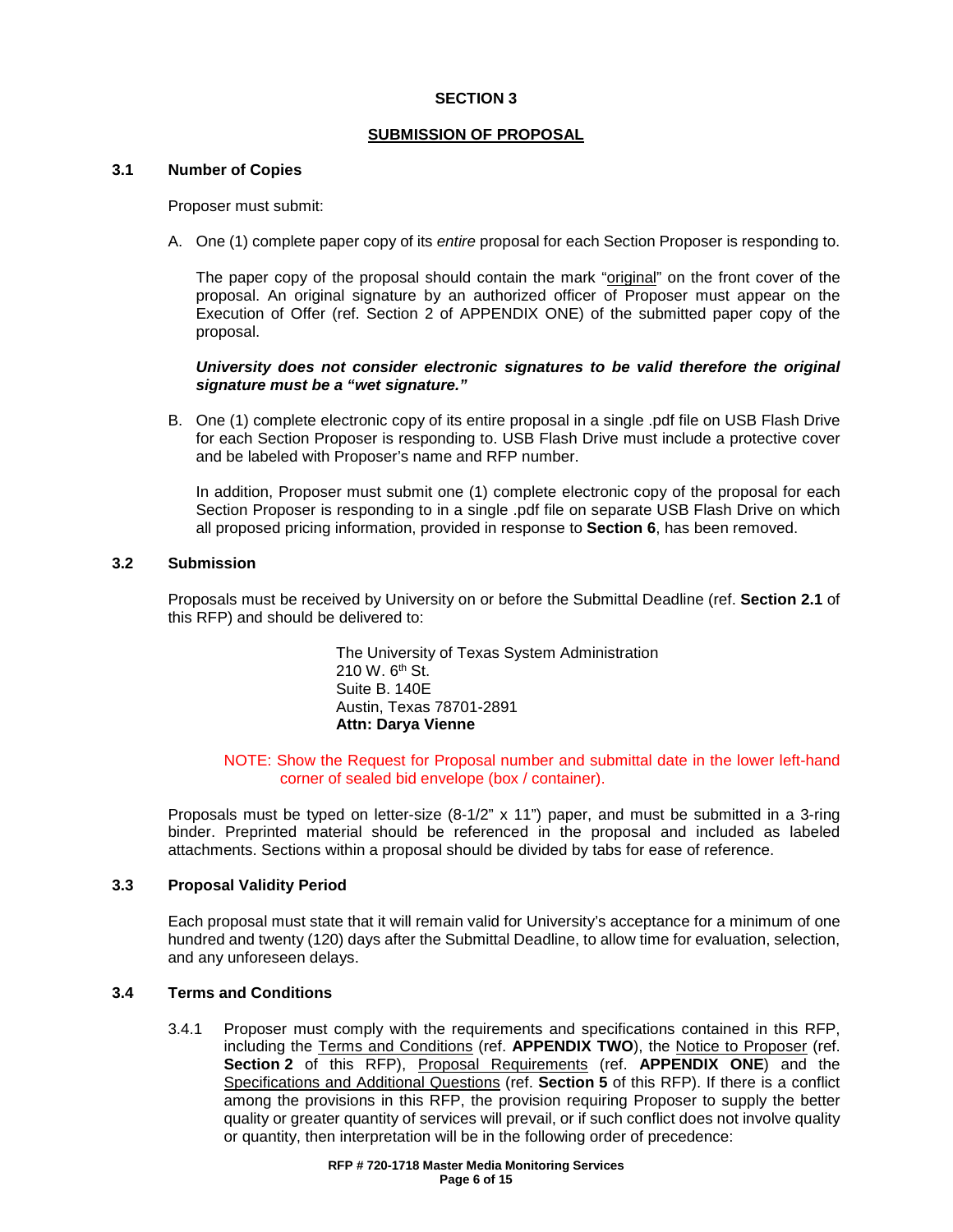- 3.4.1.1. Specifications and Additional Questions (ref. Section **5** of this RFP);
- 3.4.1.2. Terms and Conditions (ref. **APPENDIX TWO**);
- 3.4.1.3. Proposal Requirements (ref. **APPENDIX ONE**);
- 3.4.1.4. Notice to Proposers (ref. **Section 2** of this RFP).

### **3.5 Submittal Checklist**

Proposer is instructed to complete, sign, and return the following documents as a part of its proposal. If Proposer fails to return each of the following items with its proposal, then University may reject the proposal:

- 3.5.1 Signed and Completed Execution of Offer (ref. **Section 2** of **APPENDIX ONE**).
- 3.5.2 Signed and Completed Pricing and Delivery Schedule (ref. **Sections 6** of this RFP).
- 3.5.3 Responses to Proposer's General Questionnaire (ref. **Section 3** of **APPENDIX ONE**).
- 3.5.4 Signed and Completed Addenda Checklist (ref. Section 4 of **APPENDIX ONE**).
- 3.5.5 Responses to questions and requests for information in the Specifications and Additional Questions Section (ref. **Sections 5.4** of this RFP).
- 3.5.6 Signed and completed originals of the HUB Subcontracting Plan or other applicable documents (ref. **Section 2.5** of this RFP and **APPENDIX THREE**).
- 3.5.7 Responses to questions and requests for information in **APPENDIX FIVE**.
- 3.5.8 Responses to questions and requests for information in **APPENDIX SIX**.
- 3.5.9 Responses to questions and requests for information in **APPENDIX EIGHT**.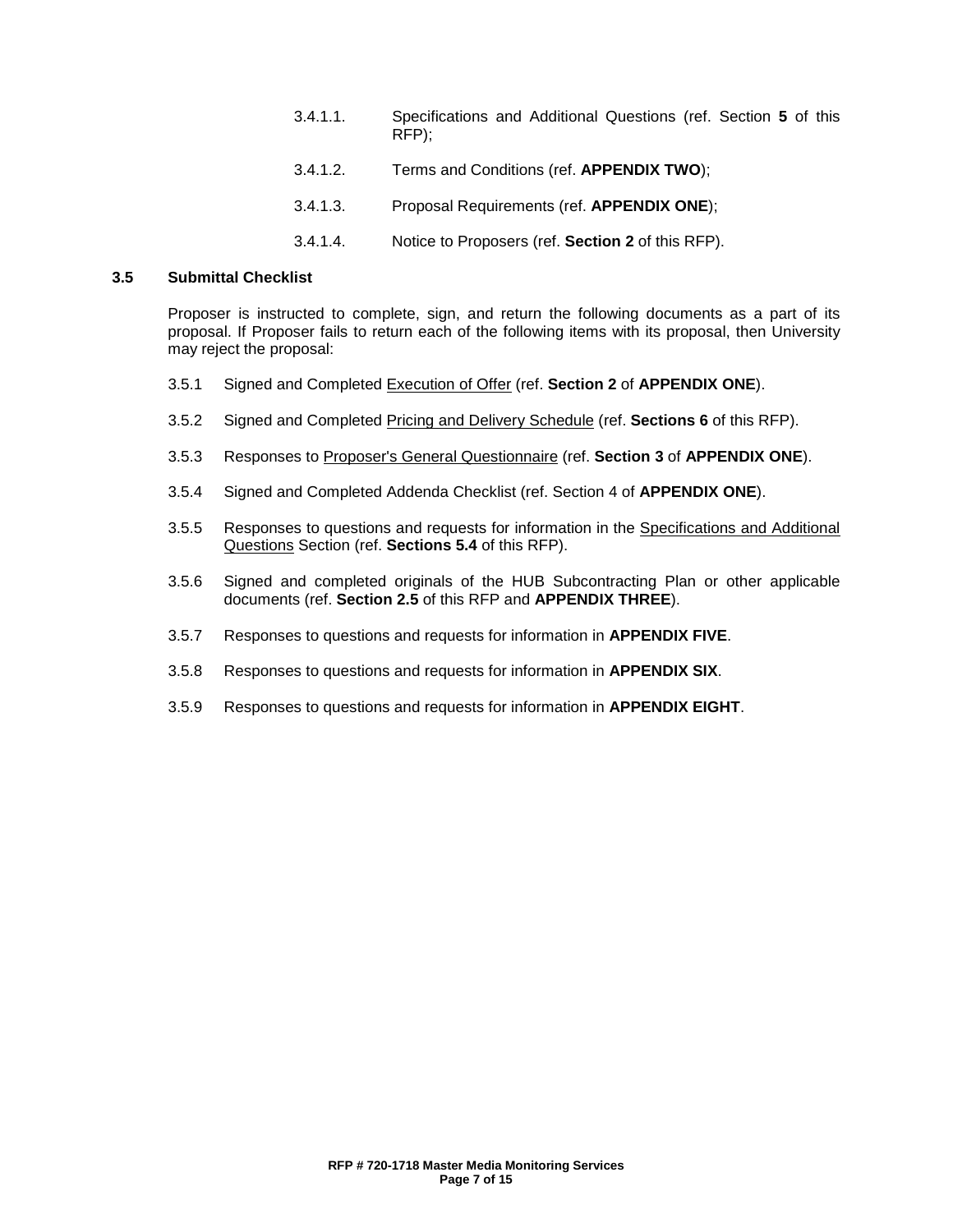### **SECTION 4**

### **GENERAL TERMS AND CONDITIONS**

The terms and conditions contained in **APPENDIX TWO** or, in the sole discretion of University, terms and conditions substantially similar, will become a part of and govern any agreement that results from this RFP.

If Proposer takes exception to any terms or conditions set forth in **APPENDIX TWO**, Proposer will submit a redline of **APPENDIX TWO** specifically showing Proposer's exceptions, as part of its proposal in accordance with **Section 5.2.1** of this RFP. Proposer's exceptions will be reviewed by University and may result in disqualification of Proposer's proposal as non-responsive to this RFP. If Proposer's exceptions do not result in disqualification of Proposer's proposal, then University may consider Proposer's exceptions when University evaluates the Proposer's proposal.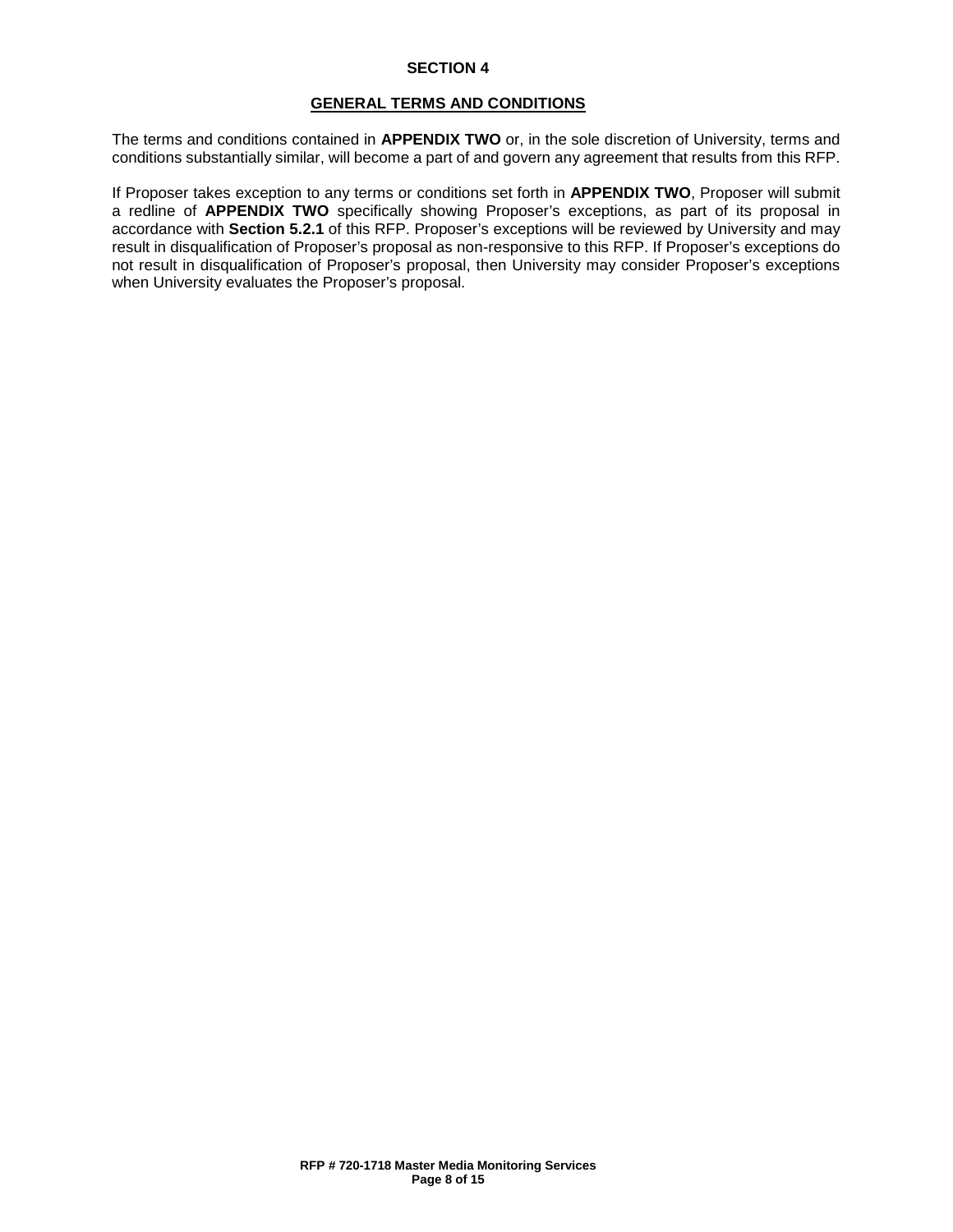### **SPECIFICATIONS AND ADDITIONAL QUESTIONS**

### **5.1 General**

The minimum requirements and the specifications for the Services, as well as certain requests for information to be provided by Proposer as part of its proposal, are set forth below. As indicated in **Section 2.3** of this RFP, the successful Proposer is referred to as the "**Contractor**."

**Contract Term:** University intends to enter into an agreement with Contractor(s) to perform the Services for a two (2) year term with three (3) optional one-year (1- year) renewal terms.

**Multiple Awards:** University reserves the right to make multiple awards under this RFP.

**Approval by the Board of Regents:** No agreement resulting from this RFP will be effective for amounts exceeding one million dollars (\$1,000,000) until approved by the Board of Regents of The University of Texas System.

### **5.2 Additional Information Requested and Additional Questions**

Proposer must submit the following information as part of Proposer's proposal:

- 5.2.1 If Proposer takes exception to any terms or conditions set forth in **APPENDIX TWO**, Proposer must submit a redline of **APPENDIX TWO** specifically showing Proposer's exceptions, as part of its proposal in accordance with **Section 4** of this RFP.
- 5.2.2 In its proposal, Proposer must indicate whether it will consent to include in the Agreement the "Access by Individuals with Disabilities" language that is set forth in **APPENDIX FOUR, Access by Individuals with Disabilities**. If Proposer objects to the inclusion of the "Access by Individuals with Disabilities" language in the Agreement, Proposer must, as part of its proposal, specifically identify and describe in detail all of the reasons for Proposer's objection. NOTE THAT A GENERAL OBJECTION IS NOT AN ACCEPTABLE RESPONSE TO THIS QUESTION.
- 5.2.3 In its proposal, Proposer must respond to each item listed in **APPENDIX FIVE, Electronic and Information Resources (EIR) Environment Specifications**. **APPENDIX FIVE** will establish specifications, representations, warranties and agreements related to the EIR that Proposer is offering to provide to University. Responses to **APPENDIX FIVE** will be incorporated into the Agreement and will be binding on Contractor.
- 5.2.4 In its proposal, Proposer must respond to each item listed in **APPENDIX SIX, Security Characteristics and Functionality of Contractor's Information Resources**. **APPENDIX SIX** will establish specifications, representations, warranties and agreements related to the EIR that Proposer is offering to provide to University. Responses to **APPENDIX SIX** will be incorporated into the Agreement and will be binding on Contractor.
- 5.2.5 By signing the Execution of Offer (ref. **Section 2** of **APPENDIX ONE**), Proposer agrees to comply with [Section 2252.908,](http://www.statutes.legis.state.tx.us/Docs/GV/htm/GV.2252.htm) Government Code ("Disclosure of Interested Parties Statute"), and 1 Texas Administration Code Sections [46.1 through 46.5](http://texreg.sos.state.tx.us/public/readtac$ext.ViewTAC?tac_view=4&ti=1&pt=2&ch=46&rl=Y) ("Disclosure of Interested Parties Regulations"), as implemented by the Texas Ethics Commission ("TEC"), including, among other things, providing the TEC and University with the information required on the form promulgated by the TEC and set forth in **APPENDIX SEVEN**. Proposers may learn more about these disclosure requirements, including the use of the TEC electronic filing system, by reviewing the information on the TEC website at [https://www.ethics.state.tx.us/whatsnew/FAQ\\_Form1295.html.](https://www.ethics.state.tx.us/whatsnew/FAQ_Form1295.html) The Certificate of Interested Parties must only be submitted by Contractor upon delivery to University of a signed Agreement.
- 5.2.6 **Third Party Information Security Assessment Survey APPENDIX EIGHT** will establish specifications, representations, warranties and agreements related to the third party EIR that Proposer is offering to provide to University. Responses to **APPENDIX EIGHT** will be incorporated into the Agreement and will be binding on Contractor.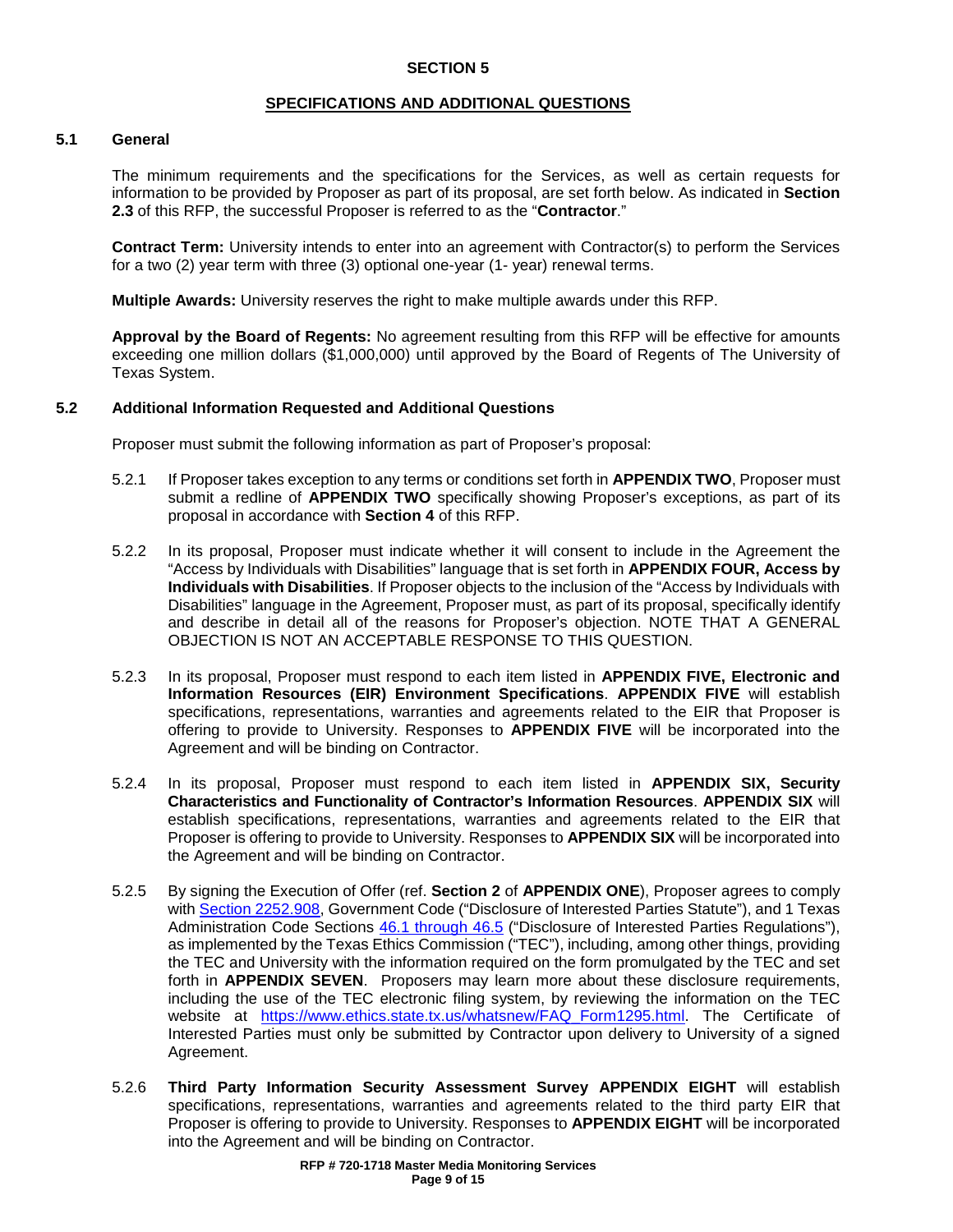### **5.3 Scope of Work**

Contractor will provide the following Services:

A complete customized online platform that monitors all traditional media news sources (print, broadcast [TV, network and radio coverage], and online] ("**Media News**") in real-time, for content that contains specific keywords or phrases, from a comprehensive group of local, regional, state, national and international outlets and includes the following functions:

### **A. Online Monitoring and Tracking**

1. Ability to have different automatic searches on a specific "agent" whereas an "agent" is defined as a single search string comprised of an unlimited number of keywords used to search online global news sources to yield search results in the platform. Agents to be created and maintained by contractor support to specifications of authorized users.

Note: Must have ad-hoc keyword search capability

- 2. Identify, save and analyze content by specific keywords or topics.
- 3. Capture accurately all stories from the key searches created by the user at UT System institution with the Contractor's support.
- 4. Online Media News coverage from a wide range of outlets, including large and small daily newspapers, community and weekly newspapers, professional and trade magazines, journals, and newsletters. Must include both subscription and free news sites. Must also include options to track media in different languages, specifically in Spanish.
- 5. Find and save news clips. Must have editing and archiving capabilities for the clips within the platform.
- 6. Functionality to manually search for news coverage, remove and/or filter out unrelated coverage, and add coverage from media outlets that may not have been included in the delivered news clips.
- 7. As needed, offer access to royalty-free service that shows complete articles within the platform or access to articles behind a paywall.
- 8. Ability to capture the most variety and most prominent, major media outlets globally.
- 9. A news alert function available for customized key searches that offer real-time, daily or weekly edelivery options.
- 10. Users have access seven (7) days a week, twenty-four (24) hours a day.

Below are flexible service interests:

- Access to audience size / Nielsen data when available;
- As needed, offer the ability to download high-quality news videos for Broadcast TV news;
- Access to share broadcast clips on social media and websites;
- Spanish to English translation of stories.

### **B. Advanced Analytics and Reporting**

- 1. Dashboard to track media coverage and progress with widgets that monitor brand, media exposure, share of voice, sentiment, trending themes, etc., including the ability to see values, reach and frequency in customized charts / graphs.
- 2. Functionality to create Media analysis reports that show the impact and outreach of media relations efforts and / or campaigns with the ability to be produced monthly, quarterly, annually and / or ondemand for specific campaigns. Reports should have a consistent set of metrics to track and report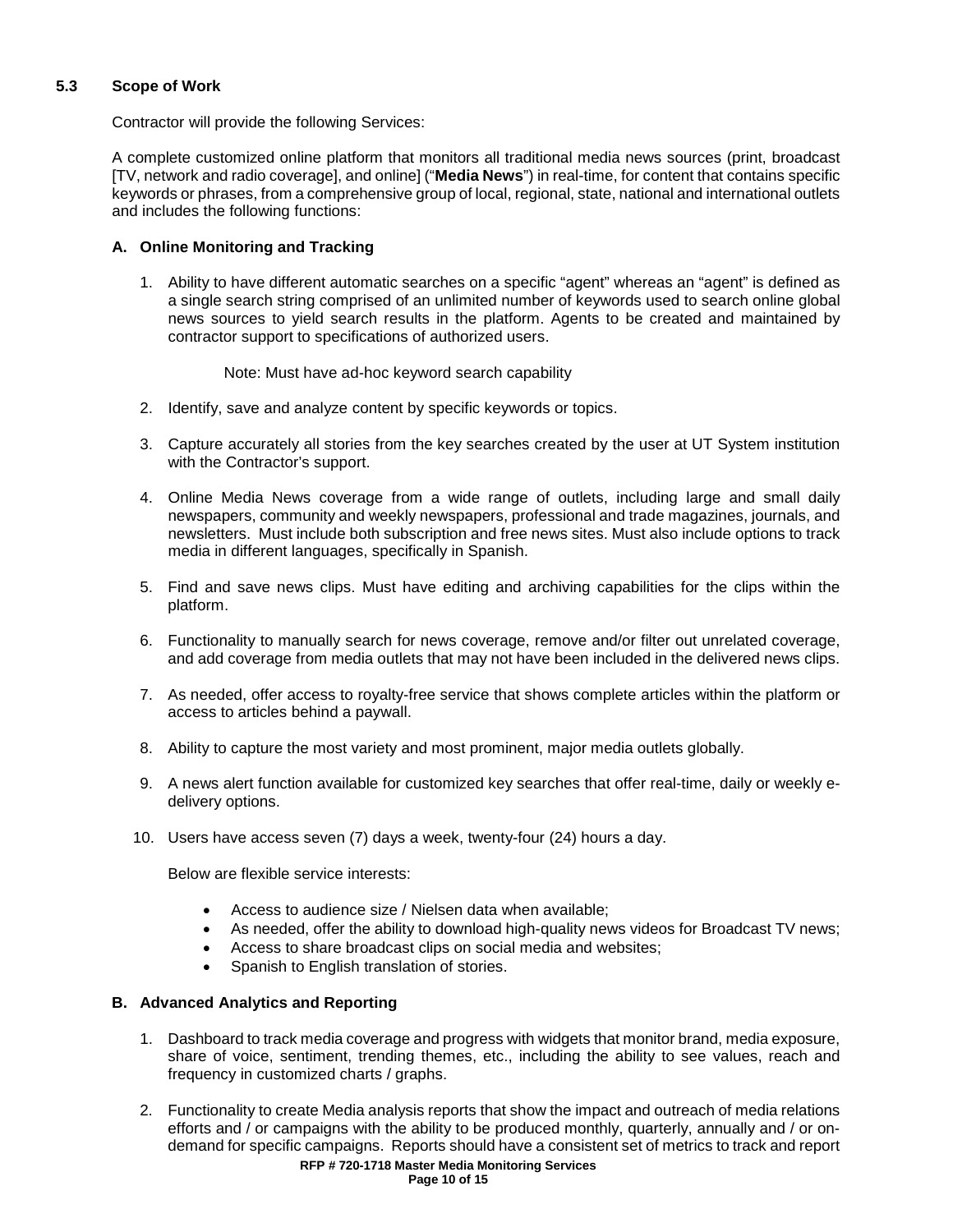exposure and performance over time. The reports must be easy to access, export and download. Reports can be customized based on UT System needs to include elements such as:

- Executive summaries,
- Competitor comparisons,
- Trending themes,
- Share of voice,
- Ad value equivalency,
- Reach,
- Top mentions,
- Sentiment,
- Top sources and more.

### **C. Customized, Branded E-Newsletter**

Functionality to create a fully customized, branded e-newsletter that allows the user to create a daily newsletter with the media news monitored thru the platform. Users must be able to add, edit, categorize and reorder news and content through the platform. Must have available Contractor support for coding, testing and design.

### **D. Media Contacts / Influencers / Outlets Database**

A robust media contact/influencers/outlets database and management system that allows users to create customizable and up-to-date contact lists based on specific topics and searches for regional, state, national and international contacts and outlets. Users must be able to search, identify, manually add and organize media contacts.

Recent news coverage, beats and trending topics are preferred elements in the database.

Ability to easily access, update and export detailed media contact lists is necessary.

### **E. News Distribution Platform**

News distribution and project management function to distribute branded content (outgoing pitches/releases, incoming queries, etc.) to media contacts and influencers with the ability to track activity and archive.

### **F. Technical and Consultative Support / Training**

Contractor must provide a comprehensive, easy-to-use technical and consultative support training system with online and phone assistance. Initial on-site training is preferred.

### **5.4 Specifications and Additional Questions**

Proposer must submit the following information as part of Proposer's proposal:

### **Vendor Qualifications and Experience (25%)**

1. Provide references from three (3) of Proposer's Clients from the past three (3) years for services that are similar in scope, size, and complexity to the Services described in this RFP.

Provide the following information for each Client:

- Client name and address;
- Contact name with email address and phone number;
- Time period in which work was performed;
- Short description of work performed.
- 2. Has Proposer worked with UT System institutions in the past five (5) years? If "yes," state University Institution name, department name, department contact, and provide a brief description of work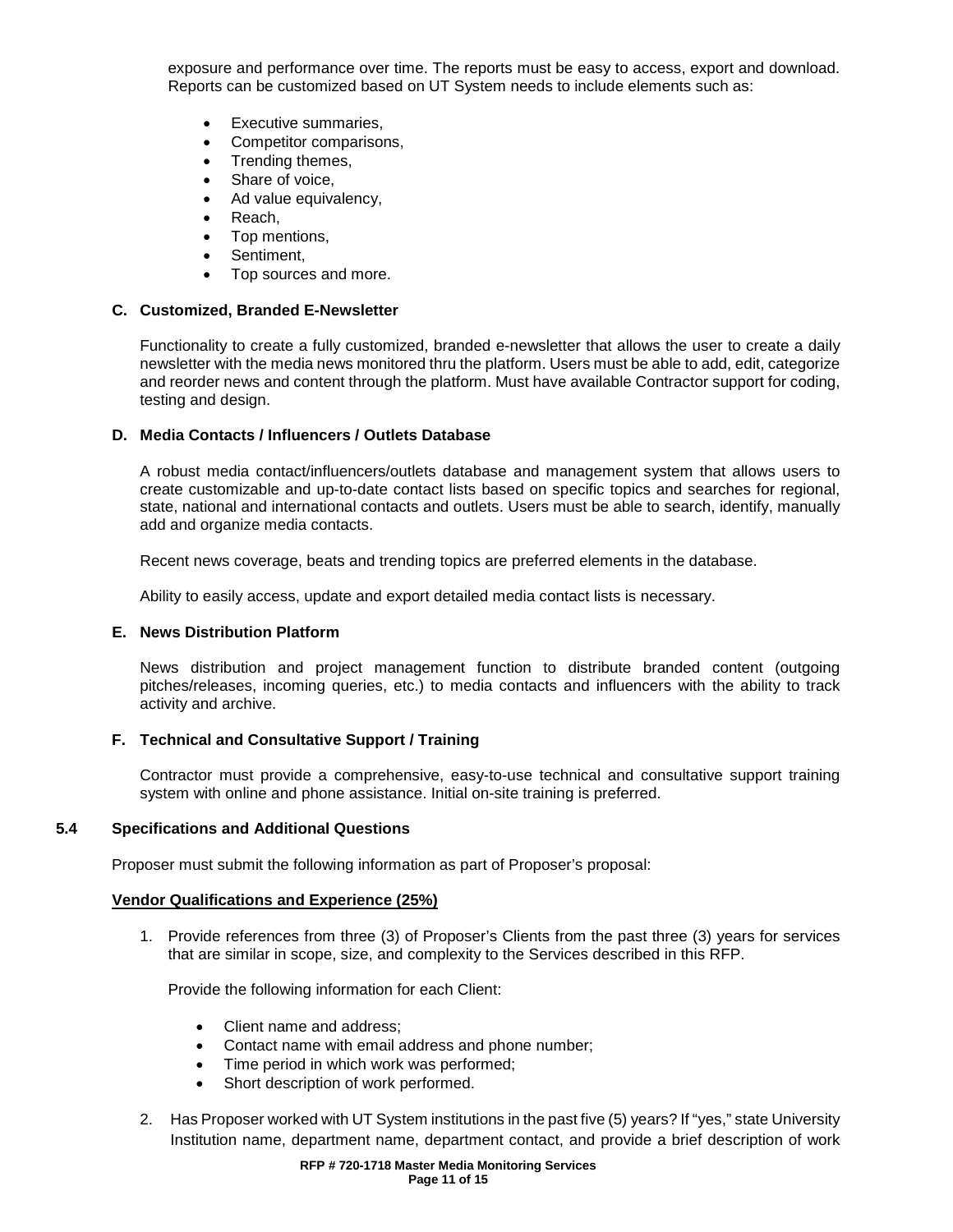performed.

- 3. Has Proposer worked with Health Care and Higher Education Institutions? If "yes", please describe experience.
- 4. Describe Proposer's experience and capabilities in providing tracking, sorting, editing and reporting including maintenance of comprehensive traditional and online media database for comparable organizations in size and scope. Be specific and identify services performed, length of engagement and if project was completed on time (if needed, explain why project was extended).
- 5. Describe Proposer's in-house capabilities to conduct the following: media tracking, placement sorting, portal editing, comprehensive reporting, daily e-newsletter reports, media contact databases and news release distribution.
- 6. Describe Proposer's capability to access global media, including number of print, online and trade publications. Be specific and identify the major, most prominent state (Texas) and national media outlets that are captured.
- 7. Describe approach and methodology for required services identified in **Section 5.3** of this RFP.
- 8. Provide names and professional qualifications of personnel that will perform the Services described in this RFP. Include:
	- A. Role in Proposer's firm;
	- B. Position in Proposer's firm;
	- C. Education;
	- D. Background, etc.
- 9. Provide recommended organizational chart indicating titles (specific names are not necessary). Describe the role of each position to the project and indicate years of experience in media tracking and reporting.

### **Approach to Project (25%)**

- 10. Provide a sample media placement report that includes online, print and broadcast results.
- 11. Provide a sample of a customized and branded e-newsletter that includes online, print, and broadcast coverage.
- 12. Describe Proposer's experience in media tracking and reporting. Include:
	- Scope of tracking;
	- Value assignment;
	- Reporting algorithms;
	- Key message pull-through.
- 13. Describe Proposer's capabilities and strengths in online and traditional media placement tracking and reporting. Describe how the user can add missed stories and sort placements. Describe how long clips can be archived and searched for. Describe how users can delete unrelated material.
- 14. Describe Proposer's capabilities and strengths in e-newsletter media reports. Describe how they are created and provide an overview of how the user would produce it.
- 15. Describe how Proposer tracks for tone and effect.
- **RFP # 720-1718 Master Media Monitoring Services Page 12 of 15** 16. Describe Proposer's key performance indicators.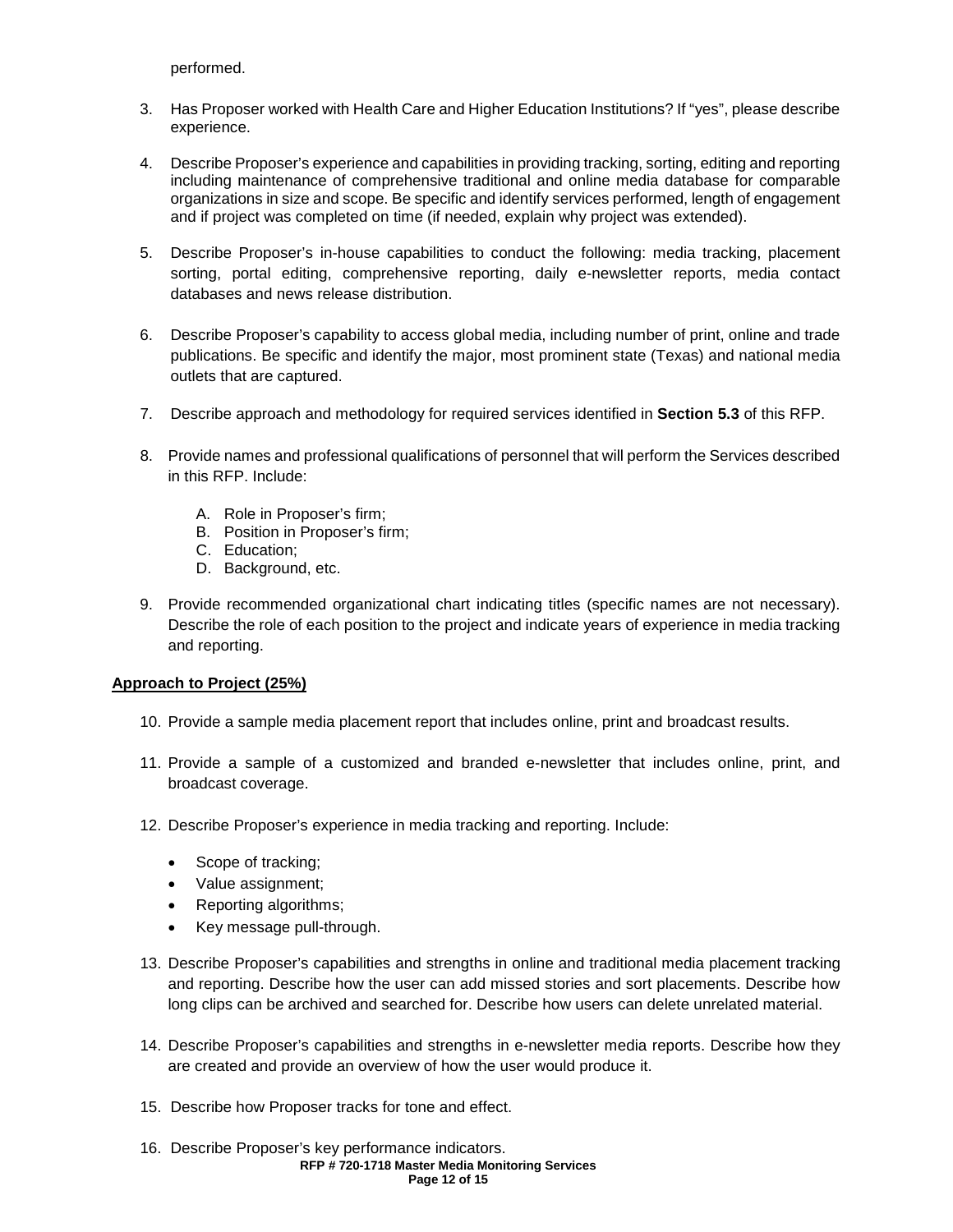- 17. Describe deliverables available for tracking (full text articles, video, PDF of clips, etc.).
- 18. Describe Proposer's method to analyze reports for coverage.
- 19. Describe Proposer's process for keeping media databases updated.
- 20. Describe the tools provided that comprise the media database.

### **Customer Service Approach (20%)**

- 21. Describe Proposer's communication plan for this project.
- 22. Describe Proposer's customer service support philosophy, how it is implemented and how Proposer measures its success in maintaining this philosophy.
- 23. Describe Proposer's technical support service, include hours of availability.
- 24. Provide a list of any additional services and their capabilities not otherwise identified in this RFP that Proposer would provide to University. Additional services or benefits must be directly related to the goods and services solicited under this RFP.
- 25. Describe the Proposer's flexibility in providing an overall package based on services identified in Section 5.3 as well as flexibility in providing a customized package per participating institution.
- 26. Describe any additional benefits of using the Proposer's services.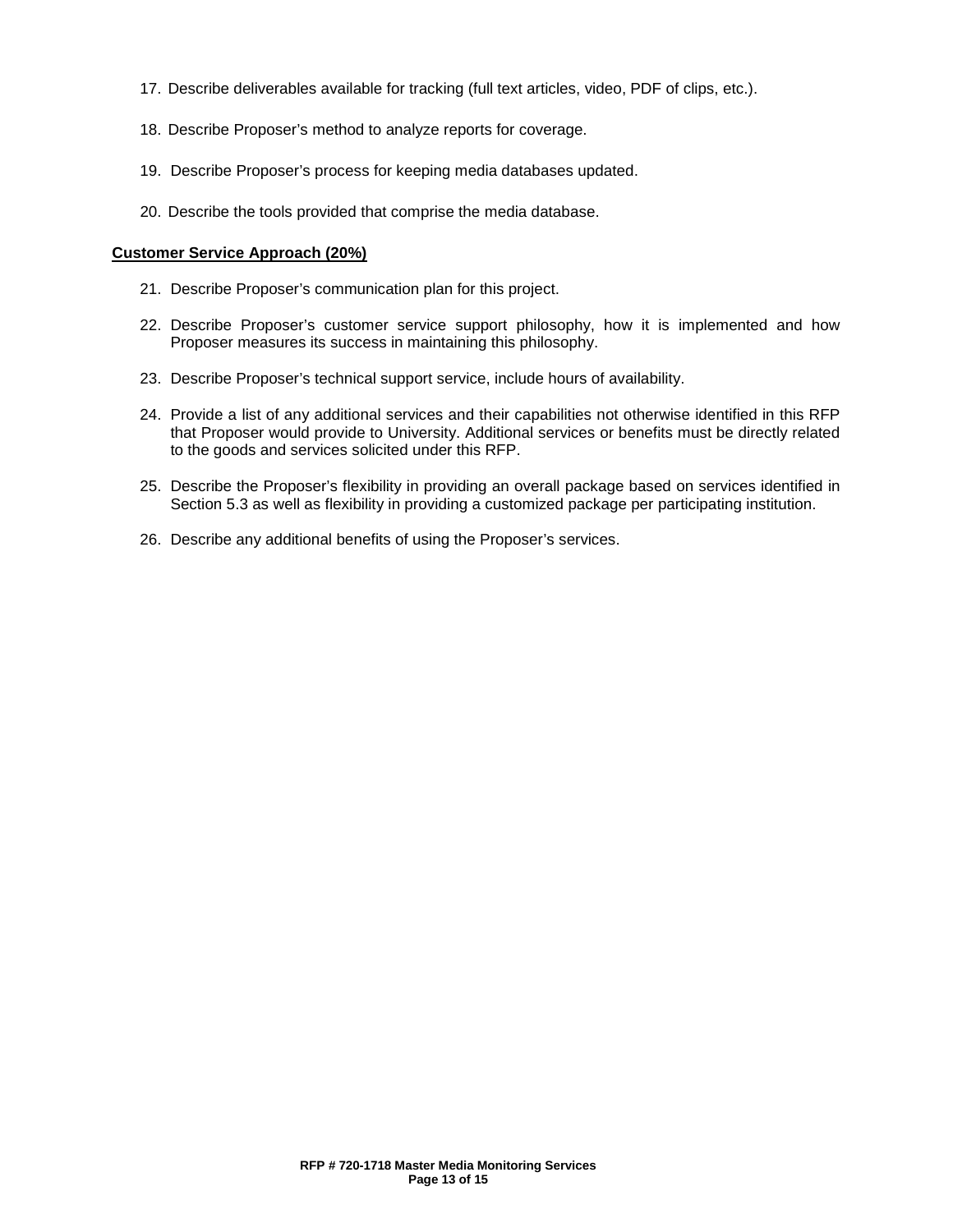### **SECTION 6**

### **PRICING AND DELIVERY SCHEDULE**

**Proposal of:** \_\_\_\_\_\_\_\_\_\_\_\_\_\_\_\_\_\_\_\_\_\_\_\_\_\_\_\_\_\_\_\_\_\_\_

(Proposer Company Name)

**To:** The University of Texas System

**RFP No.:** 720-1718 Master Media Monitoring Services

Ladies and Gentlemen:

Having carefully examined all the specifications and requirements of this RFP and any attachments thereto, the undersigned proposes to furnish the Services at the pricing quoted below. The University will not accept proposals which include assumptions or exceptions to the Services identified in this RFP.

### **6.1 Pricing for Services Offered (30%)**

*This pricing quote must reflect full compensation to Contractor for all Services.*

A. Complete the table below with Proposer's Annual Fee for each Service Type for each level of maximum authorized users.

| <b>Service Type</b>               | Annual Fee (\$ per maximum # of authorized users) |    |    |
|-----------------------------------|---------------------------------------------------|----|----|
|                                   | 5                                                 | 10 | 15 |
| <b>Integrated Service Package</b> | £.                                                |    |    |
| <b>Add on Functionalities</b>     |                                                   |    |    |
| Online Monitoring and<br>Tracking |                                                   |    |    |

### B. Complete the table below with Proposer's monthly rates per Service Type.

| <b>Service Type</b>                             | <b>Monthly Rate</b> |
|-------------------------------------------------|---------------------|
| Advanced Analytics and Reporting                |                     |
| Customized, Branded E-Newsletter                |                     |
| Media Contacts / Influencers / Outlets Database |                     |
| News Distribution Platform                      |                     |
| Technical and Consultative Support / Training   |                     |

### **6.2 Discounts**

Describe all discounts that may be available to University, including, educational, federal, state and local discounts.

### **6.3 Delivery Schedule of Events and Time Periods**

Indicate number of calendar days needed to commence the Services from the execution date of the Agreement:<br>Calendar Days. **the Agreement: Calendar Days.**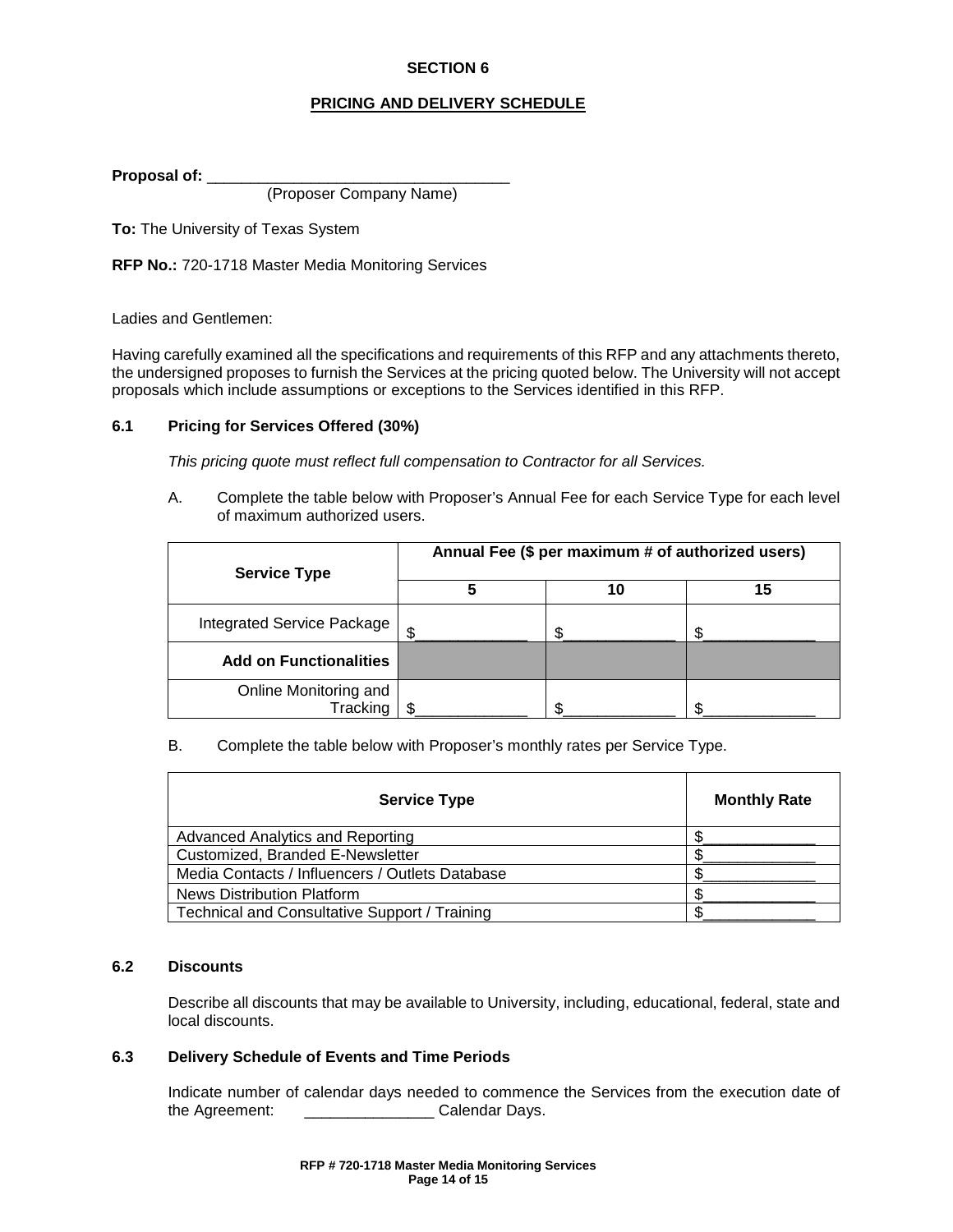### **6.4 Payment Terms**

University's standard payment terms are "net 30 days" as mandated by the *Texas Prompt Payment Act* (ref. [Chapter 2251, Government Code\)](http://www.statutes.legis.state.tx.us/Docs/GV/htm/GV.2251.htm).

Indicate below the prompt payment discount that Proposer offers:

Prompt Payment Discount:  $\frac{1}{2}$  % days / net 30 days.

Note that [Section 51.012,](http://www.statutes.legis.state.tx.us/Docs/ED/htm/ED.51.htm#51.012) *Education Code*, authorizes University to make payments through electronic funds transfer methods. Proposer agrees to accept payments from University through those methods, including the automated clearing house system ("**ACH**"). Proposer agrees to provide Proposer's banking information to University in writing on Proposer letterhead signed by an authorized representative of Proposer. Prior to the first payment, University will confirm Proposer's banking information. Changes to Proposer's bank information must be communicated to University in writing at least thirty (30) days before the effective date of the change and must include an IRS [Form](https://www.irs.gov/uac/about-form-w9) W-9 signed by an authorized representative of Proposer.

University, an agency of the State of Texas, is exempt from Texas Sales and Use Tax on goods and services in accordance with [Section 151.309, Tax Code](http://www.statutes.legis.state.tx.us/Docs/TX/htm/TX.151.htm#151.309)*,* and [Title 34 TAC Section 3.322.](http://texreg.sos.state.tx.us/public/readtac$ext.TacPage?sl=R&app=9&p_dir=&p_rloc=&p_tloc=&p_ploc=&pg=1&p_tac=&ti=34&pt=1&ch=3&rl=322) Pursuant to [34 TAC Section 3.322\(c\)\(4\),](http://texreg.sos.state.tx.us/public/readtac$ext.TacPage?sl=R&app=9&p_dir=&p_rloc=&p_tloc=&p_ploc=&pg=1&p_tac=&ti=34&pt=1&ch=3&rl=322) University is not required to provide a tax exemption certificate to establish its tax exempt status.

Respectfully submitted,

**Proposer:** \_\_\_\_\_\_\_\_\_\_\_\_\_\_\_\_\_\_\_\_\_\_\_\_\_\_\_\_

| By:                                 |  |
|-------------------------------------|--|
| (Authorized Signature for Proposer) |  |
| Name:                               |  |
| Title:                              |  |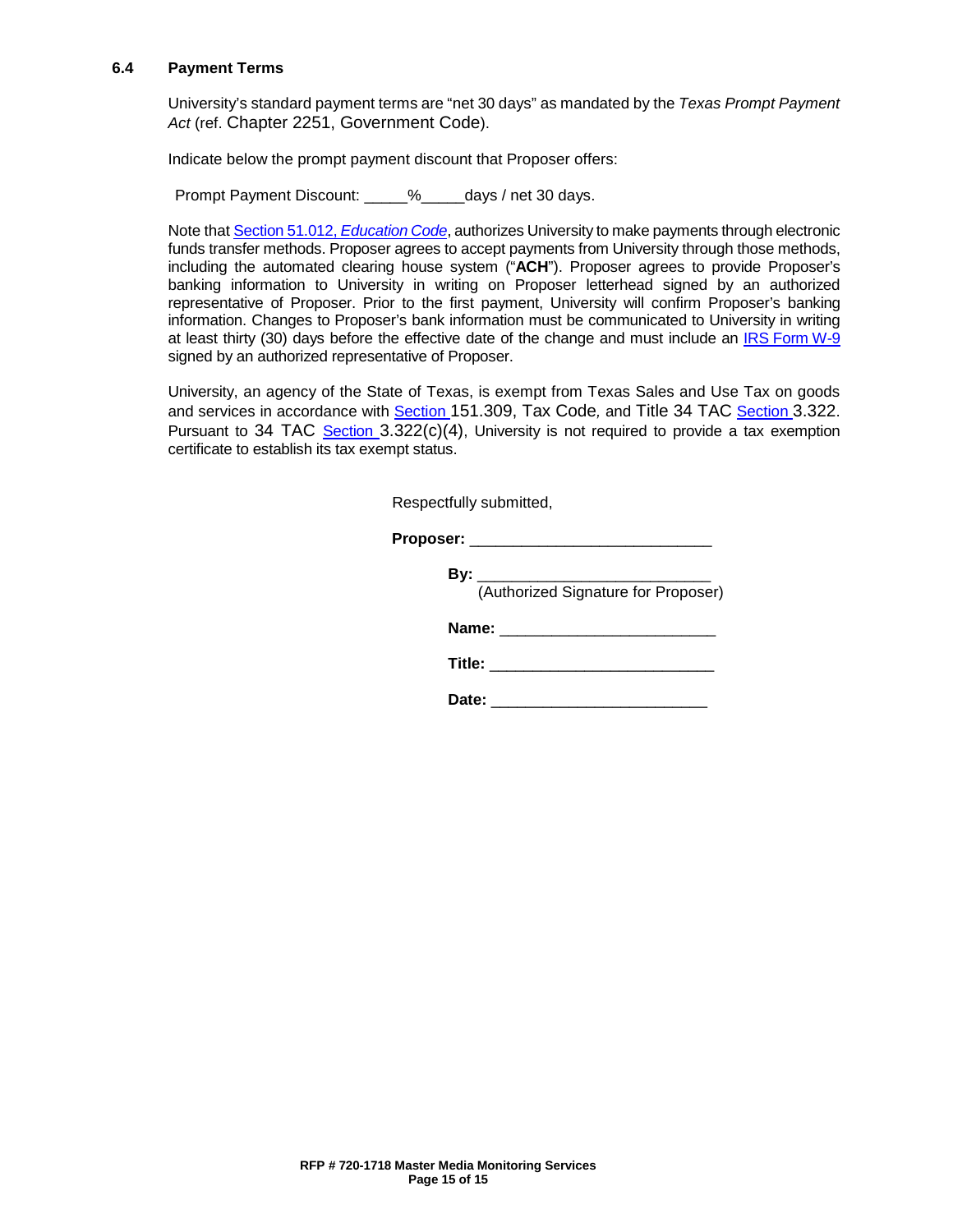### **APPENDIX ONE**

# PROPOSAL REQUIREMENTS

# **TABLE OF CONTENTS**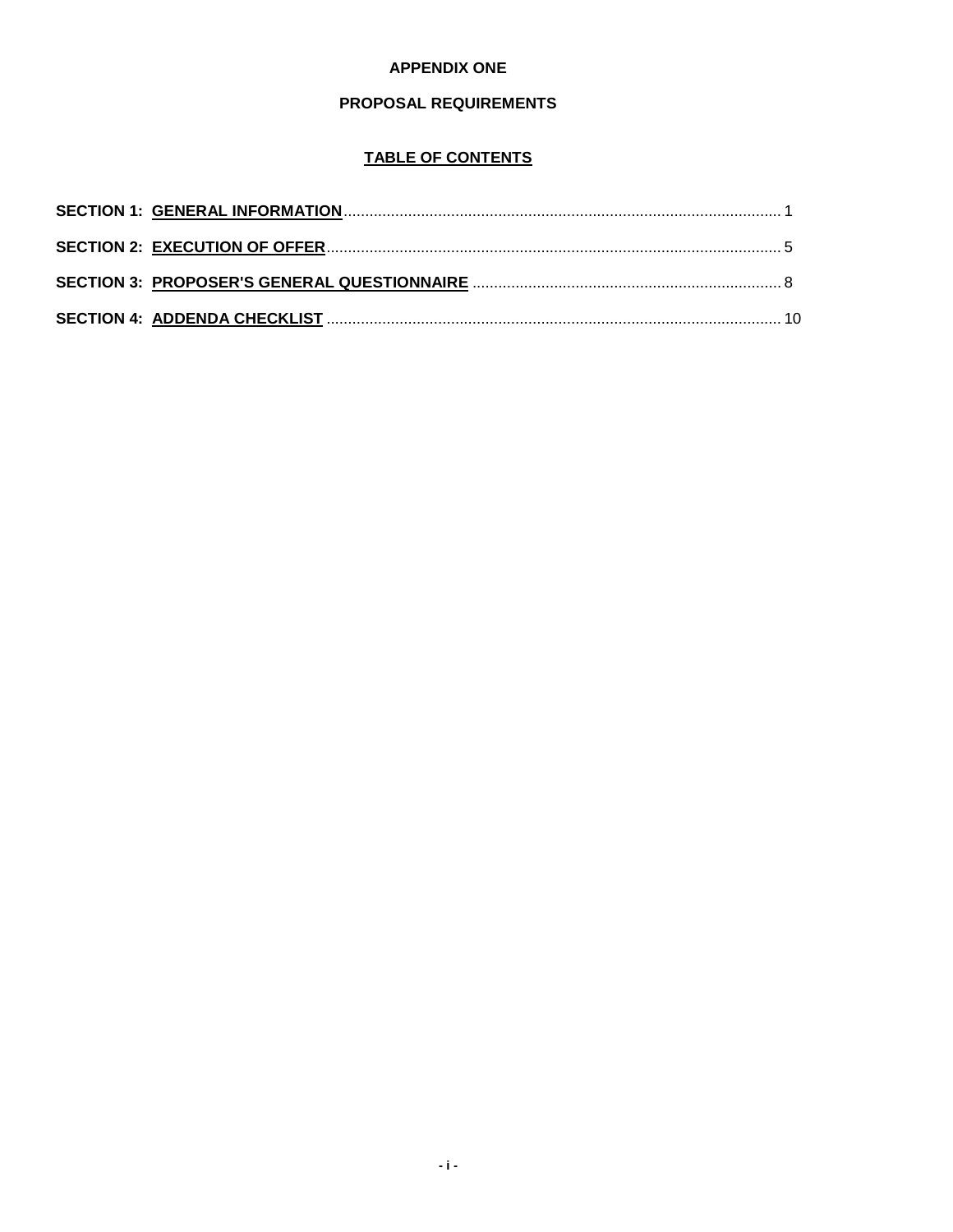### **SECTION 1**

#### **GENERAL INFORMATION**

### **1.1 Purpose**

University is soliciting competitive sealed proposals from Proposers having suitable qualifications and experience providing services in accordance with the terms, conditions and requirements set forth in this RFP. This RFP provides sufficient information for interested parties to prepare and submit proposals for consideration by University.

By submitting a proposal, Proposer certifies that it understands this RFP and has full knowledge of the scope, nature, quality, and quantity of the services to be performed, the detailed requirements of the services to be provided, and the conditions under which such services are to be performed. Proposer also certifies that it understands that all costs relating to preparing a response to this RFP will be the sole responsibility of the Proposer.

PROPOSER IS CAUTIONED TO READ THE INFORMATION CONTAINED IN THIS RFP CAREFULLY AND TO SUBMIT A COMPLETE RESPONSE TO ALL REQUIREMENTS AND QUESTIONS AS DIRECTED.

### **1.2 Inquiries and Interpretations**

University may in its sole discretion respond in writing to written inquiries concerning this RFP and mail its response as an Addendum to all parties recorded by University as having received a copy of this RFP. Only University's responses that are made by formal written Addenda will be binding on University. Any verbal responses, written interpretations or clarifications other than Addenda to this RFP will be without legal effect. All Addenda issued by University prior to the Submittal Deadline will be and are hereby incorporated as a part of this RFP for all purposes.

Proposers are required to acknowledge receipt of each Addendum as specified in this Section. The Proposer must acknowledge all Addenda by completing, signing and returning the Addenda Checklist (ref. **Section 4** of **APPENDIX ONE**). The Addenda Checklist must be received by University prior to the Submittal Deadline and should accompany the Proposer's proposal.

Any interested party that receives this RFP by means other than directly from University is responsible for notifying University that it has received an RFP package, and should provide its name, address, telephone and facsimile (**FAX**) numbers, and email address, to University, so that if University issues Addenda to this RFP or provides written answers to questions, that information can be provided to that party.

### **1.3 Public Information**

Proposer is hereby notified that University strictly adheres to all statutes, court decisions and the opinions of the Texas Attorney General with respect to disclosure of public information.

University may seek to protect from disclosure all information submitted in response to this RFP until such time as a final agreement is executed.

Upon execution of a final agreement, University will consider all information, documentation, and other materials requested to be submitted in response to this RFP, to be of a non-confidential and non-proprietary nature and, therefore, subject to public disclosure under the *Texas Public Information Act* (ref. [Chapter](http://www.statutes.legis.state.tx.us/Docs/GV/htm/GV.552.htm) 552, *[Government Code](http://www.statutes.legis.state.tx.us/Docs/GV/htm/GV.552.htm)*). Proposer will be advised of a request for public information that implicates their materials and will have the opportunity to raise any objections to disclosure to the Texas Attorney General. Certain information may be protected from release under Sections [552.101,](http://www.statutes.legis.state.tx.us/Docs/GV/htm/GV.552.htm#552.101) [552.104,](http://www.statutes.legis.state.tx.us/Docs/GV/htm/GV.552.htm#552.104) [552.110,](http://www.statutes.legis.state.tx.us/Docs/GV/htm/GV.552.htm#552.110) [552.113,](http://www.statutes.legis.state.tx.us/Docs/GV/htm/GV.552.htm#552.113) and [552.131,](http://www.statutes.legis.state.tx.us/Docs/GV/htm/GV.552.htm#552.131) *Government Code*.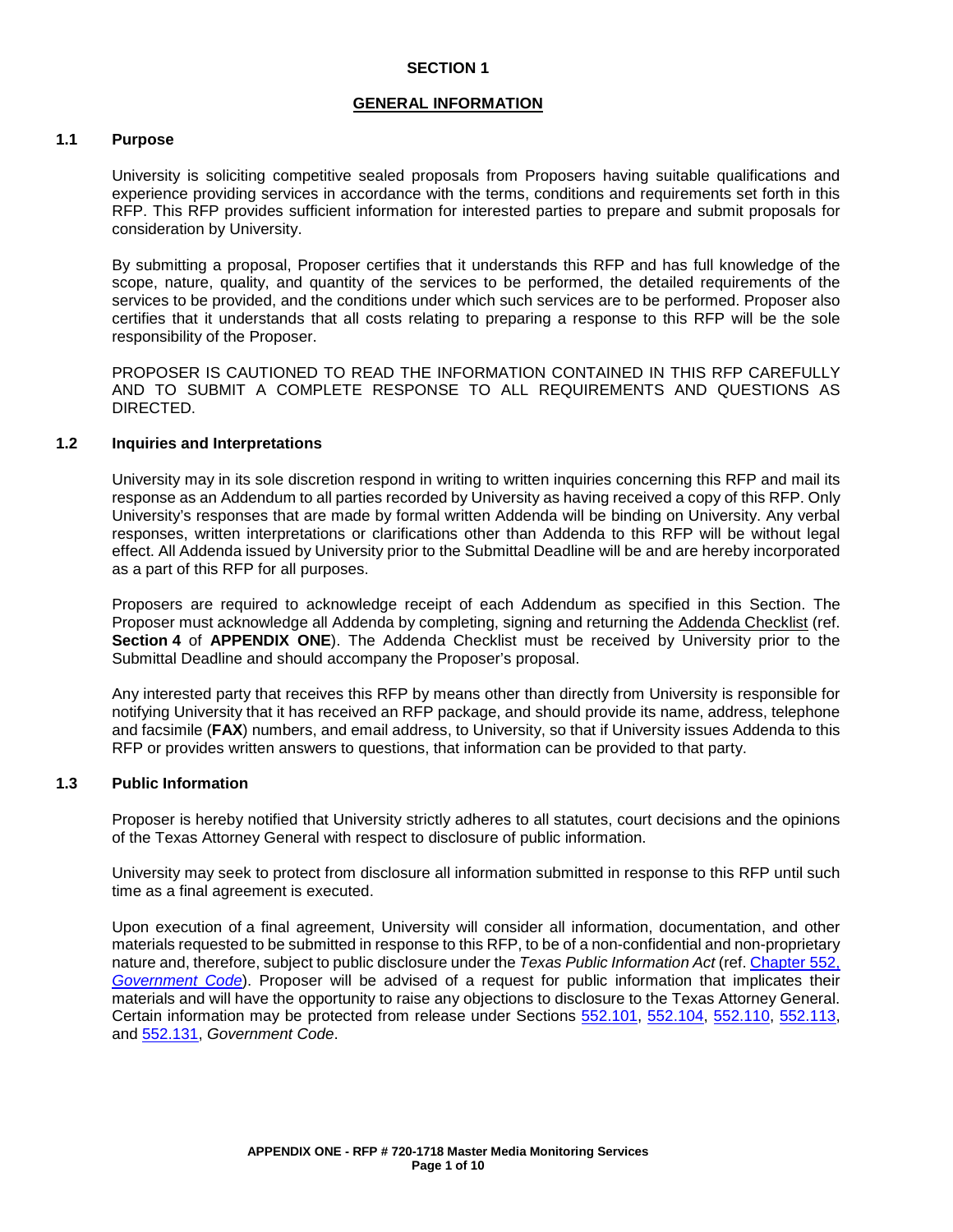### **1.4 Type of Agreement**

Contractor, if any, will be required to enter into a contract with University in a form that (i) includes terms and conditions substantially similar to the terms and conditions set forth in **APPENDIX TWO**, and (ii) is otherwise acceptable to University in all respects (**Agreement**).

### **1.5 Proposal Evaluation Process**

University will select Contractor by using the competitive sealed proposal process described in this Section. Any proposals that are not submitted by the Submittal Deadline or that are not accompanied by required number of completed and signed originals of the HSP will be rejected by University as non-responsive due to material failure to comply with this RFP (ref. **Section 2.5.4** of this RFP). Upon completion of the initial review and evaluation of proposals, University may invite one or more selected Proposers to participate in oral presentations. University will use commercially reasonable efforts to avoid public disclosure of the contents of a proposal prior to selection of Contractor.

University may make the selection of Contractor on the basis of the proposals initially submitted, without discussion, clarification or modification. In the alternative, University may make the selection of Contractor on the basis of negotiation with any of the Proposers. In conducting negotiations, University will use commercially reasonable efforts to avoid disclosing the contents of competing proposals.

University may discuss and negotiate all elements of proposals submitted by Proposers within a specified competitive range. For purposes of negotiation, University may establish, after an initial review of the proposals, a competitive range of acceptable or potentially acceptable proposals composed of the highest rated proposal(s). In that event, University may defer further action on proposals not included within the competitive range pending the selection of Contractor; provided, however, University reserves the right to include additional proposals in the competitive range if deemed to be in the best interest of University.

After the Submittal Deadline but before final selection of Contractor, University may permit Proposer to revise its proposal in order to obtain the Proposer's best and final offer. In that event, representations made by Proposer in its revised proposal, including price and fee quotes, will be binding on Proposer. University will provide each Proposer within the competitive range with an equal opportunity for discussion and revision of its proposal. University is not obligated to select the Proposer offering the most attractive economic terms if that Proposer is not the most advantageous to University overall, as determined by University.

University reserves the right to (a) enter into an agreement for all or any portion of the requirements and specifications set forth in this RFP with one or more Proposers, (b) reject any and all proposals and resolicit proposals, or (c) reject any and all proposals and temporarily or permanently abandon this selection process, if deemed to be in the best interests of University. Proposer is hereby notified that University will maintain in its files concerning this RFP a written record of the basis upon which a selection, if any, is made by University.

### **1.6 Proposer's Acceptance of RFP Terms**

Proposer (1) accepts [a] Proposal Evaluation Process (ref. Section 1.5 of **APPENDIX ONE**), [b] Criteria for Selection (ref. **Section 2.3** of this RFP), [c] Specifications and Additional Questions (ref. **Sections 5** and **6** of this RFP), [d] terms and conditions of the Agreement (ref. **APPENDIX TWO**), and [e] all other requirements and specifications set forth in this RFP; and (2) acknowledges that some subjective judgments must be made by University during this RFP process.

### **1.7 Solicitation for Proposal and Proposal Preparation Costs**

Proposer understands and agrees that (1) this RFP is a solicitation for proposals and University has made no representation written or oral that one or more agreements with University will be awarded under this RFP; (2) University issues this RFP predicated on University's anticipated requirements for the Services, and University has made no representation, written or oral, that any particular scope of services will actually be required by University; and (3) Proposer will bear, as its sole risk and responsibility, any cost that arises from Proposer's preparation of a proposal in response to this RFP.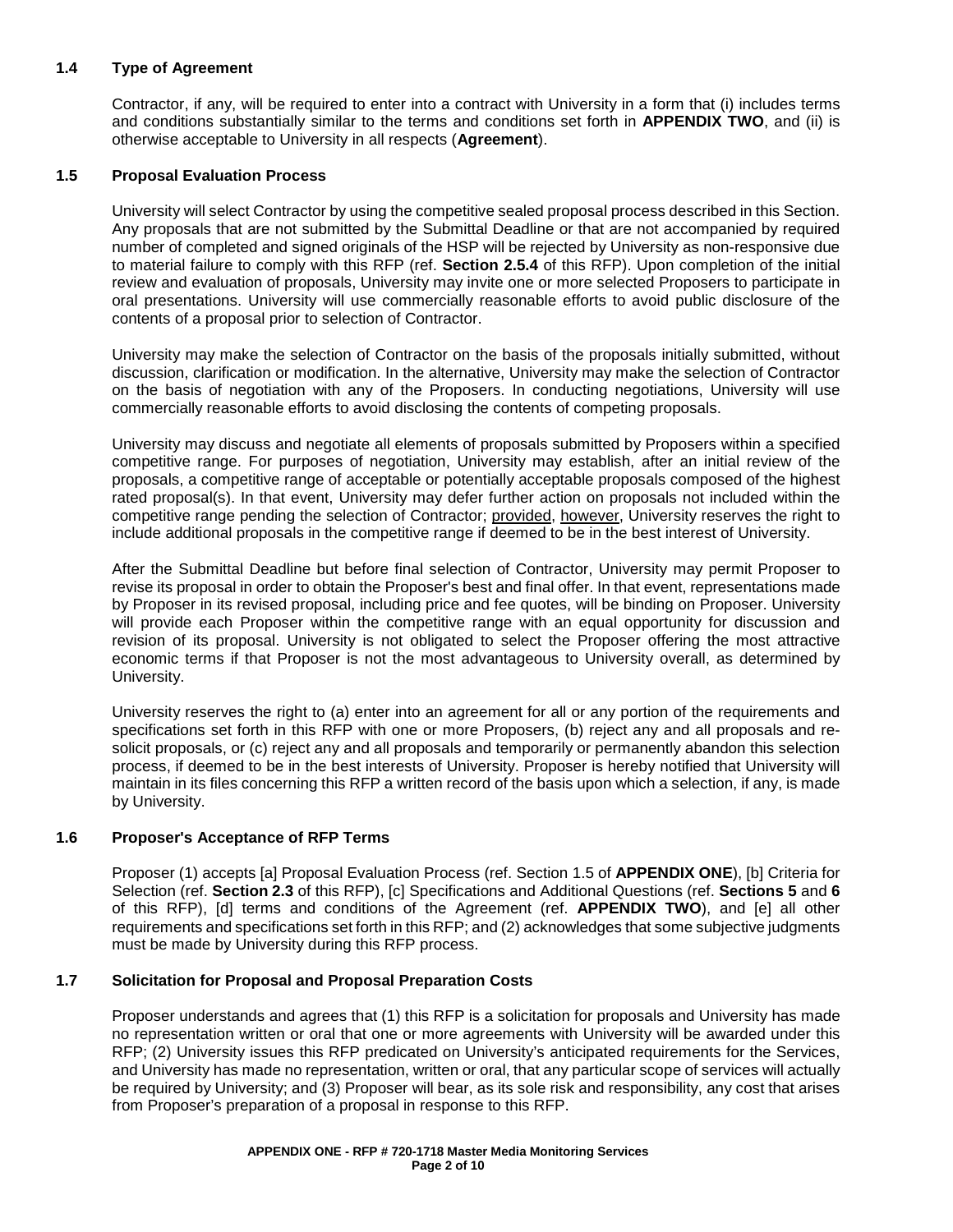### **1.8 Proposal Requirements and General Instructions**

- 1.8.1 Proposer should carefully read the information contained herein and submit a complete proposal in response to all requirements and questions as directed.
- 1.8.2 Proposals and any other information submitted by Proposer in response to this RFP will become the property of University.
- 1.8.3 University will not provide compensation to Proposer for any expenses incurred by the Proposer for proposal preparation or for demonstrations or oral presentations that may be made by Proposer. Proposer submits its proposal at its own risk and expense.
- 1.8.4 Proposals that (i) are qualified with conditional clauses; (ii) alter, modify, or revise this RFP in any way; or (iii) contain irregularities of any kind, are subject to disqualification by University, at University's sole discretion.
- 1.8.5 Proposals should be prepared simply and economically, providing a straightforward, concise description of Proposer's ability to meet the requirements and specifications of this RFP. Emphasis should be on completeness, clarity of content, and responsiveness to the requirements and specifications of this RFP.
- 1.8.6 University makes no warranty or guarantee that an award will be made as a result of this RFP. University reserves the right to accept or reject any or all proposals, waive any formalities, procedural requirements, or minor technical inconsistencies, and delete any requirement or specification from this RFP or the Agreement when deemed to be in University's best interest. University reserves the right to seek clarification from any Proposer concerning any item contained in its proposal prior to final selection. Such clarification may be provided by telephone conference or personal meeting with or writing to University, at University's sole discretion. Representations made by Proposer within its proposal will be binding on Proposer.
- 1.8.7 Any proposal that fails to comply with the requirements contained in this RFP may be rejected by University, in University's sole discretion.

### **1.9 Preparation and Submittal Instructions**

1.9.1 Specifications and Additional Questions

Proposals must include responses to the questions in Specifications and Additional Questions (ref. **Section 5**). Proposer should reference the item number and repeat the question in its response. In cases where a question does not apply or if unable to respond, Proposer should refer to the item number, repeat the question, and indicate  $N / A$  (Not Applicable) or N  $/R$  (No Response), as appropriate. Proposer should explain the reason when responding N / A or N / R.

### 1.9.2 Execution of Offer

Proposer must complete, sign and return the attached Execution of Offer (ref. **Section 2** of **APPENDIX ONE**) as part of its proposal. The Execution of Offer must be signed by a representative of Proposer duly authorized to bind the Proposer to its proposal. Any proposal received without a completed and signed Execution of Offer may be rejected by University, in its sole discretion.

### 1.9.3 Pricing and Delivery Schedule

Proposer must complete and return the Pricing and Delivery Schedule (ref. **Section 6** of this RFP), as part of its proposal. In the Pricing and Delivery Schedule, the Proposer should describe in detail (a) the total fees for the entire scope of the Services; and (b) the method by which the fees are calculated. The fees must be inclusive of all associated costs for delivery, labor, insurance, taxes, overhead, and profit.

University will not recognize or accept any charges or fees to perform the Services that are not specifically stated in the Pricing and Delivery Schedule.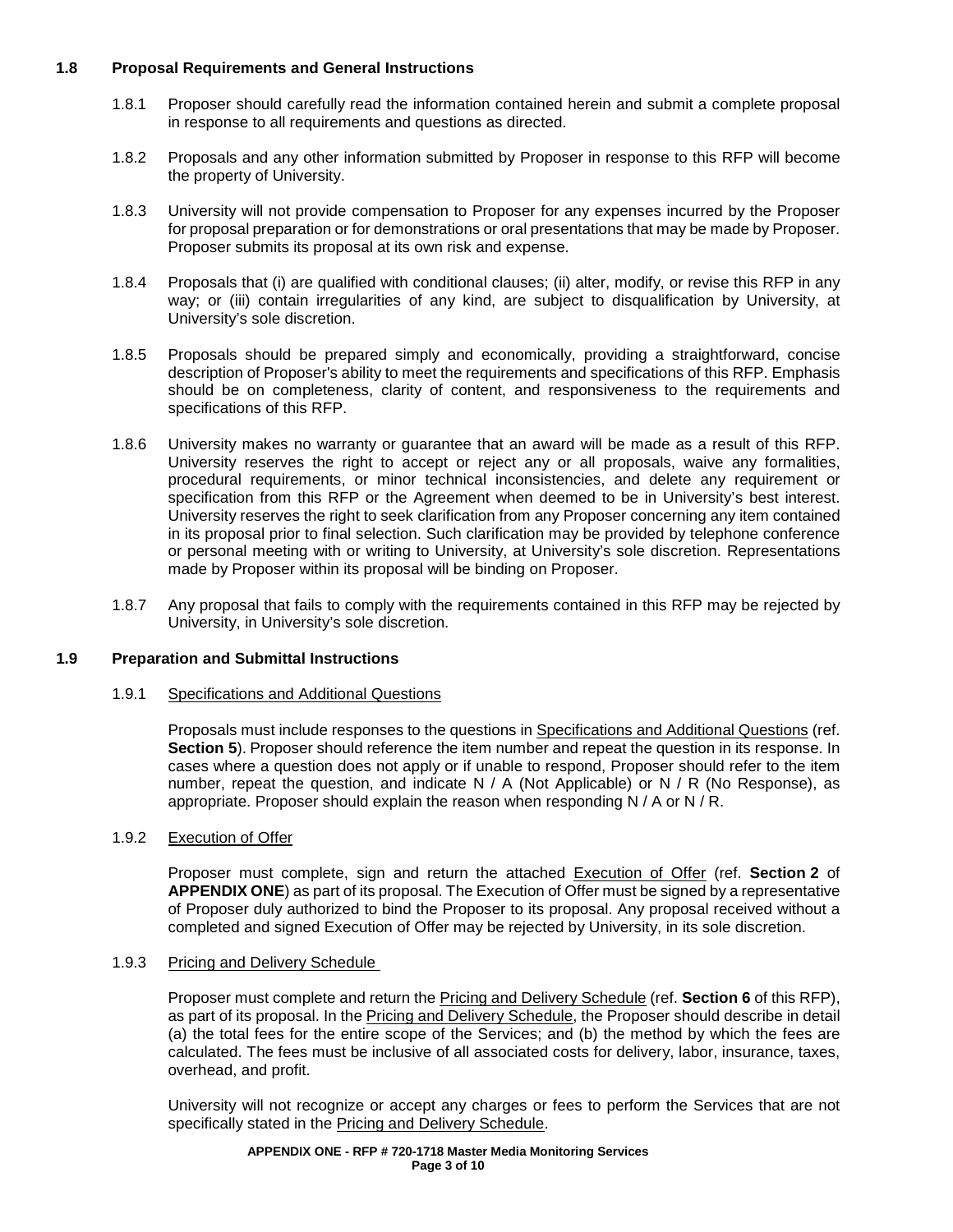In the Pricing and Delivery Schedule, Proposer should describe each significant phase in the process of providing the Services to University, and the time period within which Proposer proposes to be able to complete each such phase.

### 1.9.4 Proposer's General Questionnaire

Proposals must include responses to the questions in Proposer's General Questionnaire (ref. **Section 3** of **APPENDIX ONE).** Proposer should reference the item number and repeat the question in its response. In cases where a question does not apply or if unable to respond, Proposer should refer to the item number, repeat the question, and indicate N / A (Not Applicable) or N / R (No Response), as appropriate. Proposer should explain the reason when responding N / A or  $N/R$ .

### 1.9.5 Addenda Checklist

Proposer should acknowledge all Addenda to this RFP (if any) by completing, signing and returning the Addenda Checklist (ref. **Section 4** of **APPENDIX ONE**) as part of its proposal. Any proposal received without a completed and signed Addenda Checklist may be rejected by University, in its sole discretion.

### 1.9.6 Submission

*Proposer should submit all proposal materials as instructed in Section 3 of this RFP*. RFP No. (ref. **Title Page** of this RFP) and Submittal Deadline (ref. **Section 2.1** of this RFP) should be clearly shown (1) in the Subject line of any email transmitting the proposal, and (2) in the lower left-hand corner on the top surface of any envelope or package containing the proposal. In addition, the name and the return address of the Proposer should be clearly visible in any email or on any envelope or package.

Proposer must also submit two (2) copies of the HUB Subcontracting Plan (also called the HSP) as required by **Section 2.6** of this RFP.

University will not under any circumstances consider a proposal that is received after the Submittal Deadline or which is not accompanied by the HSP as required by **Section 2.6** of this RFP. University will not accept proposals submitted by telephone or FAX transmission.

Except as otherwise provided in this RFP, no proposal may be changed, amended, or modified after it has been submitted to University. However, a proposal may be withdrawn and resubmitted at any time prior to the Submittal Deadline. No proposal may be withdrawn after the Submittal Deadline without University's consent, which will be based on Proposer's written request explaining and documenting the reason for withdrawal, which is acceptable to University.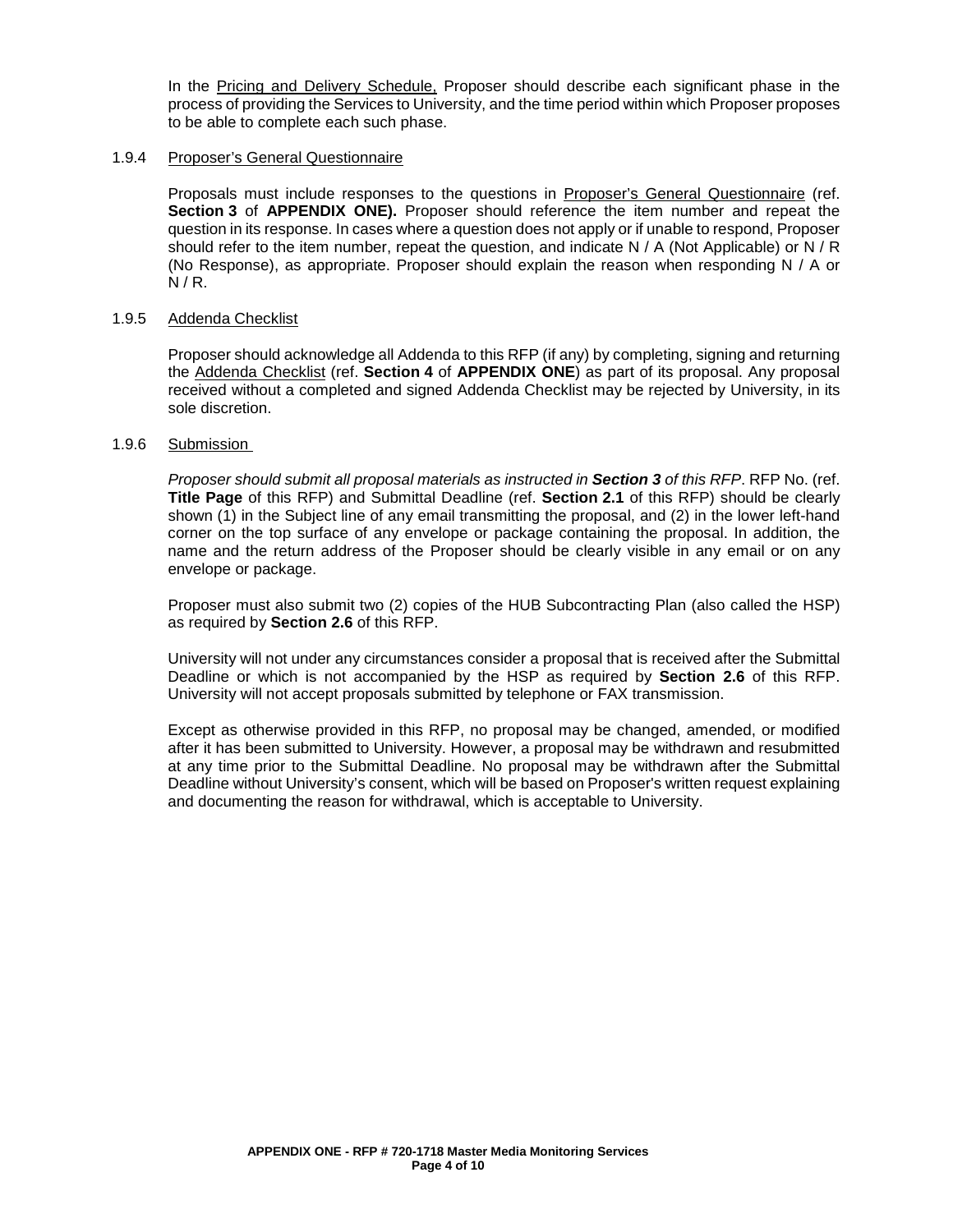### **SECTION 2**

#### **EXECUTION OF OFFER**

**THIS EXECUTION OF OFFER MUST BE COMPLETED, SIGNED AND RETURNED WITH PROPOSER'S PROPOSAL. FAILURE TO COMPLETE, SIGN AND RETURN THIS EXECUTION OF OFFER WITH THE PROPOSER'S PROPOSAL MAY RESULT IN THE REJECTION OF THE PROPOSAL.** 

- **2.1 Representations and Warranties.** Proposer represents, warrants, certifies, acknowledges, and agrees as follows:
	- 2.1.1 Proposer will furnish the Services to University and comply with all terms, conditions, requirements and specifications set forth in this RFP and any resulting Agreement.
	- 2.1.2 This RFP is a solicitation for a proposal and is not a contract or an offer to contract Submission of a proposal by Proposer in response to this RFP will not create a contract between University and Proposer. University has made no representation or warranty, written or oral, that one or more contracts with University will be awarded under this RFP. Proposer will bear, as its sole risk and responsibility, any cost arising from Proposer's preparation of a response to this RFP.
	- 2.1.3 Proposer is a reputable company that is lawfully and regularly engaged in providing the Services.
	- 2.1.4 Proposer has the necessary experience, knowledge, abilities, skills, and resources to perform the Services.
	- 2.1.5 Proposer is aware of, is fully informed about, and is in full compliance with all applicable federal, state and local laws, rules, regulations and ordinances relating to performance of the Services.
	- 2.1.6 Proposer understands (i) the requirements and specifications set forth in this RFP and (ii) the terms and conditions set forth in **APPENDIX TWO** under which Proposer will be required to operate.
	- 2.1.7 Proposer will not delegate any of its duties or responsibilities under this RFP or the Agreement to any sub-contractor, except as expressly provided in the Agreement.
	- 2.1.8 Proposer will maintain any insurance coverage required by the Agreement during the entire term.
	- 2.1.9 All statements, information and representations prepared and submitted in response to this RFP are current, complete, true and accurate. University will rely on such statements, information and representations in selecting Contractor. If selected by University, Proposer will notify University immediately of any material change in any matters with regard to which Proposer has made a statement or representation or provided information.
	- 2.1.10 PROPOSER WILL DEFEND WITH COUNSEL APPROVED BY UNIVERSITY, INDEMNIFY, AND HOLD HARMLESS UNIVERSITY, THE STATE OF TEXAS, AND ALL OF THEIR REGENTS, OFFICERS, AGENTS AND EMPLOYEES, FROM AND AGAINST ALL ACTIONS, SUITS, DEMANDS, COSTS, DAMAGES, LIABILITIES AND OTHER CLAIMS OF ANY NATURE, KIND OR DESCRIPTION, INCLUDING REASONABLE ATTORNEYS' FEES INCURRED IN INVESTIGATING, DEFENDING OR SETTLING ANY OF THE FOREGOING, ARISING OUT OF, CONNECTED WITH, OR RESULTING FROM ANY NEGLIGENT ACTS OR OMISSIONS OR WILLFUL MISCONDUCT OF PROPOSER OR ANY AGENT, EMPLOYEE, SUBCONTRACTOR, OR SUPPLIER OF PROPOSER IN THE EXECUTION OR PERFORMANCE OF ANY CONTRACT OR AGREEMENT RESULTING FROM THIS RFP.
	- 2.1.11 Pursuant to Section[s 2107.008](http://www.statutes.legis.state.tx.us/Docs/GV/htm/GV.2107.htm#2107.008) and [2252.903,](http://www.statutes.legis.state.tx.us/Docs/GV/htm/GV.2252.htm#2252.903) *Government Code*, any payments owing to Proposer under the Agreement may be applied directly to any debt or delinquency that Proposer owes the State of Texas or any agency of the State of Texas, regardless of when it arises, until such debt or delinquency is paid in full.
	- 2.1.12 Any terms, conditions, or documents attached to or referenced in Proposer's proposal are applicable to this procurement only to the extent that they (a) do not conflict with the laws of the State of Texas or this RFP, and (b) do not place any requirements on University that are not set forth in this RFP. Submission of a proposal is Proposer's good faith intent to enter into the Agreement with University as specified in this RFP and that Proposer's intent is not contingent upon University's acceptance or execution of any terms, conditions, or other documents attached to or referenced in Proposer's proposal.
- **2.2 No Benefit to Public Servants.** Proposer has not given or offered to give, nor does Proposer intend to give at any time hereafter, any economic opportunity, future employment, gift, loan, gratuity, special discount, trip, favor or service to a public servant in connection with its proposal. Failure to sign this Execution of Offer, or signing with a false statement, may void the submitted proposal or any resulting Agreement, and Proposer may be removed from all proposer lists at University.
- **2.3 Tax Certification.** Proposer is not currently delinquent in the payment of any taxes due under Chapter 171, *[Tax Code](http://www.statutes.legis.state.tx.us/Docs/TX/htm/TX.171.htm)*, or Proposer is exempt from the payment of those taxes, or Proposer is an out-of-state taxable entity that is not subject to those taxes, whichever is applicable. A false certification will be deemed a material breach of any resulting contract or agreement and, at University's option, may result in termination of any resulting Agreement.
- **2.4 Antitrust Certification.** Neither Proposer nor any firm, corporation, partnership or institution represented by Proposer, nor anyone acting for such firm, corporation or institution, has violated the antitrust laws of the State of Texas, codified in Section [15.01, et seq.,](http://www.statutes.legis.state.tx.us/Docs/BC/htm/BC.15.htm)  *[Business and Commerce Code](http://www.statutes.legis.state.tx.us/Docs/BC/htm/BC.15.htm)*, or the Federal antitrust laws, nor communicated directly or indirectly the proposal made to any competitor or any other person engaged in such line of business.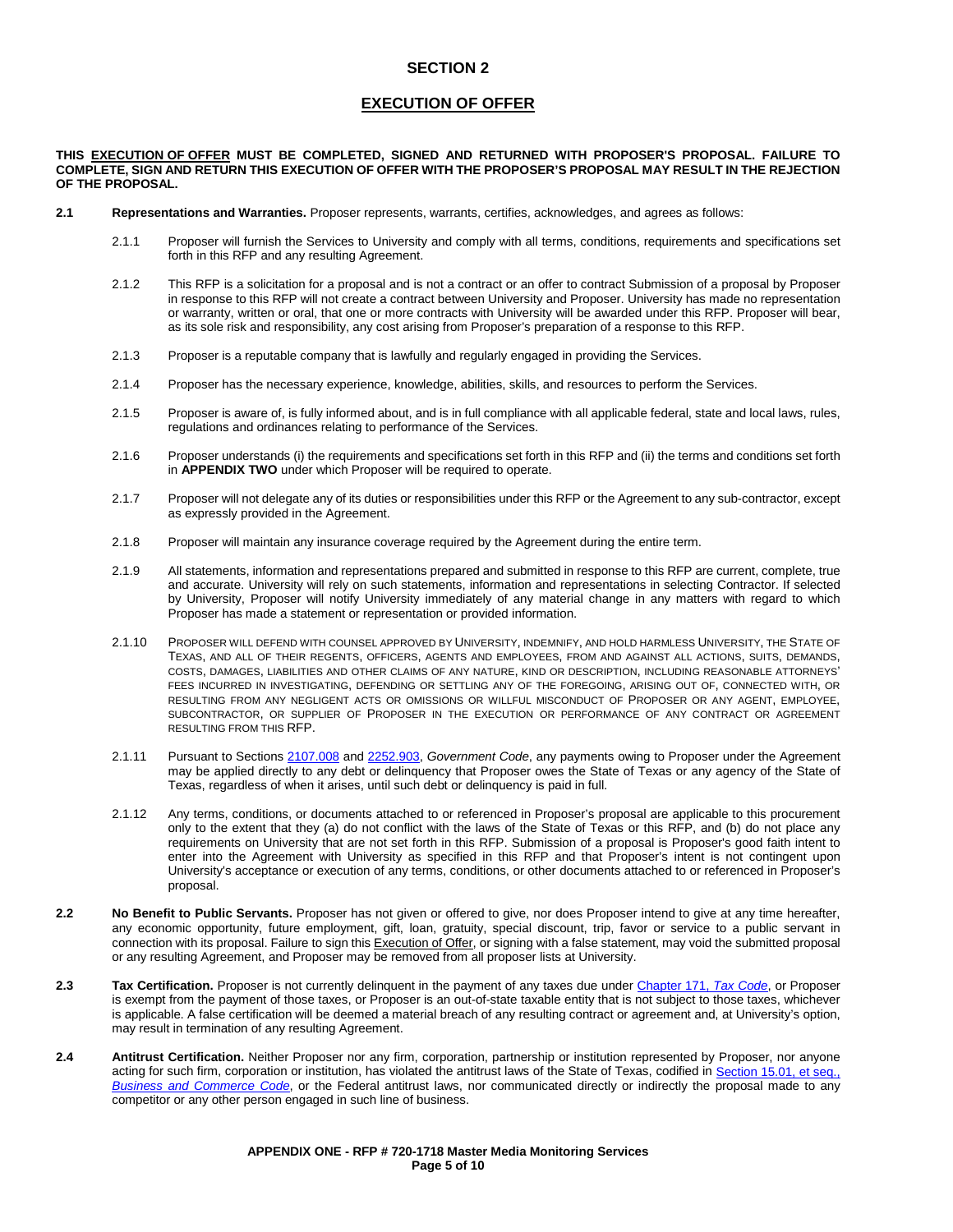- **2.5 Authority Certification.** The individual signing this document and the documents made a part of this RFP, is authorized to sign the documents on behalf of Proposer and to bind Proposer under any resulting Agreement.
- **2.6 Child Support Certification.** Under Section 231.006, *[Family Code,](http://www.statutes.legis.state.tx.us/Docs/FA/htm/FA.231.htm#231.006)* relating to child support, the individual or business entity named in Proposer's proposal is not ineligible to receive award of the Agreement, and any Agreements resulting from this RFP may be terminated if this certification is inaccurate.

#### **2.7 Relationship Certifications.**

- No relationship, whether by blood, marriage, business association, capital funding agreement or by any other such kinship or connection exists between the owner of any Proposer that is a sole proprietorship, the officers or directors of any Proposer that is a corporation, the partners of any Proposer that is a partnership, the joint venturers of any Proposer that is a joint venture, or the members or managers of any Proposer that is a limited liability company, on one hand, and an employee of any member institution of University, on the other hand, other than the relationships which have been previously disclosed to University in writing.
- Proposer has not been an employee of any member institution of University within the immediate twelve (12) months prior to the Submittal Deadline.
- No person who, in the past four (4) years served as an executive of a state agency was involved with or has any interest in Proposer's proposal or any contract resulting from this RFP (ref. Section 669.003, *[Government Code](http://www.statutes.legis.state.tx.us/Docs/GV/htm/GV.669.htm#669.003)*).
- All disclosures by Proposer in connection with this certification will be subject to administrative review and approval before University enters into any Agreement resulting from this RFP with Proposer.
- **2.8 Compliance with Equal Employment Opportunity Laws.** Proposer is in compliance with all federal laws and regulations pertaining to Equal Employment Opportunities and Affirmative Action.
- **2.9 Compliance with Safety Standards.** All products and services offered by Proposer to University in response to this RFP meet or exceed the safety standards established and promulgated under the Federal Occupational Safety and Health Law [\(Public Law 91-](https://www.osha.gov/pls/oshaweb/owadisp.show_document?p_table=OSHACT&p_id=2743) [596\)](https://www.osha.gov/pls/oshaweb/owadisp.show_document?p_table=OSHACT&p_id=2743) and the *Texas Hazard Communication Act*, Chapter 502, *[Health and Safety Code](http://www.statutes.legis.state.tx.us/Docs/HS/htm/HS.502.htm)*, and all related regulations in effect or proposed as of the date of this RFP.
- **2.10 Exceptions to Certifications.** Proposer will and has disclosed, as part of its proposal, any exceptions to the information stated in this Execution of Offer. All information will be subject to administrative review and approval prior to the time University makes an award or enters into any Agreement with Proposer.
- **2.11 Manufacturer Responsibility and Consumer Convenience Computer Equipment Collection and Recovery Act Certification.** If Proposer will sell or lease computer equipment to University under any Agreement resulting from this RFP then, pursuant to Section 361.965(c), *[Health & Safety Code](http://www.statutes.legis.state.tx.us/Docs/HS/htm/HS.361.htm#361.965)*, Proposer is in compliance with the Manufacturer Responsibility and Consumer Convenience Computer Equipment Collection and Recovery Act set forth in [Chapter 361, Subchapter Y,](http://www.statutes.legis.state.tx.us/Docs/HS/htm/HS.361.htm#Y) *Health & Safety Code,* and the rules adopted by the Texas Commission on Environmental Quality under that Act as set forth in [30 TAC Chapter 328.](http://texreg.sos.state.tx.us/public/readtac$ext.ViewTAC?tac_view=5&ti=30&pt=1&ch=328&sch=I&rl=Y) [Section 361.952\(2\),](http://www.statutes.legis.state.tx.us/Docs/HS/htm/HS.361.htm#361.952) *[Health & Safety Code,](http://www.statutes.legis.state.tx.us/Docs/HS/htm/HS.361.htm#361.952)* states that, for purposes of the Manufacturer Responsibility and Consumer Convenience Computer Equipment Collection and Recovery Act*,* the term "computer equipment" means a desktop or notebook computer and includes a computer monitor or other display device that does not contain a tuner.

#### **2.12 Conflict of Interest Certification.**

- Proposer is not a debarred vendor or the principal of a debarred vendor (i.e. owner, proprietor, sole or majority shareholder, director, president, managing partner, etc.) either at the state or federal level.
- Proposer's provision of services or other performance under any Agreement resulting from this RFP will not constitute an actual or potential conflict of interest.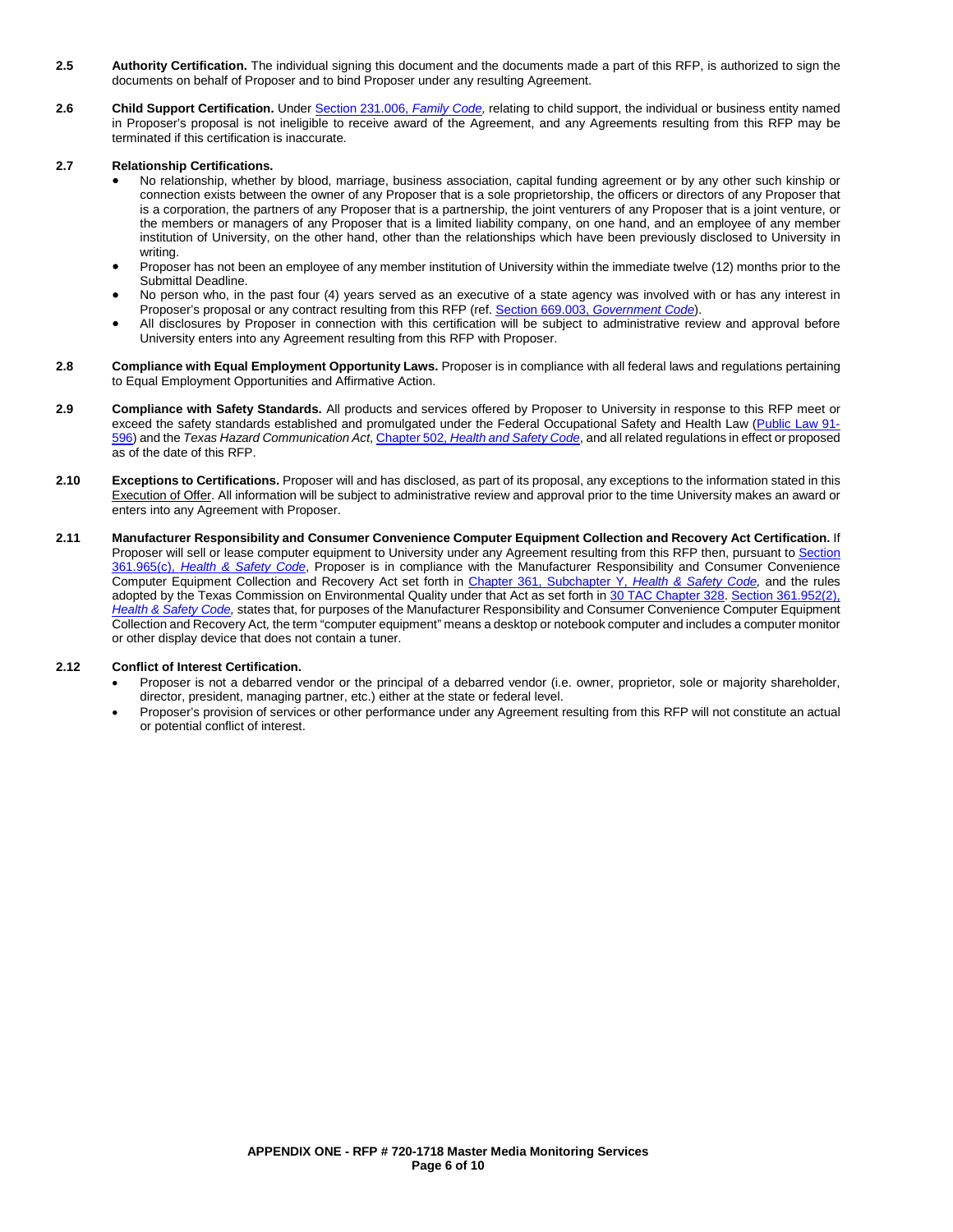#### **2.13 Proposer should complete the following information:**

If Proposer is a Corporation, then State of Incorporation:

If Proposer is a Corporation, then Proposer's Corporate Charter Number: \_

RFP No.: 720-1718 Master Media Monitoring Services

\_\_\_\_\_\_\_\_\_\_\_\_\_\_\_\_\_\_\_\_\_\_\_\_\_\_\_\_\_\_\_\_\_\_\_\_\_\_\_\_\_\_\_\_\_\_\_\_\_\_\_\_\_\_\_\_\_\_\_\_\_\_\_\_\_\_\_\_\_\_\_\_\_

**NOTICE: WITH FEW EXCEPTIONS, INDIVIDUALS ARE ENTITLED ON REQUEST TO BE INFORMED ABOUT THE INFORMATION THAT GOVERNMENTAL BODIES OF THE STATE OF TEXAS COLLECT ABOUT SUCH INDIVIDUALS. UNDER SECTIONS [552.021](http://www.statutes.legis.state.tx.us/Docs/GV/htm/GV.552.htm#552.021) AND [552.023,](http://www.statutes.legis.state.tx.us/Docs/GV/htm/GV.552.htm#552.023)** *GOVERNMENT CODE***, INDIVIDUALS ARE ENTITLED TO RECEIVE AND REVIEW SUCH INFORMATION. UNDER SECTION 559.004,** *[GOVERNMENT CODE](http://www.statutes.legis.state.tx.us/Docs/GV/htm/GV.559.htm#559.004)***, INDIVIDUALS ARE ENTITLED TO HAVE GOVERNMENTAL BODIES OF THE STATE OF TEXAS CORRECT INFORMATION ABOUT SUCH INDIVIDUALS THAT IS INCORRECT.**

#### **Submitted and Certified by:**

(Proposer Institution's Name)

(Signature of Duly Authorized Representative)

(Printed Name / Title)

(Date Signed)

(Proposer's Street Address)

(City, State, Zip Code)

(Telephone Number)

(FAX Number)

(Email Address)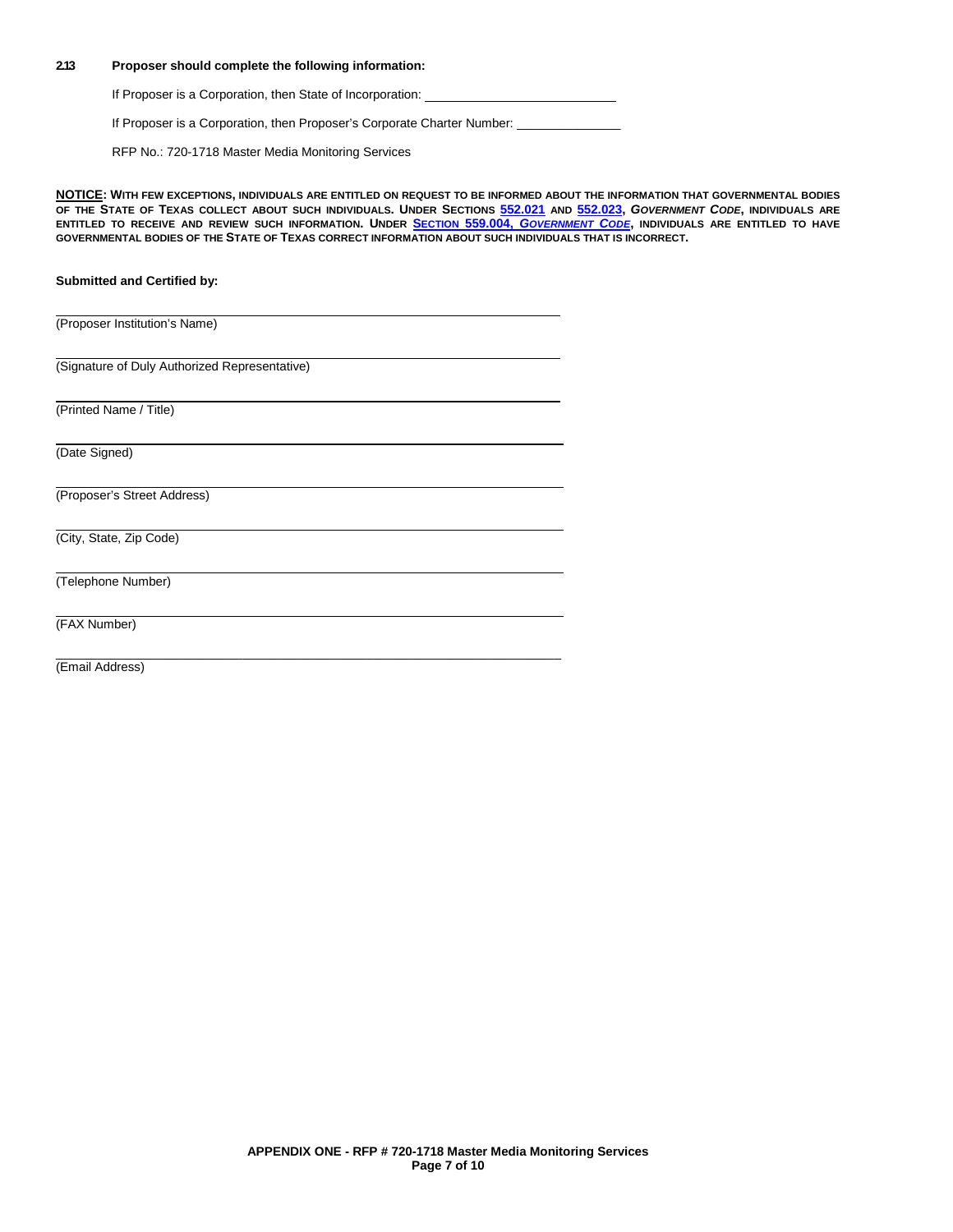#### **SECTION 3**

#### **PROPOSER'S GENERAL QUESTIONNAIRE**

**NOTICE: WITH FEW EXCEPTIONS, INDIVIDUALS ARE ENTITLED ON REQUEST TO BE INFORMED ABOUT THE INFORMATION THAT GOVERNMENTAL BODIES OF THE STATE OF TEXAS COLLECT ABOUT SUCH INDIVIDUALS. UNDER SECTIONS [552.021](http://www.statutes.legis.state.tx.us/Docs/GV/htm/GV.552.htm#552.021) AND [552.023,](http://www.statutes.legis.state.tx.us/Docs/GV/htm/GV.552.htm#552.023)** *GOVERNMENT CODE***, INDIVIDUALS ARE ENTITLED TO RECEIVE AND REVIEW SUCH INFORMATION. UNDER SECTION 559.004,** *[GOVERNMENT CODE](http://www.statutes.legis.state.tx.us/Docs/GV/htm/GV.559.htm#559.004)***, INDIVIDUALS ARE ENTITLED TO HAVE GOVERNMENTAL BODIES OF THE STATE OF TEXAS CORRECT INFORMATION ABOUT SUCH INDIVIDUALS THAT IS INCORRECT.**

Proposals must include responses to the questions contained in this Proposer's General Questionnaire. Proposer should reference the item number and repeat the question in its response. In cases where a question does not apply or if unable to respond, Proposer should refer to the item number, repeat the question, and indicate N / A (Not Applicable) or N / R (No Response), as appropriate. Proposer will explain the reason when responding N / A or N / R.

#### **3.1 Proposer Profile**

3.1.1 Legal name of Proposer company:

Address of principal place of business:

Address of office that would be providing service under the Agreement:

Number of years in Business:

State of incorporation:

Number of Employees:

Annual Revenues Volume:

Name of Parent Corporation, if any

**NOTE: If Proposer is a subsidiary, University prefers to enter into a contract or agreement with the Parent Corporation or to receive assurances of performance from the Parent Corporation.** 

- 3.1.2 State whether Proposer will provide a copy of its financial statements for the past two (2) years, if requested by University.
- 3.1.3 Proposer will provide a financial rating of the Proposer entity and any related documentation (such as a Dunn and Bradstreet analysis) that indicates the financial stability of Proposer.
- 3.1.4 Is Proposer currently for sale or involved in any transaction to expand or to become acquired by another business entity? If yes, Proposer will explain the expected impact, both in organizational and directional terms.
- 3.1.5 Proposer will provide any details of all past or pending litigation or claims filed against Proposer that would affect its performance under the Agreement with University (if any).
- 3.1.6 Is Proposer currently in default on any loan agreement or financing agreement with any bank, financial institution, or other entity? If yes, Proposer will specify the pertinent date(s), details, circumstances, and describe the current prospects for resolution.
- 3.1.7 Proposer will provide a customer reference list of no less than three (3) organizations with which Proposer currently has contracts and / or to which Proposer has previously provided services (within the past five (5) years) of a type and scope similar to those required by University's RFP. Proposer will include in its customer reference list the customer's company name, contact person, telephone number, project description, length of business relationship, and background of services provided by Proposer.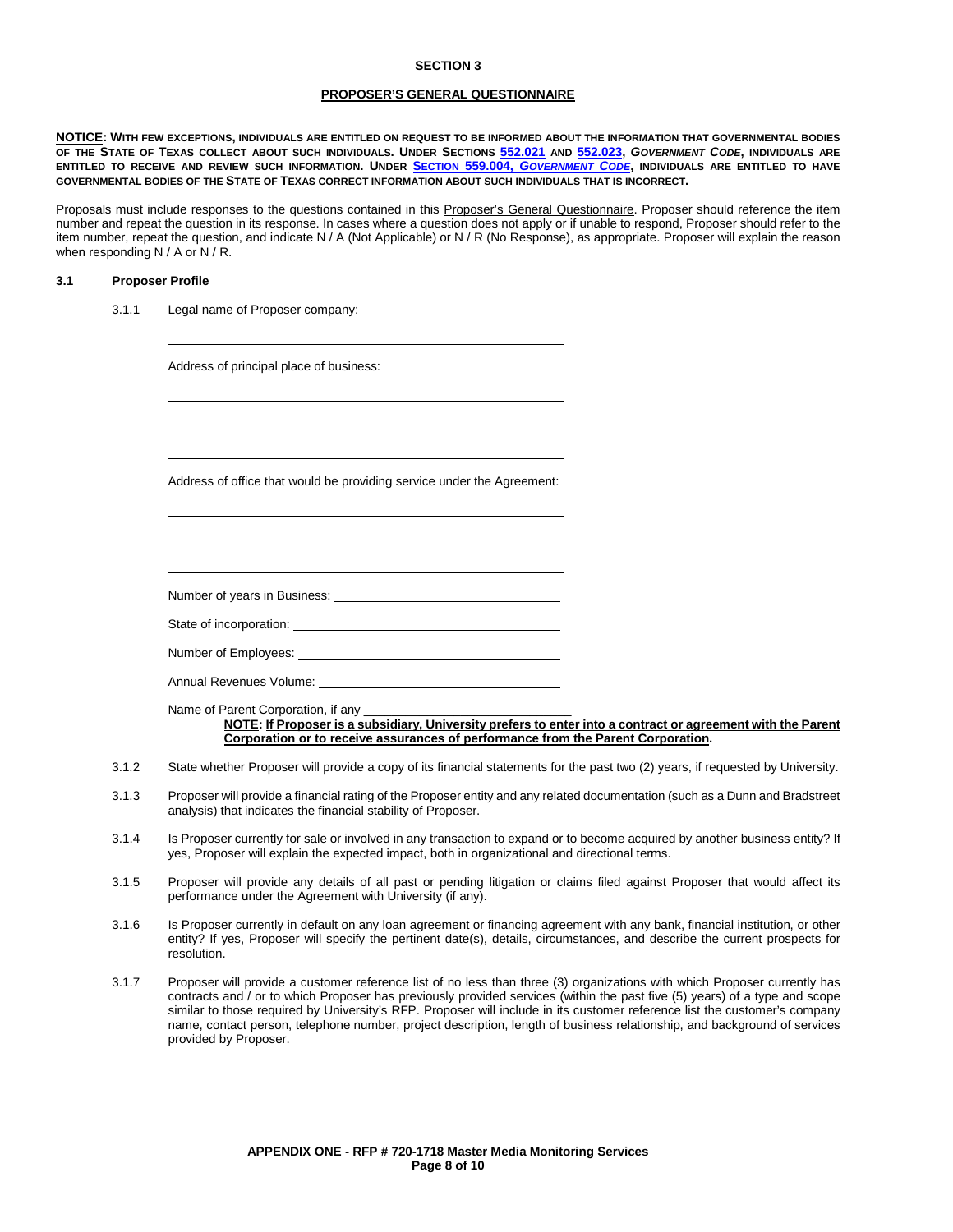- 3.1.8 Does any relationship exist (whether by family kinship, business association, capital funding agreement, or any other such relationship) between Proposer and any employee of University? If yes, Proposer will explain.
- 3.1.9 Proposer will provide the name and Social Security Number for each person having at least 25% ownership interest in Proposer, when requested. This disclosure is mandatory pursuant to [Section 231.006,](http://www.statutes.legis.state.tx.us/Docs/FA/htm/FA.231.htm#231.006) *Family Code*, and will be used for the purpose of determining whether an owner of Proposer with an ownership interest of at least 25% is more than 30 days delinquent in paying child support. Further disclosure of this information is governed by the *Texas Public Information Act* (ref. Chapter 552, *[Government Code](http://www.statutes.legis.state.tx.us/Docs/GV/htm/GV.552.htm)*), and other applicable law.

#### **3.2 Approach to Project Services**

- 3.2.1 Proposer will provide a statement of the Proposer's service approach and will describe any unique benefits to University from doing business with Proposer. Proposer will briefly describe its approach for each of the required services identified in **Section 5** of this RFP.
- 3.2.2 Proposer will provide an estimate of the earliest starting date for services following execution of the Agreement.
- 3.2.3 Proposer will submit a work plan with key dates and milestones. The work plan should include:
	- 3.2.3.1 Identification of tasks to be performed;
	- 3.2.3.2 Time frames to perform the identified tasks;
	- 3.2.3.3 Project management methodology;
	- 3.2.3.4 Implementation strategy; and
	- 3.2.3.5 The expected time frame in which the services would be implemented.
- 3.2.4 Proposer will describe the types of reports or other written documents Proposer will provide (if any) and the frequency of reporting, if more frequent than required in this RFP. Proposer will include samples of reports and documents if appropriate.

#### **3.3 General Requirements**

- 3.3.1 Proposer will provide summary resumes for its proposed key personnel who will be providing services under the Agreement with University, including their specific experiences with similar service projects, and number of years of employment with **Proposer**
- 3.3.2 Proposer will describe any difficulties it anticipates in performing its duties under the Agreement with University and how Proposer plans to manage these difficulties. Proposer will describe the assistance it will require from University.

#### **3.4 Service Support**

Proposer will describe its service support philosophy, how it is implemented, and how Proposer measures its success in maintaining this philosophy.

#### **3.5 Quality Assurance**

Proposer will describe its quality assurance program, its quality requirements, and how they are measured.

#### **3.6 Miscellaneous**

- 3.6.1 Proposer will provide a list of any additional services or benefits not otherwise identified in this RFP that Proposer would propose to provide to University. Additional services or benefits must be directly related to the goods and services solicited under this RFP.
- 3.6.2 Proposer will provide details describing any unique or special services or benefits offered or advantages to be gained by University from doing business with Proposer. Additional services or benefits must be directly related to the goods and services solicited under this RFP.
- 3.6.3 Does Proposer have a contingency plan or disaster recovery plan in the event of a disaster? If so, then Proposer will provide a copy of the plan.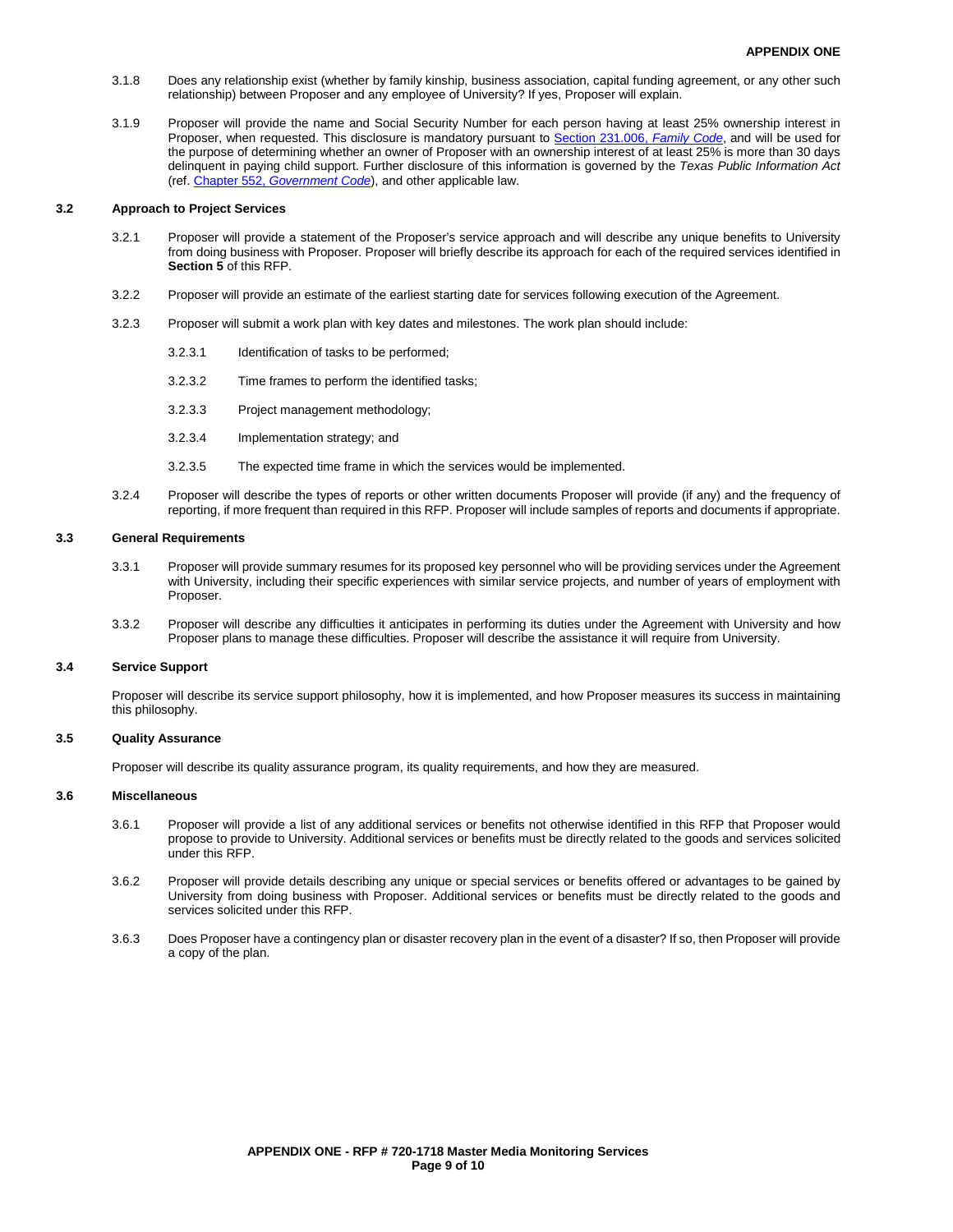### **SECTION 4**

### **ADDENDA CHECKLIST**

Proposal of: \_

(Proposer Company Name)

**To:** The University of Texas System

**Ref.:** Master Media Monitoring Services

**RFP No.:** 720-1718

Ladies and Gentlemen:

The undersigned Proposer hereby acknowledges receipt of the following Addenda to the captioned RFP (initial if applicable).

**Note: If there was only one (1) Addendum, initial just the first blank after No. 1, not all five (5) blanks below.**

No. 1 \_\_\_\_\_ No. 2 \_\_\_\_\_ No. 3 \_\_\_\_\_ No. 4 \_\_\_\_\_ No. 5 \_\_\_\_\_ Respectfully submitted, **Proposer:** \_\_\_\_\_\_\_\_\_\_\_\_\_\_\_\_\_\_\_\_\_\_\_\_\_\_\_\_

> **By:** \_\_\_\_\_\_\_\_\_\_\_\_\_\_\_\_\_\_\_\_\_\_\_\_\_\_\_ (Authorized Signature for Proposer)

> **Name:**  $\blacksquare$

**Title:** \_\_\_\_\_\_\_\_\_\_\_\_\_\_\_\_\_\_\_\_\_\_\_\_\_\_

**Date:** \_\_\_\_\_\_\_\_\_\_\_\_\_\_\_\_\_\_\_\_\_\_\_\_\_\_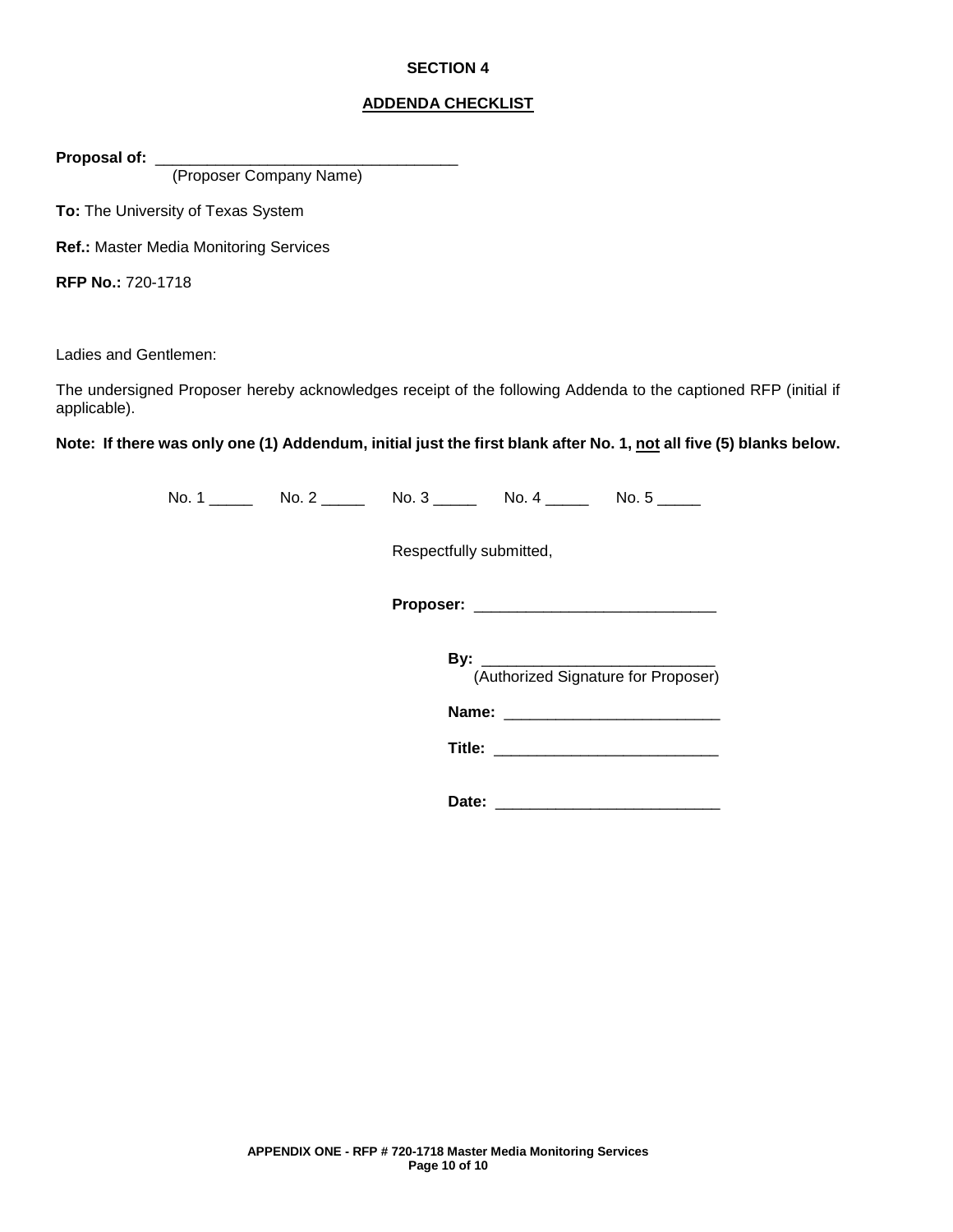## **APPENDIX TWO**

# **TERMS AND CONDITIONS**

**1. Payment.** UT Institution agrees to pay fees due under this Agreement in accordance with the Texas Prompt Payment Act (Act), [Chapter 2251, Texas Government Code.](http://www.statutes.legis.state.tx.us/Docs/GV/htm/GV.2251.htm) Pursuant to the Act, payment shall be deemed late on the 31st day after the later of: 1) the date the performance of the Services under this Agreement are completed, or 2) the date University receives an invoice for the Services. UT Institution will be responsible for interest on overdue payments equal to the sum of: 1) one percent, plus 2) the prime rate as published in the Wall Street Journal on the first day of July of the preceding fiscal year (University's fiscal year begins September 1) that does not fall on a Saturday or Sunday. University will have the right to verify the details set forth in Contractor's invoices and supporting documentation, either before or after payment, by (a) inspecting the books and records of Contractor at mutually convenient times; (b) examining any reports with respect to the Project; and (c) other reasonable action. The cumulative amount of all payments will not exceed the amount of this Agreement.

[Section 51.012, Texas Education Code,](http://www.statutes.legis.state.tx.us/Docs/ED/htm/ED.51.htm#51.012) authorizes UT Institution to make payments through electronic funds transfer methods. Contractor agrees to accept payments from University through those methods, including the automated clearing house system (ACH). Contractor agrees to provide Contractor's banking information to University in writing on Contractor letterhead signed by an authorized representative of Contractor. Prior to the first payment, University will confirm Contractor's banking information. Changes to Contractor's bank information must be communicated to University in accordance with **Section 9** in writing at least thirty (30) days before the effective date of the change and must include an [IRS Form W-9](https://www.irs.gov/uac/about-form-w9) signed by an authorized representative of Contractor.

- **2. Prompt Payment Discount.** Notwithstanding any other provision of this Agreement, UT Institution is entitled to a discount of  $\%$  (Prompt Payment Discount) off of each payment that UT Institution submits within % (**Prompt Payment Discount**) off of each payment that UT Institution submits within days after UT Institution's receipt of Contractor's invoice for that payment.
- **3. <b>Tax Exemption.** UT Institution (a State agency) is exempt from Texas Sales & Use Tax on Services in accordance with [§151.309, Texas Tax Code](http://www.statutes.legis.state.tx.us/Docs/TX/htm/TX.151.htm#151.309) and 34 [Texas Administrative Code \(TAC\) §3.322.](http://texreg.sos.state.tx.us/public/readtac$ext.TacPage?sl=R&app=9&p_dir=&p_rloc=&p_tloc=&p_ploc=&pg=1&p_tac=&ti=34&pt=1&ch=3&rl=322) Pursuant to [34 TAC §§3.322\(](http://texreg.sos.state.tx.us/public/readtac$ext.TacPage?sl=R&app=9&p_dir=&p_rloc=&p_tloc=&p_ploc=&pg=1&p_tac=&ti=34&pt=1&ch=3&rl=322)c)(4) and (g)(3), this Agreement is sufficient proof of University's tax exempt status and UT Institution is not required to provide further evidence of its exempt status.

### **4. Contractor's Obligations.**

- 4.1 Contractor will perform Services in compliance with (a) all federal, state or local, laws, statutes, regulations and ordinances (collectively, **Applicable Laws**), and (b) the Board of Regents of The University of Texas System *Rules and Regulations* [\(http://www.utsystem.edu/offices/board](http://www.utsystem.edu/offices/board-regents/regents-rules-and-regulations)[regents/regents-rules-and-regulations\)](http://www.utsystem.edu/offices/board-regents/regents-rules-and-regulations) the policies of The University of Texas System [\(http://www.utsystem.edu/board-of-regents/policy-library\)](http://www.utsystem.edu/board-of-regents/policy-library); and the institutional rules, regulations and policies of University (
<br>
and policies of University (
) (collectively, **University Rules**). ) (collectively, **University Rules**). Contractor represents and warrants that neither Contractor nor any firm, corporation or institution represented by Contractor, or anyone acting for the firm, corporation or institution, (1) has violated the antitrust laws of the State of Texas, Chapter [15, Texas Business and Commerce Code,](http://www.statutes.legis.state.tx.us/Docs/BC/htm/BC.15.htm) or federal antitrust laws, or (2) has communicated directly or indirectly the content of Contractor's response to University's procurement solicitation to any competitor or any other person engaged in a similar line of business during the procurement process for this Agreement.
- 4.2 Contractor represents and warrants that (a) it will use its best efforts to perform Services in a good and workmanlike manner and in accordance with the highest standards of Contractor's profession or business, and (b) all Services to be performed will be of the quality that prevails among similar businesses of superior knowledge and skill engaged in providing similar services in major United States urban areas under the same or similar circumstances.
- 4.3 Contractor will call to UT Institution's attention in writing all information in any materials supplied to Contractor (by UT Institution or any other party) that Contractor regards as unsuitable, improper or inaccurate in connection with the purposes for which the material is furnished.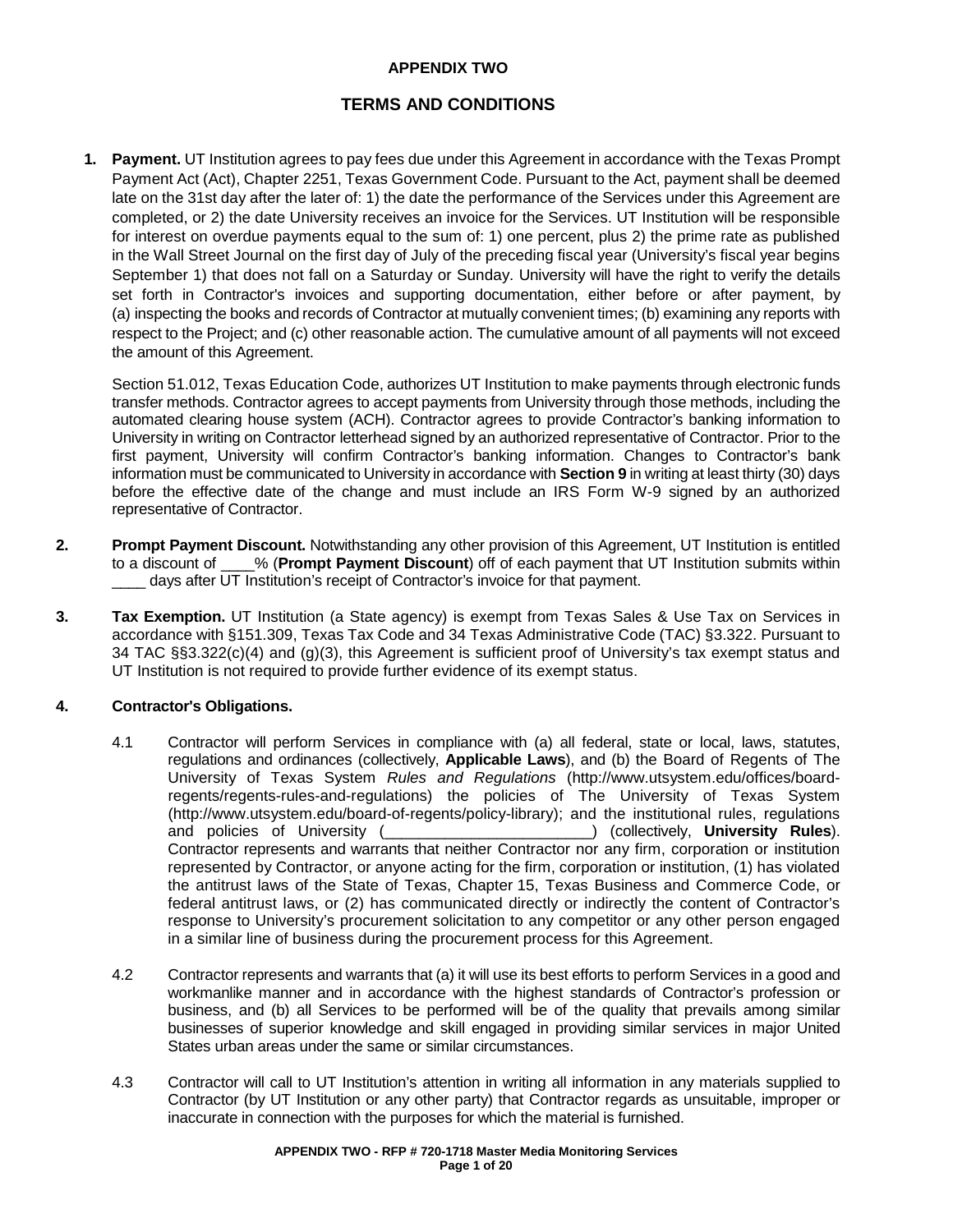- 4.4 UT Institution at all times is relying on Contractor's skill and knowledge in performing Services. Contractor represents and warrants that Services will be accurate and free from any material defects. Contractor's duties and obligations under this Agreement will not be in any way diminished by reason of any approval by UT Institution. Contractor will not be released from any liability by reason of any approval by UT Institution.
- 4.5 Contractor will, at its own cost, correct all material defects in Services as soon as practical after Contractor becomes aware of the defects. If Contractor fails to correct material defects in Services within a reasonable time, then UT Institution may correct the defective Services at Contractor's expense. This remedy is in addition to, and not in substitution for, any other remedy for defective Services that UT Institution may have at law or in equity.
- 4.6 Contractor will maintain a staff of properly trained and experienced personnel to ensure satisfactory performance under this Agreement. Contractor will cause all persons connected with Contractor directly in charge of Services to be duly registered and licensed under all Applicable Laws. Contractor will assign to the Project a designated representative who will be responsible for administration and coordination of Services.
- 4.7 Contractor represents and warrants it is duly organized, validly existing and in good standing under the laws of the state of its organization; it is duly authorized and in good standing to conduct business in the State of Texas; it has all necessary power and has received all necessary approvals to execute and deliver this Agreement; and the individual executing this Agreement on behalf of Contractor has been duly authorized to act for and bind Contractor.
- 4.8 Contractor represents and warrants that neither the execution and delivery of this Agreement by Contractor nor the performance of its duties and obligations under this Agreement will (a) result in the violation of any provision of its organizational documents; (b) result in the violation of any provision of any agreement by which it is bound; or (c) conflict with any order or decree of any court or other body or authority having jurisdiction.
- 4.9 Contractor represents and warrants that all of Contractor's Personnel contributing to Work Material (ref. **Section 22**) under this Agreement will be required to (i) acknowledge in writing the ownership of Contractor (for the benefit of UT Institution) of Work Material produced by Personnel while performing services pursuant to this Agreement, and (ii) make all assignments necessary to effectuate such ownership. **Personnel** means any and all persons associated with Contractor who provide any work or work product pursuant to this Agreement, including officers, managers, supervisors, full-time employees, part-time employees, and independent contractors.
- 4.10 Contractor represents and warrants that: (i) Services will be performed solely by Contractor, its fulltime or part-time employees during the course of their employment, or independent contractors who have assigned in writing all right, title and interest in their work to Contractor (for the benefit of UT Institution); (ii) UT Institution will receive free, good and clear title to all Work Material developed under this Agreement; (iii) Work Material and the intellectual property rights protecting Work Material are free and clear of all encumbrances, including security interests, licenses, liens, charges and other restrictions; (iv) Work Material will not infringe upon or violate any patent, copyright, trade secret, trademark, service mark or other property right of any former employer, independent contractor, client or other third party; and (v) the use, reproduction, distribution, or modification of Work Material will not violate the rights of any third parties in Work Material, including trade secret, publicity, privacy, copyright, trademark, service mark and patent rights.
- 4.11 If this Agreement requires Contractor's presence on UT Institution's premises or in UT Institution's facilities, Contractor agrees to cause its employees, representatives, agents, or subcontractors to become aware of, fully informed about, and in full compliance with all applicable University Rules, including those relative to personal health, security, environmental quality, safety, fire prevention, noise, smoking, and access restrictions.
- **5.** *Texas Family Code* **Child Support Certification.** Pursuant to [§231.006, Texas Family Code,](http://www.statutes.legis.state.tx.us/Docs/FA/htm/FA.231.htm#231.006) Contractor certifies it is not ineligible to receive the award of or payments under this Agreement, and acknowledges this Agreement may be terminated and payment withheld if this certification is inaccurate.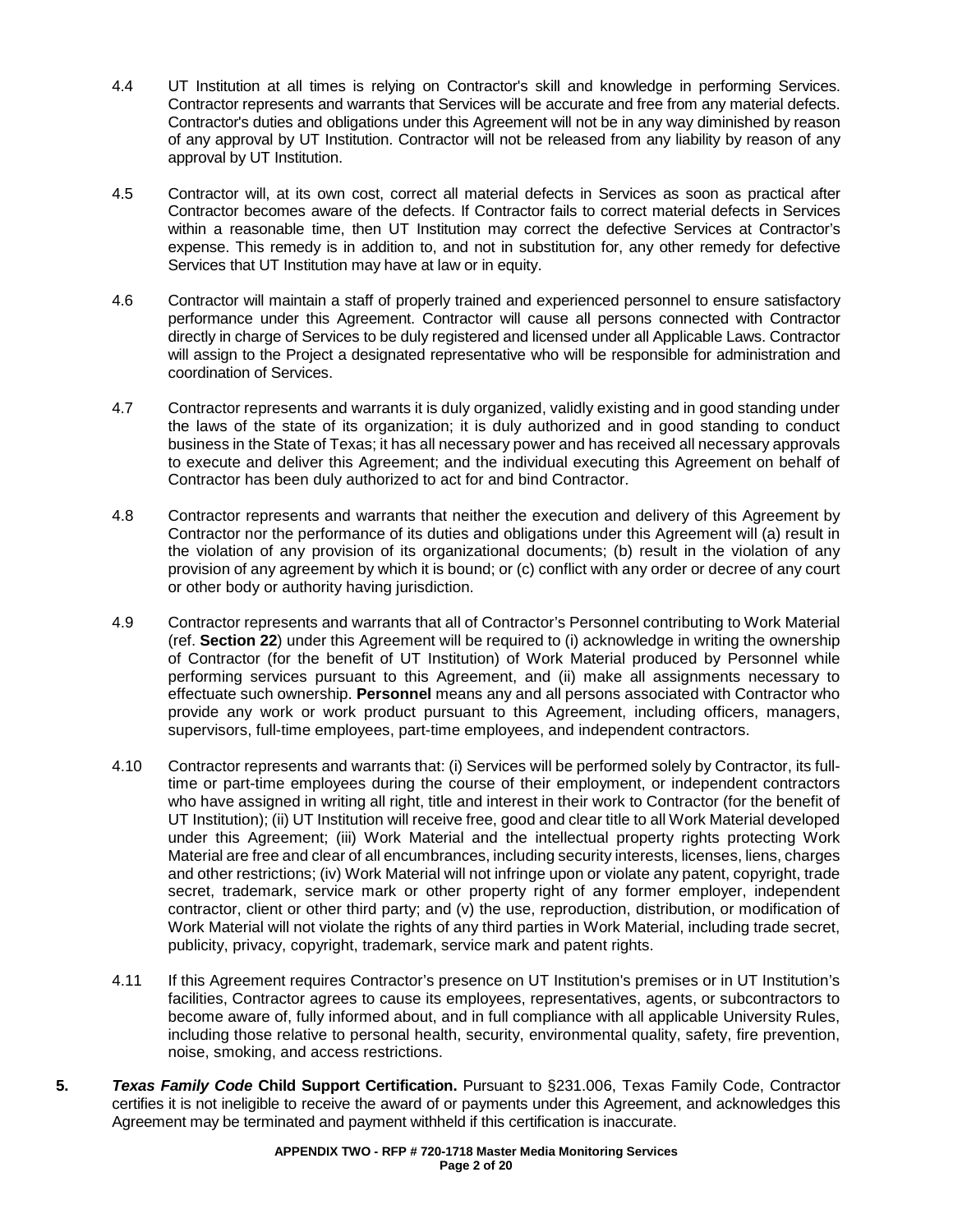- **6. Tax Certification.** If Contractor is a taxable entity as defined by [Chapter 171, Texas Tax Code,](http://www.statutes.legis.state.tx.us/Docs/TX/htm/TX.171.htm) then Contractor certifies it is not currently delinquent in the payment of any taxes due under Chapter 171, Contractor is exempt from the payment of those taxes, or Contractor is an out-of-state taxable entity that is not subject to those taxes, whichever is applicable.
- **7. Payment of Debt or Delinquency to the State.** Pursuant to [§§2107.008](http://www.statutes.legis.state.tx.us/Docs/GV/htm/GV.2107.htm#2107.008) and [2252.903,](http://www.statutes.legis.state.tx.us/Docs/GV/htm/GV.2252.htm#2252.903) *Texas Government Code*, Contractor agrees any payments owing to Contractor under this Agreement may be applied directly toward any debt or delinquency Contractor owes the State of Texas or any agency of the State of Texas, regardless of when it arises, until paid in full.
- **8. Loss of Funding.** Performance by UT Institution under this Agreement may be dependent upon the appropriation and allotment of funds by the Texas State Legislature (**Legislature**) and/or allocation of funds by the Board of Regents of The University of Texas System (**Board**). If Legislature fails to appropriate or allot necessary funds, or Board fails to allocate necessary funds, then UT Institution will issue written notice to Contractor and UT Institution may terminate this Agreement without further duty or obligation. Contractor acknowledges that appropriation, allotment, and allocation of funds are beyond UT Institution's control.
- **9. Notices.** Except as otherwise provided by this Section, notices, consents, approvals, demands, requests or other communications required or permitted under this Agreement, will be in writing and sent via certified mail, hand delivery, overnight courier, facsimile transmission (to the extent a facsimile number is provided below), or email (to the extent an email address is provided below) as indicated below, and notice will be deemed given (i) if delivered by certified mailed, when deposited, postage prepaid, in the United States mail, or (ii) if delivered by hand, overnight courier, facsimile (to the extent a facsimile number is provided below) or email (to the extent an email address is provided below), when received:

| If to UT System:  |                                                                     |
|-------------------|---------------------------------------------------------------------|
|                   |                                                                     |
|                   |                                                                     |
|                   |                                                                     |
|                   |                                                                     |
|                   | Attention: _____________________                                    |
| with copy to:     |                                                                     |
|                   |                                                                     |
|                   |                                                                     |
|                   | Fax: __________________________                                     |
|                   |                                                                     |
|                   | Attention: _____________________                                    |
| If to Contractor: |                                                                     |
|                   |                                                                     |
|                   |                                                                     |
|                   | Email: _________________________<br>Attention: ____________________ |
|                   |                                                                     |

or other person or address as may be given in writing by either party to the other in accordance with this Section.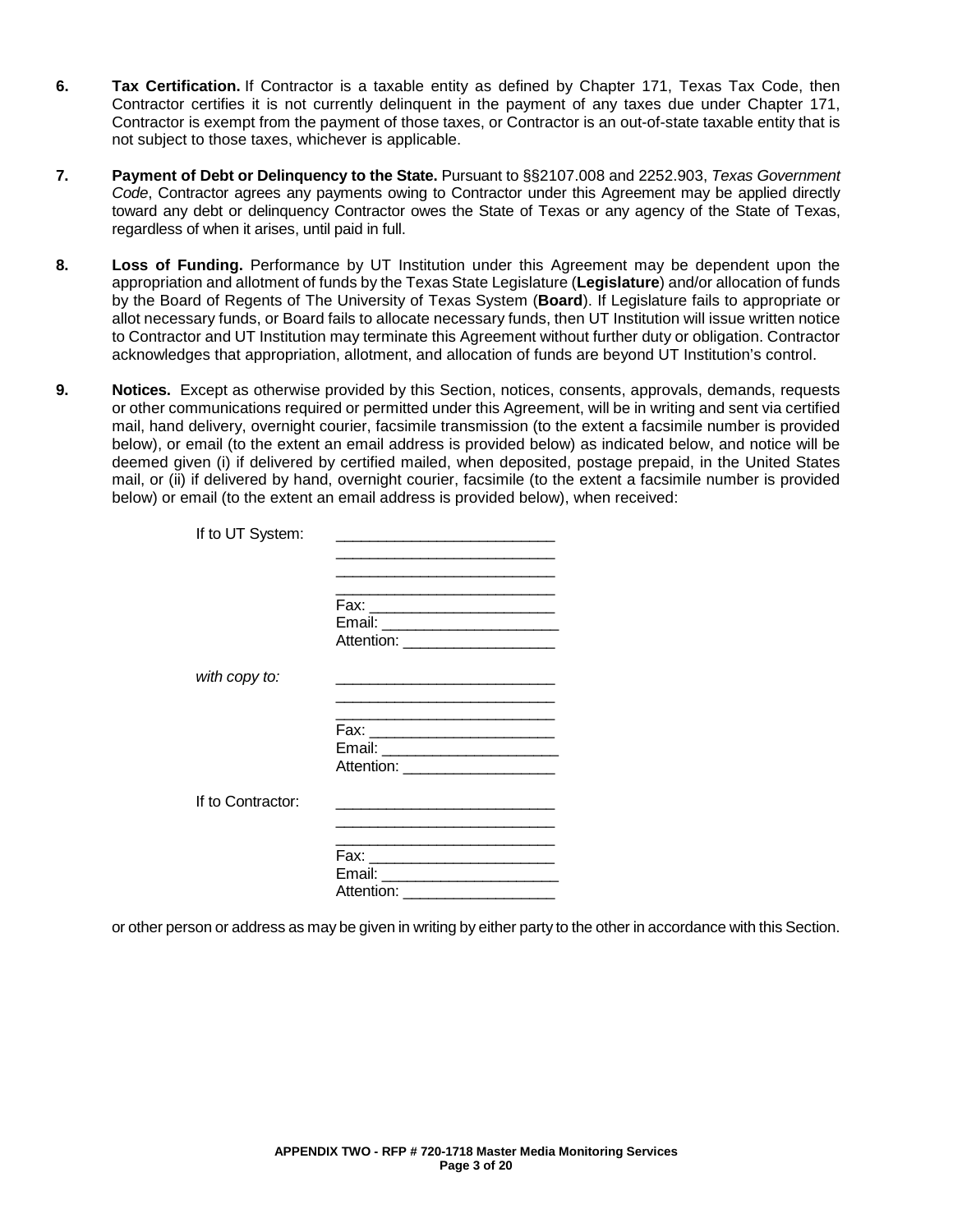Notwithstanding any other requirements for notices given by a party under this Agreement, if Contractor intends to deliver written notice to University pursuant to §2251.054, *[Texas Government Code](http://www.statutes.legis.state.tx.us/Docs/GV/htm/GV.2251.htm#2251.054)*, then Contractor will send that notice to University as follows:

| with copy to: |                                          |
|---------------|------------------------------------------|
|               | Fax:<br>Email: $\_\_\_\_\$<br>Attention: |

\_\_\_\_\_\_\_\_\_\_\_\_\_\_\_\_\_\_\_\_\_\_\_\_\_\_

or other person or address as may be given in writing by University to Contractor in accordance with this Section.

- **10. State Auditor's Office.** Contractor understands acceptance of funds under this Agreement constitutes acceptance of authority of the Texas State Auditor's Office or any successor agency (**Auditor**), to conduct an audit or investigation in connection with those funds (ref. §[§51.9335\(c\),](http://www.statutes.legis.state.tx.us/Docs/ED/htm/ED.51.htm#51.9335) [73.115\(c\)](http://www.statutes.legis.state.tx.us/Docs/ED/htm/ED.73.htm#73.115) and [74.008\(c\),](http://www.statutes.legis.state.tx.us/Docs/ED/htm/ED.74.htm#74.008) *Texas Education Code*). Contractor agrees to cooperate with Auditor in the conduct of the audit or investigation, including providing all records requested. Contractor will include this provision in all contracts with permitted subcontractors.
- **11. Venue; Governing Law.** Travis County, Texas, will be the proper place of venue for suit on or in respect of this Agreement. This Agreement, all of its terms and conditions and all of the rights and obligations of its parties, will be construed, interpreted and applied in accordance with, governed by and enforced under, the laws of the State of Texas.
- **12. Breach of Contract Claims.** To the extent that Chapter 2260, *[Texas Government Code](http://www.statutes.legis.state.tx.us/Docs/GV/htm/GV.2260.htm)*, is applicable to this Agreement and is not preempted by other applicable law, the dispute resolution process provided for in [Chapter 2260](http://www.statutes.legis.state.tx.us/Docs/GV/htm/GV.2260.htm) and the related rules adopted by the Texas Attorney General pursuant t[o Chapter 2260,](http://www.statutes.legis.state.tx.us/Docs/GV/htm/GV.2260.htm) will be used by University and Contractor to attempt to resolve any claim for breach of contract made by Contractor that cannot be resolved in the ordinary course of business. The chief business officer of University will examine Contractor's claim and any counterclaim and negotiate with Contractor in an effort to resolve the claims. The parties specifically agree (i) neither execution of this Agreement by University nor any other conduct, action or inaction of any representative of University relating to this Agreement constitutes or is intended to constitute a waiver of University's or the state's sovereign immunity to suit; and (ii) University has not waived its right to seek redress in the courts.
- **13. Records.** Records of Contractor's costs, reimbursable expenses pertaining to the Services and payments will be available to UT Institution or its authorized representative during business hours and will be retained for four (4) years after final payment or abandonment of the Services, unless UT Institution otherwise instructs Contractor in writing.

### **14. Insurance.**

- 14.1 Contractor, consistent with its status as an independent contractor will carry and will cause its subcontractors to carry, at least the following insurance, with companies authorized to do insurance business in the State of Texas or eligible surplus lines insurers operating in accordance with the *[Texas Insurance Code](http://www.statutes.legis.state.tx.us/)*, having an A.M. Best Rating of A-:VII or better, and in amounts not less than the following minimum limits of coverage:
	- 14.1.1 Workers' Compensation Insurance with statutory limits, and Employer's Liability Insurance with limits of not less than \$1,000,000:

Employers Liability - Each Accident **\$1,000,000**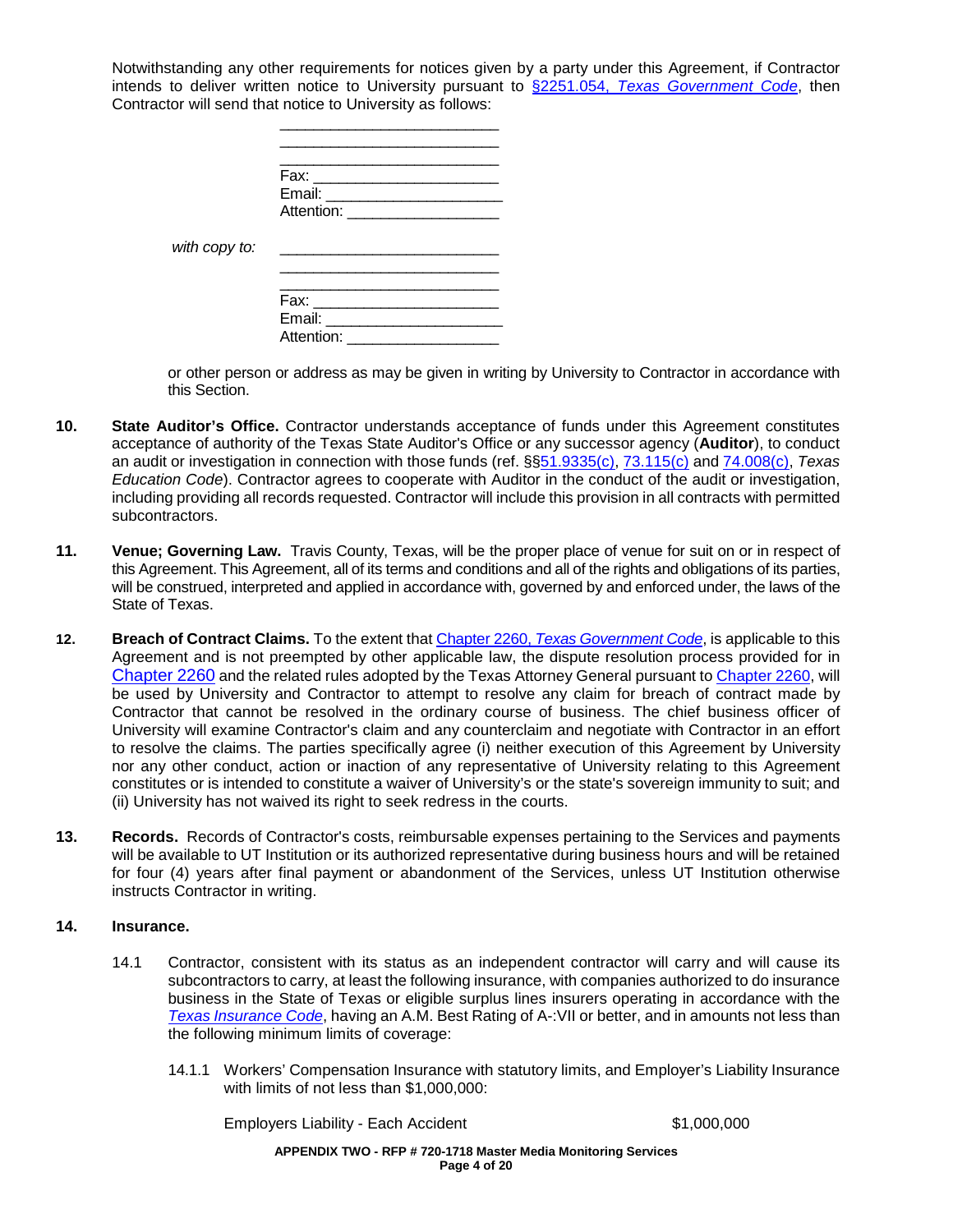| <b>Employers Liability - Each Employee</b> |  |  |
|--------------------------------------------|--|--|
| <b>Employers Liability - Policy Limit</b>  |  |  |

 $$1,000,000$  $$1,000,000$ 

Workers' Compensation policy must include under Item 3.A. of the information page of the Workers' Compensation policy the state in which Services is to be performed for University and UT Institution.

14.1.2 Commercial General Liability Insurance with limits of not less than:

| Each Occurrence Limit                     | \$1,000,000 |
|-------------------------------------------|-------------|
| Damage to Rented Premises                 | \$300,000   |
| Personal & Advertising Injury             | \$1,000,000 |
| General Aggregate                         | \$2,000,000 |
| Products - Completed Operations Aggregate | \$2,000,000 |

The required Commercial General Liability policy will be issued on a form that insures Contractor's and subcontractor's liability for bodily injury (including death), property damage, personal, and advertising injury assumed under the terms of this Agreement.

- 14.1.3 Business Auto Liability Insurance covering all owned, non-owned or hired automobiles, with limits of not less than \$1,000,000 single limit of liability per accident for Bodily Injury and Property Damage;
- 14.1.4 Umbrella/Excess Liability Insurance with limits of not less than \$2,000,000 per occurrence and aggregate with a deductible of no more than \$10,000. The Umbrella/Excess Liability policy will be excess over and at least as broad as the underlying coverage as required under **Sections 14.1.1** Employer's Liability; **14.1.2** Commercial General Liability; and **14.1.3** Business Auto Liability. Inception and expiration dates will be the same as the underlying policies. Drop down coverage will be provided for reduction or exhaustion of underlying aggregate limits and will provide a duty to defend for any insured.
- 14.1.5 Professional Liability (Errors & Omissions) Insurance with limits of not less than \$1,000,000 per claim, \$3,000,000 aggregate. Such insurance will cover all Work performed by or on behalf of Contractor under this Agreement. Contractor warrants that any professional subcontractors used to perform scope under this agreement will maintain the same coverage as Contractor. Policies written on a claims-made basis will maintain the same retroactive date, if any, as in effect at the inception of this Agreement or will be effective prior to the inception date of this agreement. If coverage is written on a claims-made basis, Contractor agrees to purchase and keep continuous coverage in force during the contract term with University. If a claims-made policy is cancelled, expires or is replaced during the contract term, Contractor agrees to purchase an *Extended Reporting Period Endorsement*  effective for thirty-six (36) months after the expiration, cancellation or replacement of the policy in order to maintain continuous coverage throughout the contract period, effective thirty-six (36) months after the expiration, cancellation or replacement of the policy. No Professional Liability policy written on an occurrence form will include a sunset or similar clause that limits coverage unless such clause provides coverage for at least twenty-four (24) months after the expiration or termination of this Agreement for any reason.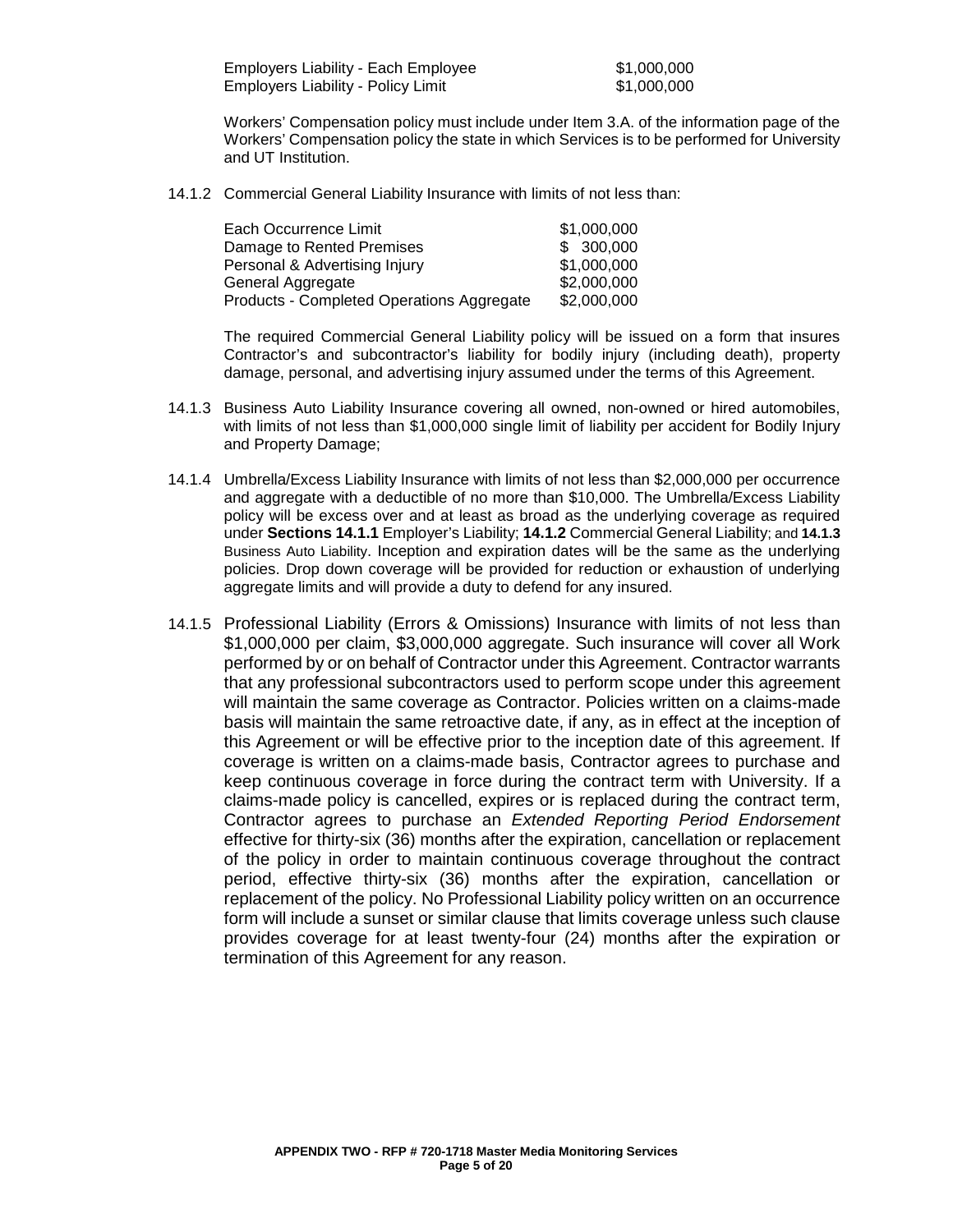- 14.2 Contractor will deliver to University:
	- 14.2.1 Evidence of insurance on a Texas Department of Insurance approved certificate form verifying the existence and actual limits of all required insurance policies after the execution and delivery of this Agreement and prior to the performance of any Services by Contractor under this Agreement. Additional evidence of insurance will be provided verifying the continued existence of all required insurance no later than thirty (30) days after each annual insurance policy renewal.
		- 14.2.1.1 *All insurance policies* (with the exception of workers' compensation, employer's liability and professional liability) will be endorsed and name the Board of Regents of The University of Texas System, The University of Texas System and UT Institution as Additional Insureds for liability caused in whole or in part by Contractor's acts or omissions with respect to its on-going and completed operations up to the actual liability limits of the required insurance policies maintained by Contractor. Commercial General Liability Additional Insured *endorsement* including ongoing and completed operations coverage will be submitted with the Certificates of Insurance. Commercial General Liability and Business Auto Liability will be *endorsed* to provide primary and non-contributory coverage.
		- 14.2.1.2 Contractor hereby waives all rights of subrogation against the Board of Regents of The University of Texas System and University. *All insurance policies* will be *endorsed* to provide a waiver of subrogation in favor of the Board of Regents of The University of Texas System and University. No policy will be canceled until after thirty (30) days' unconditional written notice to University. Contractor will notify University within 10 business days of being notified by its insurance carrier and at least 15 days prior to any cancellation, material change, or nonrenewal relating to any insurance policy required in this **Section 14**.
		- 14.2.1.3 Contractor will pay any deductible or self-insured retention for any loss. Any selfinsured retention must be declared to and approved by University prior to the performance of any Services by Contractor under this Agreement. All deductibles and self-insured retentions will be shown on the Certificates of Insurance.
		- 14.2.1.4 Certificates of Insurance and *Additional Insured Endorsements* as required by this Agreement will be mailed, faxed, or emailed to the following University contact:
			- Name: Address: Facsimile Number: Email Address:
- 14.3 Contractor's or subcontractor's insurance will be primary to any insurance carried or self-insurance program established by the Board of Regents of The University of Texas System, The University of Texas System and UT Institution. Contractor's or subcontractor's insurance will be kept in force until all Services has been fully performed and accepted by University in writing.
	- 14.3.1 Professional Liability Insurance coverage written on a claims-made basis requires Contractor to purchase an *Extended Reporting Period Endorsement*, effective for twentyfour (24) months after the expiration or cancellation of the policy.

### **15. Indemnification.**

15.1 TO THE FULLEST EXTENT PERMITTED BY APPLICABLE LAWS, CONTRACTOR WILL AND DOES HEREBY AGREE TO INDEMNIFY, PROTECT, DEFEND WITH COUNSEL APPROVED BY UNIVERSITY AND UT INSTITUTIONS, AND HOLD HARMLESS UNIVERSITY AND UT INSTITUTIONS AND RESPECTIVE AFFILIATED ENTERPRISES,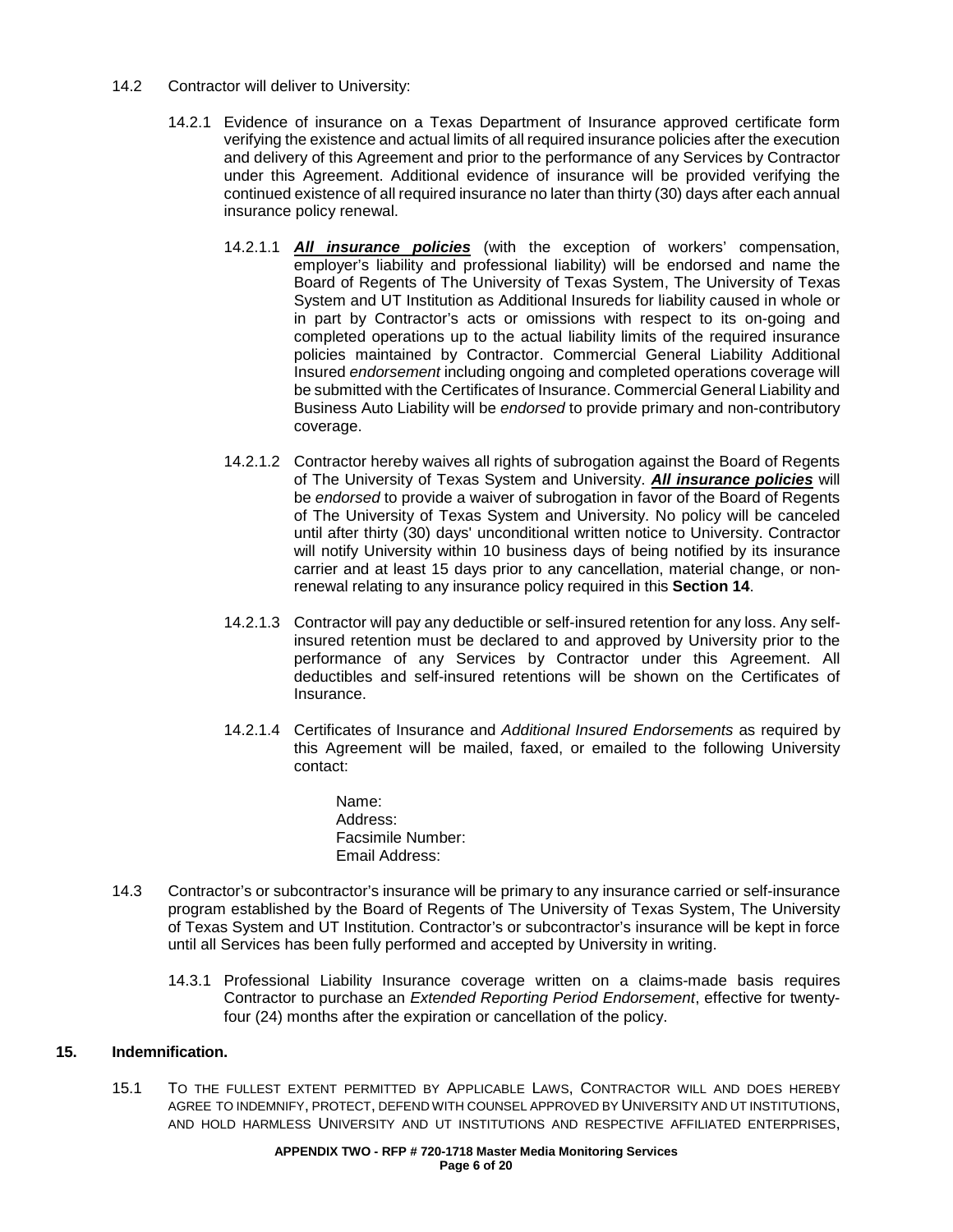REGENTS, OFFICERS, DIRECTORS, ATTORNEYS, EMPLOYEES, REPRESENTATIVES AND AGENTS (COLLECTIVELY, **INDEMNITEES**) FROM AND AGAINST ALL DAMAGES, LOSSES, LIENS, CAUSES OF ACTION, SUITS, JUDGMENTS, EXPENSES, AND OTHER CLAIMS OF ANY NATURE, KIND, OR DESCRIPTION (COLLECTIVELY, **CLAIMS**) BY ANY PERSON OR ENTITY, ARISING OUT OF, CAUSED BY, OR RESULTING FROM CONTRACTOR'S PERFORMANCE UNDER OR BREACH OF THIS AGREEMENT AND THAT ARE CAUSED IN WHOLE OR IN PART BY ANY NEGLIGENT ACT, NEGLIGENT OMISSION OR WILLFUL MISCONDUCT OF CONTRACTOR, ANYONE DIRECTLY EMPLOYED BY CONTRACTOR OR ANYONE FOR WHOSE ACTS CONTRACTOR MAY BE LIABLE. THE PROVISIONS OF THIS SECTION WILL NOT BE CONSTRUED TO ELIMINATE OR REDUCE ANY OTHER INDEMNIFICATION OR RIGHT WHICH ANY INDEMNITEE HAS BY LAW OR EQUITY. ALL PARTIES WILL BE ENTITLED TO BE REPRESENTED BY COUNSEL AT THEIR OWN EXPENSE.

- 15.2 IN ADDITION, CONTRACTOR WILL AND DOES HEREBY AGREE TO INDEMNIFY, PROTECT, DEFEND WITH COUNSEL APPROVED BY UNIVERSITY AND UT INSTITUTION, AND HOLD HARMLESS INDEMNITEES FROM AND AGAINST ALL CLAIMS ARISING FROM INFRINGEMENT OR ALLEGED INFRINGEMENT OF ANY PATENT, COPYRIGHT, TRADEMARK OR OTHER PROPRIETARY INTEREST ARISING BY OR OUT OF THE PERFORMANCE OF SERVICES OR THE PROVISION OF GOODS BY CONTRACTOR, OR THE USE BY INDEMNITEES, AT THE DIRECTION OF CONTRACTOR, OF ANY ARTICLE OR MATERIAL; PROVIDED, THAT, UPON BECOMING AWARE OF A SUIT OR THREAT OF SUIT FOR INFRINGEMENT, UNIVERSITY AND UT INSTITUTION WILL PROMPTLY NOTIFY CONTRACTOR AND CONTRACTOR WILL BE GIVEN THE OPPORTUNITY TO NEGOTIATE A SETTLEMENT. IN THE EVENT OF LITIGATION, UNIVERSITY AND UT INSTITUTION AGREES TO REASONABLY COOPERATE WITH CONTRACTOR. ALL PARTIES WILL BE ENTITLED TO BE REPRESENTED BY COUNSEL AT THEIR OWN EXPENSE.
- **16. Ethics Matters; No Financial Interest.** Contractor and its employees, agents, representatives and subcontractors have read and understand University's Conflicts of Interest Policy at http://www.utsystem.edu/board-of-regents/policy-library/policies/int180-conflicts-interest-conflicts-<br>commitment-and-outside-, University's Standards of Conduct Guide [commitment-and-outside-,](http://www.utsystem.edu/board-of-regents/policy-library/policies/int180-conflicts-interest-conflicts-commitment-and-outside-) University's Standards of Conduct Guide at [http://www.utsystem.edu/sites/utsfiles/documents/policies-rules/ut-system-administration-standards](http://www.utsystem.edu/sites/utsfiles/documents/policies-rules/ut-system-administration-standards-conduct-guide/ut-system-administration-standards-conduct-guide.pdf)[conduct-guide/ut-system-administration-standards-conduct-guide.pdf,](http://www.utsystem.edu/sites/utsfiles/documents/policies-rules/ut-system-administration-standards-conduct-guide/ut-system-administration-standards-conduct-guide.pdf) and applicable state ethics laws and rules at [http://utsystem.edu/offices/general-counsel/ethics.](http://utsystem.edu/offices/general-counsel/ethics) Neither Contractor nor its employees, agents, representatives or subcontractors will assist or cause University employees to violate University's Conflicts of Interest Policy, University's Standards of Conduct Guide, or applicable state ethics laws or rules. Contractor represents and warrants that no member of the Board has a direct or indirect financial interest in the transaction that is the subject of this Agreement.

Further, Contractor agrees to comply with §2252.908, *[Texas Government Code](http://www.statutes.legis.state.tx.us/Docs/GV/htm/GV.2252.htm#2252.908)* (**Certificate of Interested Parties Statute**), and 1 [TAC Sections 46.1 through 46.5](https://www.ethics.state.tx.us/rules/adopted_Nov_2015.html#Ch46.1) (**Certificate of Interested Parties Regulations**), as implemented by the Texas Ethics Commission (**TEC**), including, among other things, providing the TEC, University and UT Institutions with information required on the form promulgated by TEC. Proposers may learn more about these disclosure requirements, including the use of TEC's electronic filing system, by reviewing the information on TEC's website at [https://www.ethics.state.tx.us/whatsnew/FAQ\\_Form1295.html.](https://www.ethics.state.tx.us/whatsnew/FAQ_Form1295.html)

- **17. Undocumented Workers.** The *Immigration and Nationality Act* (8 *USC §*[1324a\)](http://uscode.house.gov/view.xhtml?req=(title:8%20section:1324%20edition:prelim)%20OR%20(granuleid:USC-prelim-title8-section1324)&f=treesort&edition=prelim&num=0&jumpTo=true) (**Immigration Act**) makes it unlawful for an employer to hire or continue employment of undocumented workers. The United States Immigration and Customs Enforcement Service has established the [Form I-9 Employment Eligibility](https://www.uscis.gov/i-9)  [Verification Form](https://www.uscis.gov/i-9) (**I-9 Form**) as the document to be used for employment eligibility verification (8 *[CFR](https://www.uscis.gov/ilink/docView/SLB/HTML/SLB/0-0-0-1/0-0-0-11261/0-0-0-28757.html)* [§274a\)](https://www.uscis.gov/ilink/docView/SLB/HTML/SLB/0-0-0-1/0-0-0-11261/0-0-0-28757.html). Among other things, Contractor is required to: (1) have all employees complete and sign the I-9 Form certifying that they are eligible for employment; (2) examine verification documents required by the I-9 Form to be presented by the employee and ensure the documents appear to be genuine and related to the individual; (3) record information about the documents on the I-9 Form, and complete the certification portion of the I-9 Form; and (4) retain the I-9 Form as required by Applicable Laws. It is illegal to discriminate against any individual (other than a citizen of another country who is not authorized to work in the United States) in hiring, discharging, or recruiting because of that individual's national origin or citizenship status. If Contractor employs unauthorized workers during performance of this Agreement in violation of the Immigration Act then, in addition to other remedies or penalties prescribed by Applicable Laws, University may terminate this Agreement in accordance with **Section 25**. Contractor represents and warrants that it is in compliance with and agrees that it will remain in compliance with the provisions of the Immigration Act.
- **18. Force Majeure.** Neither party hereto will be liable or responsible to the other for any loss or damage or for any delays or failure to perform due to causes beyond its reasonable control including acts of God, strikes,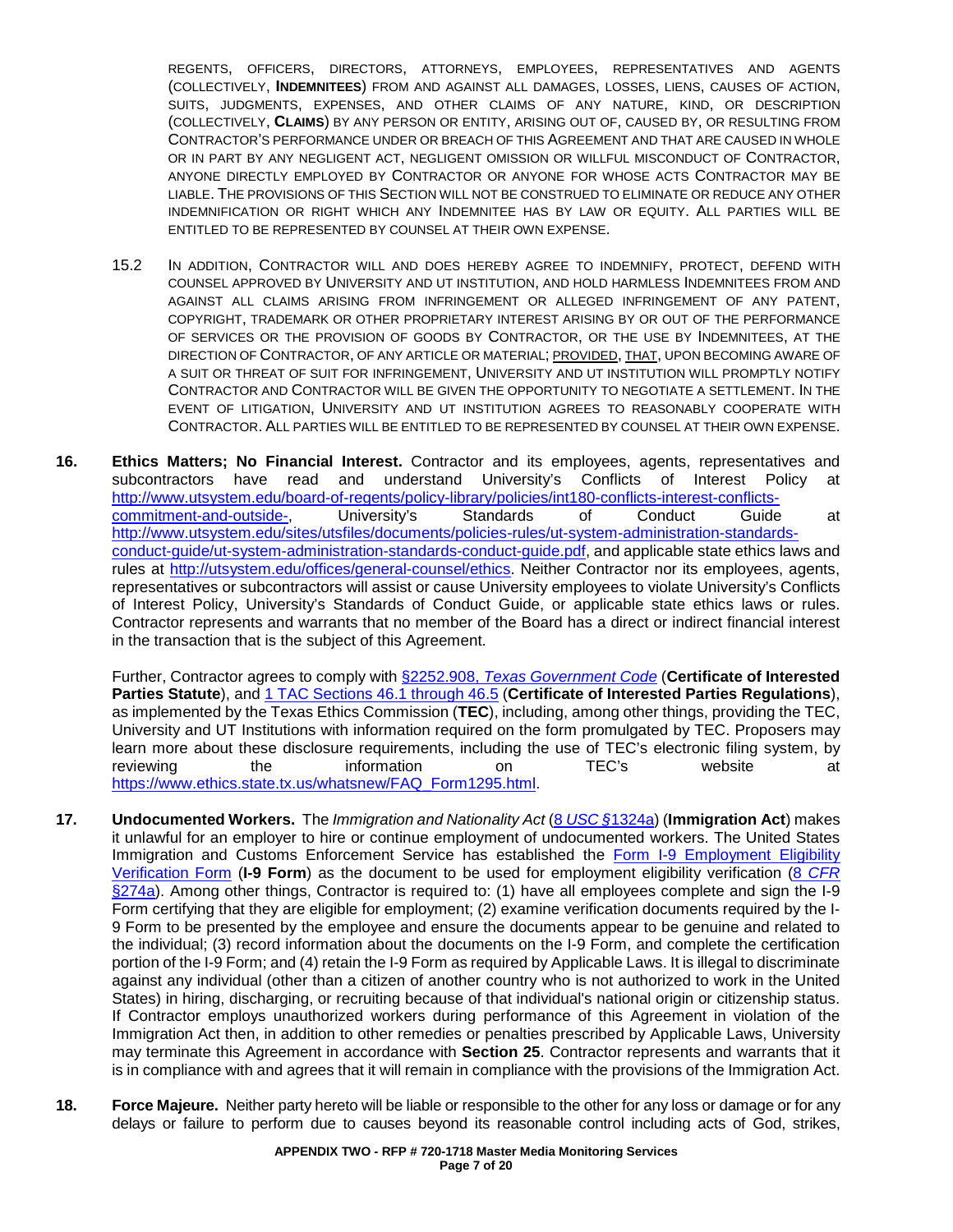epidemics, war, riots, flood, fire, sabotage, or any other circumstances of like character (**force majeure occurrence**). Provided, however, in the event of a force majeure occurrence, Contractor agrees to use its best efforts to mitigate the impact of the occurrence.

- **19. Entire Agreement; Modifications.** This Agreement (including all exhibits, schedules, supplements and other attachments (collectively, **Exhibits**)) supersedes all prior agreements, written or oral, between Contractor and University and will constitute the entire Agreement and understanding between the parties with respect to its subject matter. This Agreement and each of its provisions will be binding upon the parties, and may not be waived, modified, amended or altered, except by a writing signed by University and Contractor. All Exhibits are attached to this Agreement and incorporated for all purposes.
- **20. Captions.** The captions of sections and subsections in this Agreement are for convenience only and will not be considered or referred to in resolving questions of interpretation or construction.
- **21. Waivers.** No delay or omission in exercising any right accruing upon a default in performance of this Agreement will impair any right or be construed to be a waiver of any right. A waiver of any default under this Agreement will not be construed to be a waiver of any subsequent default under this Agreement.

### **22. Ownership and Use of Work Material**

- 22.1 All patents, copyrights, trademarks, service marks, trade dress, software, processes, materials, inventions, designs, code, drawings, specifications, plans, computations, sketches, data, photographs, tapes, renderings, models, publications, statements, accounts, reports, studies and works of authorship, including derivatives thereof (collectively, "**IP**") now owned by Contractor and all IP resulting or arising from the Work, other than and excluding University Intellectual Property and Work Material, (collectively, "**Contractor Intellectual Property**") will be and remain the sole and exclusive property of Contractor. University acknowledges that Contractor has created great value in Contractor Intellectual Property and is willing to use Contractor Intellectual Property for the benefit of University, but is not willing to forfeit or lose ownership of Contractor Intellectual Property. University represents and warrants that it will not reproduce, disclose or use Contractor Intellectual Property for any purpose, or in any manner, other than as provided in this Agreement or authorized in writing in advance by Contractor.
- 22.2 All IP now owned by University and subsequently created exclusively by University, created by Contractor exclusively for University, or acquired or created by University in a manner unrelated to this Agreement (collectively, "**University Intellectual Property**"), will be and remain the sole and exclusive property of Contractor. Contractor represents and warrants that it will not reproduce, disclose or use University Intellectual Property for any purpose, or in any manner, other than in the performance of this Agreement or as provided in this Agreement or as authorized in writing in advance by University.
- 22.3 Contractor grants a non-exclusive, worldwide, perpetual license to all Contractor Intellectual Property created by Contractor in the performance of this Agreement ("**Work Material**") to University for its internal use (the "**Work Material License**"). Contractor grants and assigns to University all rights and claims of whatever nature, whether now or hereafter arising, in and to the Work Material License.
- 22.4 Contractor will deliver copies of all University Intellectual Property and Work Material to University upon expiration or termination of this Agreement. University or UT Institution will have the right to use the Work Material for the completion of the Work or as otherwise provided in **Section 22.3** above. University or UT Institution may, at all times, retain the copies of the Work Material. The Work Material, excluding derivatives, will not be used by any person other than University on other projects unless expressly authorized by University in writing.
- 22.5 The Work Material, excluding derivatives, will not be used or published by Contractor or any other party unless expressly authorized by University in writing. The parties will treat all Work Material as confidential.
- **23. Confidentiality and Safeguarding of University Records; Press Releases; Public Information.** Under this Agreement, Contractor may (1) create, (2) receive from or on behalf of University or UT Institution, or (3) have access to, records or record systems (collectively, **University Records**). However, it is expressly agreed that University or UT Institution will not provide to Contractor, and Contractor will never seek to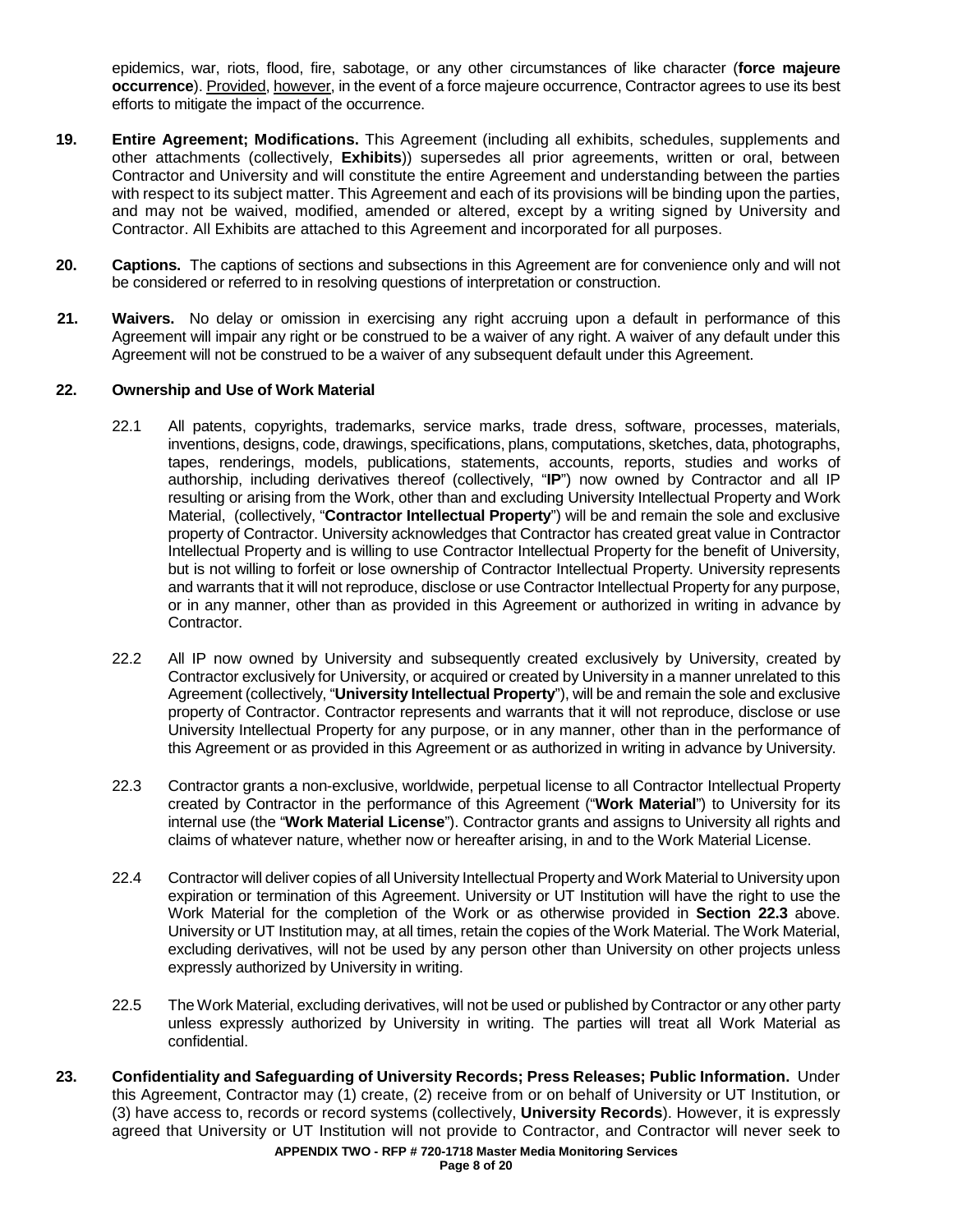access, any University Records that contain personally identifiable information regarding any individual that is not available to any requestor under the *Texas Public Information Act*, Chapter 552, *[Texas Government](http://www.statutes.legis.state.tx.us/Docs/GV/htm/GV.552.htm)  [Code](http://www.statutes.legis.state.tx.us/Docs/GV/htm/GV.552.htm)*, including "directory information" of any student who has opted to prohibit the release of their "directory information" as that term is defined under the *Family Educational Rights and Privacy Act*[, 20 USC](http://uscode.house.gov/view.xhtml?req=(title:20%20section:1232g%20edition:prelim)%20OR%20(granuleid:USC-prelim-title20-section1232g)&f=treesort&edition=prelim&num=0&jumpTo=true)  [§1232g](http://uscode.house.gov/view.xhtml?req=(title:20%20section:1232g%20edition:prelim)%20OR%20(granuleid:USC-prelim-title20-section1232g)&f=treesort&edition=prelim&num=0&jumpTo=true) (FERPA) and its implementing regulations. Contractor represents, warrants, and agrees that it will: (1) hold University Records in strict confidence and will not use or disclose University Records except as (a) permitted or required by this Agreement, (b) required by Applicable Laws, or (c) otherwise authorized by University or UT Institution in writing; (2) safeguard University Records according to reasonable administrative, physical and technical standards (such as standards established by the National Institute of Standards and Technology and the Center for Internet Security, as well as the Payment Card Industry Data Security Standards) that are no less rigorous than the standards by which Contractor protects its own confidential information; (3) continually monitor its operations and take any action necessary to assure that University Records are safeguarded and the confidentiality of University Records is maintained in accordance with all Applicable Laws and the terms of this Agreement; and (4) comply with University Rules regarding access to and use of University's computer systems, including UTS165 at [http://www.utsystem.edu/board-of-regents/policy-library/policies/uts165-information-resources-use-and](http://www.utsystem.edu/board-of-regents/policy-library/policies/uts165-information-resources-use-and-security-policy)[security-policy.](http://www.utsystem.edu/board-of-regents/policy-library/policies/uts165-information-resources-use-and-security-policy) At the request of University, Contractor agrees to provide University with a written summary of the procedures Contractor uses to safeguard and maintain the confidentiality of University Records.

- 23.1 **Notice of Impermissible Use.** If an impermissible use or disclosure of any University Records occurs, Contractor will provide written notice to University within one (1) business day after Contractor's discovery of that use or disclosure. Contractor will promptly provide University with all information requested by University regarding the impermissible use or disclosure.
- 23.2 **Return of University Records.** Contractor agrees that within thirty (30) days after the expiration or termination of this Agreement, for any reason, all University Records created or received from or on behalf of University will be (1) returned to University, with no copies retained by Contractor; or (2) if return is not feasible, destroyed. Twenty (20) days before destruction of any University Records, Contractor will provide University with written notice of Contractor's intent to destroy University Records. Within five (5) days after destruction, Contractor will confirm to University in writing the destruction of University Records.
- 23.3 **Disclosure.** If Contractor discloses any University Records to a subcontractor or agent, Contractor will require the subcontractor or agent to comply with the same restrictions and obligations as are imposed on Contractor by this **Section 23.3**.
- 23.4 **Press Releases.** Except when defined as part of Services, Contractor will not make any press releases, public statements, or advertisement referring to the Project or the engagement of Contractor as an independent contractor of University in connection with the Project, or release any information relative to the Project for publication, advertisement or any other purpose without the prior written approval of University.
- 23.5 **Public Information.** University and UT Institutions strictly adheres to all statutes, court decisions and the opinions of the Texas Attorney General with respect to disclosure of public information under the *Texas Public Information Act* (**TPIA**), Chapter 552, *[Texas Government Code](http://www.statutes.legis.state.tx.us/Docs/GV/htm/GV.552.htm)*. In accordance with Sections [552.002](http://www.statutes.legis.state.tx.us/Docs/GV/htm/GV.552.htm#552.002) and [2252.907,](http://www.statutes.legis.state.tx.us/Docs/GV/htm/GV.2252.htm#2252.907) *Texas Government Code*, and at no additional charge to University and UT Institutions, Contractor will make any information created or exchanged with University and UT Institutions pursuant to this Agreement (and not otherwise exempt from disclosure under TPIA) available in a format reasonably requested by University and UT Institutions that is accessible by the public**.**
- 23.6 **Termination.** In addition to any other termination rights in this Agreement and any other rights at law or equity, if University reasonably determines that Contractor has breached any of the restrictions or obligations in this Section, University may immediately terminate this Agreement without notice or opportunity to cure.
- 23.7 **Duration.** The restrictions and obligations under this Section will survive expiration or termination of this Agreement for any reason.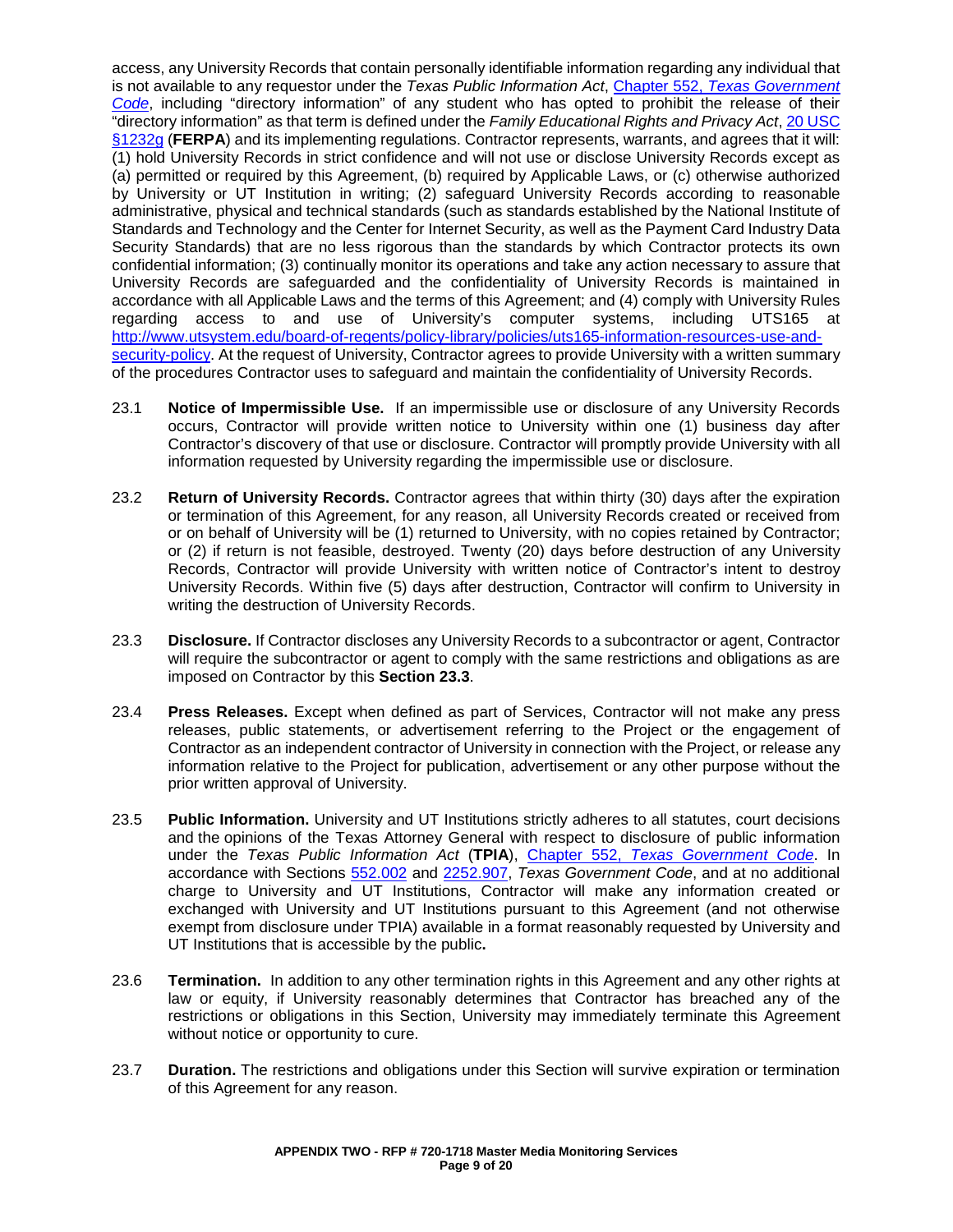### **24. Default and Termination**

- 24.1 In the event of a material failure by a party to this Agreement to perform in accordance with its terms (**default**), the other party may terminate this Agreement upon fifteen (15) days' written notice of termination setting forth the nature of the material failure; provided, that, the material failure is through no fault of the terminating party. The termination will not be effective if the material failure is fully cured prior to the end of the fifteen-day (15-day) period.
- 24.2 University may, without cause, terminate this Agreement at any time upon giving seven (7) days' advance written notice to Contractor. Upon termination pursuant to this Section, Contractor will be entitled to payment of an amount that will compensate Contractor for Services satisfactorily performed from the time of the last payment date to the termination date in accordance with this Agreement; provided, that, Contractor has delivered all Work Material to University or UT Institution. Notwithstanding any provision in this Agreement to the contrary, University will not be required to pay or reimburse Contractor for any services performed or for expenses incurred by Contractor after the date of the termination notice, that could have been avoided or mitigated by Contractor.
- 24.3 Termination under **Sections 24.1** or **24.2** will not relieve Contractor from liability for any default or breach under this Agreement or any other act or omission of Contractor.
- 24.4 If Contractor fails to cure any default within fifteen (15) days after receiving written notice of the default, University will be entitled (but will not be obligated) to cure the default and will have the right to offset against all amounts due to Contractor under this Agreement, any and all reasonable expenses incurred in connection with University's curative actions.
- 24.5 In the event that this Agreement is terminated, then within thirty (30) days after termination, Contractor will reimburse University or UT Institution for all fees paid by University or UT Institution to Contractor that were (a) not earned by Contractor prior to termination, or (b) for goods or services that University or UT Institution did not receive from Contractor prior to termination.
- **25. Binding Effect.** This Agreement will be binding upon and inure to the benefit of the parties hereto and their respective permitted assigns and successors.
- **26. Severability.** In case any provision of this Agreement will, for any reason, be held invalid or unenforceable in any respect, the invalidity or unenforceability will not affect any other provision of this Agreement, and this Agreement will be construed as if the invalid or unenforceable provision had not been included.
- **27. Limitation of Liability.** EXCEPT FOR UNIVERSITY'S OBLIGATION (IF ANY) TO PAY CONTRACTOR CERTAIN FEES AND EXPENSES UNIVERSITY WILL HAVE NO LIABILITY TO CONTRACTOR OR TO ANYONE CLAIMING THROUGH OR UNDER CONTRACTOR BY REASON OF THE EXECUTION OR PERFORMANCE OF THIS AGREEMENT. NOTWITHSTANDING ANY DUTY OR OBLIGATION OF UNIVERSITY TO CONTRACTOR OR TO ANYONE CLAIMING THROUGH OR UNDER CONTRACTOR, NO PRESENT OR FUTURE AFFILIATED ENTERPRISE, SUBCONTRACTOR, AGENT, OFFICER, DIRECTOR, EMPLOYEE, REPRESENTATIVE, ATTORNEY OR REGENT OF UNIVERSITY, OR THE UNIVERSITY OF TEXAS SYSTEM, OR ANYONE CLAIMING UNDER UNIVERSITY HAS OR WILL HAVE ANY PERSONAL LIABILITY TO CONTRACTOR OR TO ANYONE CLAIMING THROUGH OR UNDER CONTRACTOR BY REASON OF THE EXECUTION OR PERFORMANCE OF THIS AGREEMENT.
- **28. Assignment and Subcontracting.** Except as specifically provided in **Exhibit D**, Historically Underutilized Business Subcontracting Plan, Contractor's interest in this Agreement (including Contractor's duties and obligations under this Agreement, and the fees due to Contractor under this Agreement) may not be subcontracted, assigned, delegated, or otherwise transferred to a third party, in whole or in part, and any attempt to do so will (a) not be binding on University; and (b) be a breach of this Agreement for which Contractor will be subject to all remedial actions provided by Applicable Laws, including Chapter 2161, *[Texas Government](http://www.statutes.legis.state.tx.us/Docs/GV/htm/GV.2161.htm)  [Code](http://www.statutes.legis.state.tx.us/Docs/GV/htm/GV.2161.htm)*, and [34 TAC §§20.285\(g\)\(5\),](http://texreg.sos.state.tx.us/public/readtac$ext.TacPage?sl=R&app=9&p_dir=&p_rloc=&p_tloc=&p_ploc=&pg=1&p_tac=&ti=34&pt=1&ch=20&rl=285) [.20.585](http://texreg.sos.state.tx.us/public/readtac$ext.TacPage?sl=R&app=9&p_dir=&p_rloc=&p_tloc=&p_ploc=&pg=1&p_tac=&ti=34&pt=1&ch=20&rl=585) and [20.586.](http://texreg.sos.state.tx.us/public/readtac$ext.TacPage?sl=R&app=9&p_dir=&p_rloc=&p_tloc=&p_ploc=&pg=1&p_tac=&ti=34&pt=1&ch=20&rl=586) The benefits and burdens of this Agreement are assignable by University.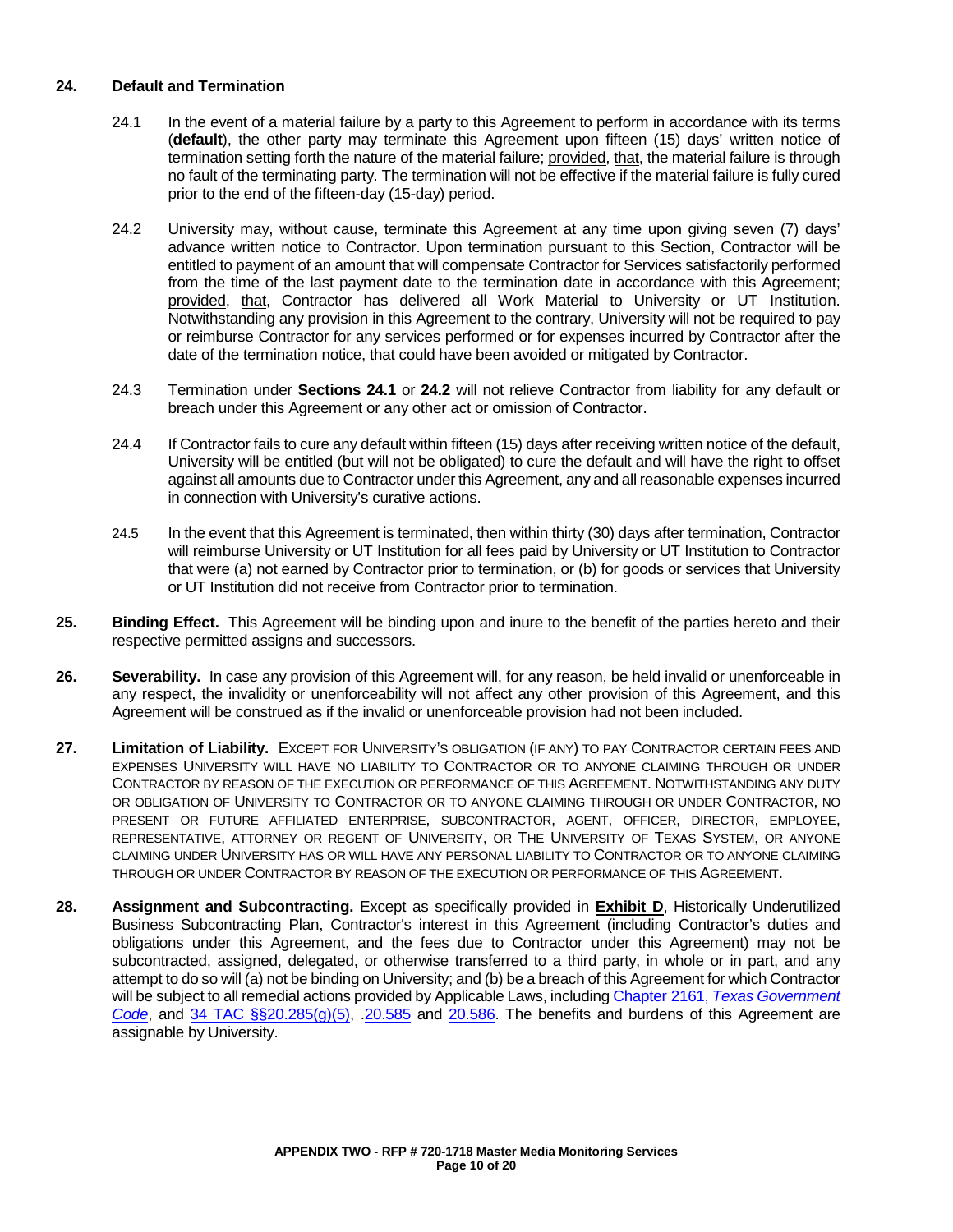- **29. Historically Underutilized Business Subcontracting Plan.** Contractor agrees to use good faith efforts to subcontract Services in accordance with the Historically Underutilized Business Subcontracting Plan (**HSP**) (ref. **Exhibit D**). Contractor agrees to maintain business records documenting its compliance with the HSP and to submit a monthly compliance report to University in the format required by Texas Procurement and Support Services Division of the Texas Comptroller of Public Accounts or any successor agency (collectively, **TPSS**). Submission of compliance reports will be required as a condition for payment under this Agreement. If University determines that Contractor has failed to subcontract as set out in the HSP, University will notify Contractor of any deficiencies and give Contractor an opportunity to submit documentation and explain why the failure to comply with the HSP should not be attributed to a lack of good faith effort by Contractor. If University determines that Contractor failed to implement the HSP in good faith, University, in addition to any other remedies, may report nonperformance to the TPSS in accordance with [34 TAC §§20.285\(g\)\(5\),](http://texreg.sos.state.tx.us/public/readtac$ext.TacPage?sl=R&app=9&p_dir=&p_rloc=&p_tloc=&p_ploc=&pg=1&p_tac=&ti=34&pt=1&ch=20&rl=285) [20.585](http://texreg.sos.state.tx.us/public/readtac$ext.TacPage?sl=R&app=9&p_dir=&p_rloc=&p_tloc=&p_ploc=&pg=1&p_tac=&ti=34&pt=1&ch=20&rl=585) and [20.586.](http://texreg.sos.state.tx.us/public/readtac$ext.TacPage?sl=R&app=9&p_dir=&p_rloc=&p_tloc=&p_ploc=&pg=1&p_tac=&ti=34&pt=1&ch=20&rl=586) University may also revoke this Agreement for breach and make a claim against Contractor.
	- 29.1 Changes to the HSP. If at any time during the Term, Contractor desires to change the HSP, before the proposed changes become effective (a) Contractor must comply with [34 TAC §20.285;](http://texreg.sos.state.tx.us/public/readtac$ext.TacPage?sl=R&app=9&p_dir=&p_rloc=&p_tloc=&p_ploc=&pg=1&p_tac=&ti=34&pt=1&ch=20&rl=285) (b) the changes must be reviewed and approved by University; and (c) if University approves changes to the HSP, this Agreement must be amended in accordance with **Section 19** to replace the HSP with the revised subcontracting plan.
	- 29.2 Expansion of Services. If University or UT Institution expands the scope of Services through a change order or any other amendment, University will determine if the additional Services contains probable subcontracting opportunities *not* identified in the initial solicitation for Services. If University UT Institution determines additional probable subcontracting opportunities exist, Contractor will submit an amended subcontracting plan covering those opportunities. The amended subcontracting plan must comply with the provisions of 34 [TAC §20.285](http://texreg.sos.state.tx.us/public/readtac$ext.TacPage?sl=R&app=9&p_dir=&p_rloc=&p_tloc=&p_ploc=&pg=1&p_tac=&ti=34&pt=1&ch=20&rl=285) before (a) this Agreement may be amended to include the additional Services; or (b) Contractor may perform the additional Services. If Contractor subcontracts any of the additional subcontracting opportunities identified by University without prior authorization and without complying with [34 TAC §20.285,](http://texreg.sos.state.tx.us/public/readtac$ext.TacPage?sl=R&app=9&p_dir=&p_rloc=&p_tloc=&p_ploc=&pg=1&p_tac=&ti=34&pt=1&ch=20&rl=285) Contractor will be deemed to be in breach of this Agreement under **Section 25** and will be subject to any remedial actions provided by Applicable Laws, including Chapter 2161, *[Texas Government Code](http://www.statutes.legis.state.tx.us/Docs/GV/htm/GV.2161.htm)*, and [34 TAC §20.2](http://texreg.sos.state.tx.us/public/readtac$ext.TacPage?sl=R&app=9&p_dir=&p_rloc=&p_tloc=&p_ploc=&pg=1&p_tac=&ti=34&pt=1&ch=20&rl=14)85. University may report nonperformance under this Agreement to the TPSS in accordance with  $34$  TAC §§20.285(g)(5), [20.585](http://texreg.sos.state.tx.us/public/readtac$ext.TacPage?sl=R&app=9&p_dir=&p_rloc=&p_tloc=&p_ploc=&pg=1&p_tac=&ti=34&pt=1&ch=20&rl=585) and [20.586.](http://texreg.sos.state.tx.us/public/readtac$ext.TacPage?sl=R&app=9&p_dir=&p_rloc=&p_tloc=&p_ploc=&pg=1&p_tac=&ti=34&pt=1&ch=20&rl=586)
- **30. Limitations.** THE PARTIES ARE AWARE THERE ARE CONSTITUTIONAL AND STATUTORY LIMITATIONS (**LIMITATIONS**) ON THE AUTHORITY OF UNIVERSITY (A STATE AGENCY) TO ENTER INTO CERTAIN TERMS AND CONDITIONS THAT MAY BE PART OF THIS AGREEMENT, INCLUDING TERMS AND CONDITIONS RELATING TO LIENS ON UNIVERSITY'S PROPERTY; DISCLAIMERS AND LIMITATIONS OF WARRANTIES; DISCLAIMERS AND LIMITATIONS OF LIABILITY FOR DAMAGES; WAIVERS, DISCLAIMERS AND LIMITATIONS OF LEGAL RIGHTS, REMEDIES, REQUIREMENTS AND PROCESSES; LIMITATIONS OF PERIODS TO BRING LEGAL ACTION; GRANTING CONTROL OF LITIGATION OR SETTLEMENT TO ANOTHER PARTY; LIABILITY FOR ACTS OR OMISSIONS OF THIRD PARTIES; PAYMENT OF ATTORNEYS' FEES; DISPUTE RESOLUTION; INDEMNITIES; AND CONFIDENTIALITY, AND TERMS AND CONDITIONS RELATED TO LIMITATIONS WILL NOT BE BINDING ON UNIVERSITY EXCEPT TO THE EXTENT AUTHORIZED BY THE LAWS AND CONSTITUTION OF THE STATE OF TEXAS.
- **31. Survival of Provisions.** No expiration or termination of this Agreement will relieve either party of any obligations under this Agreement that by their nature survive expiration or termination.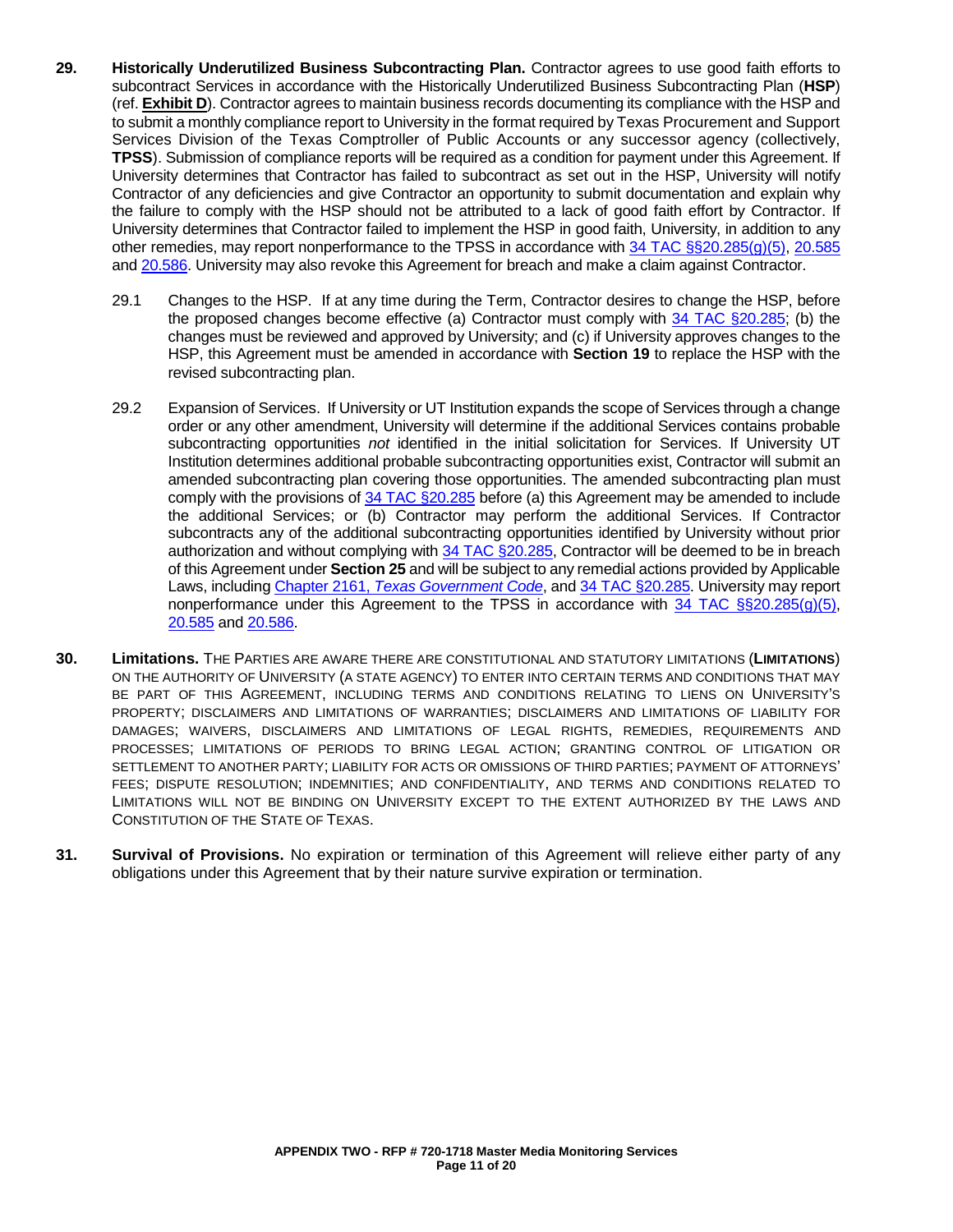**32. Relationship of the Parties**. For all purposes of this Agreement and notwithstanding any provision of this Agreement to the contrary, Contractor is an independent contractor and is not a state employee, partner, joint venturer, or agent of University. Contractor will not bind nor attempt to bind University to any agreement or contract. As an independent contractor, Contractor is solely responsible for all taxes, withholdings, and other statutory or contractual obligations of any sort, including workers' compensation insurance.

### **33-36.** *Intentionally left blank.*

**37. External Terms.** This Agreement completely supplants, replaces, and overrides all other terms and conditions or agreements, written or oral, concerning Contractor's performance or provision of goods or services under this Agreement (**External Terms**). External Terms are null and void and will have no effect under this Agreement, even if University or its employees, contractors, or agents express assent or agreement to External Terms. External Terms include any shrinkwrap, clickwrap, browsewrap, web-based terms and conditions of use, and any other terms and conditions displayed in any format that University or its employees, contractors, or agents are required to accept or agree to before or in the course of accessing or using any goods or services provided by Contractor.

### **38-46.** *Intentionally left blank.*

- **47. Enforcement.** Contractor agrees and acknowledges that University is entering into this Agreement in reliance on Contractor's special and unique knowledge and abilities with respect to performing Services. Contractor's services provide a peculiar value to University. University cannot be reasonably or adequately compensated in damages for the loss of Contractor's services. Accordingly, Contractor acknowledges and agrees that a breach by Contractor of the provisions of this Agreement will cause University irreparable injury and damage. Contractor, therefore, expressly agrees that University will be entitled to injunctive and/or other equitable relief in any court of competent jurisdiction to prevent or otherwise restrain a breach of this Agreement.
- **48. Access by Individuals with Disabilities.** Contractor represents and warrants (**EIR Accessibility Warranty**) the electronic and information resources and all associated information, documentation, and support Contractor provides to University under this Agreement (**EIRs**) comply with applicable requirements in [1 TAC Chapter 213](http://texreg.sos.state.tx.us/public/readtac$ext.ViewTAC?tac_view=4&ti=1&pt=10&ch=213) and [1 TAC §206.70](http://texreg.sos.state.tx.us/public/readtac$ext.TacPage?sl=R&app=9&p_dir=&p_rloc=&p_tloc=&p_ploc=&pg=1&p_tac=&ti=1&pt=10&ch=206&rl=70) (ref. [Subchapter M, Chapter 2054,](http://www.statutes.legis.state.tx.us/Docs/GV/htm/GV.2054.htm#M) *Texas Government Code*). To the extent Contractor becomes aware the EIRs, or any portion thereof, do not comply with the EIR Accessibility Warranty, then Contractor represents and warrants it will, at no cost to University, either (1) perform all necessary remediation to make the EIRs satisfy the EIR Accessibility Warranty or (2) replace the EIRs with new EIRs that satisfy the EIR Accessibility Warranty. If Contractor fails or is unable to do so, University may terminate this Agreement and, within thirty (30) days after termination, Contractor will refund to University all amounts University paid under this Agreement. Contractor will provide all assistance and cooperation necessary for performance of accessibility testing conducted by University or University's third party testing resources, as required by [1 TAC §213.38\(g\).](http://texreg.sos.state.tx.us/public/readtac$ext.TacPage?sl=R&app=9&p_dir=&p_rloc=&p_tloc=&p_ploc=&pg=1&p_tac=&ti=1&pt=10&ch=213&rl=38)
- **49. EIR Environment Specifications**. **Exhibit \_\_\_\_**, Environment Specifications, establishes specifications, representations, warranties and agreements related to the environment specifications of EIR that Contractor is providing to University under this Agreement. The specifications, representations, warranties and agreements in **Exhibit \_\_\_\_**, Environment Specifications, are binding on Contractor. Contractor agrees to perform Services in compliance with **Exhibit \_\_\_\_**, Environment Specifications.
- **50. Security Characteristics and Functionality of Proposer's Information Resources**. **Exhibit \_\_\_\_**, Security Characteristics and Functionality of Proposer's Information Resources, establishes specifications, representations, warranties and agreements related to the products and services Contractor is providing to University under this Agreement. The specifications, representations, warranties and agreements in **Exhibit** \_\_\_\_, Security Characteristics and Functionality of Proposer's Information Resources, are binding **Exhibit \_\_\_\_**, Security Characteristics and Functionality of Proposer's Information Resources, are binding on Contractor. Contractor agrees to perform Services in compliance with **Exhibit** , Security Characteristics and Functionality of Proposer's Information Resources.
- **51. Contractor's Use of University or / and UT Institutions Trademarks and Logo(s) (collectively, the "Marks").** University or / and UT Institutions hereby grants to Contractor the non-exclusive, nontransferable, non-sub licensable right and to use Designated University and / or UT Institutions Marks (defined below) on newsletters and report documents Contractor creates and shares with University and/or UT Institutions. The Contractor may not use the marks for any other purposes without the express written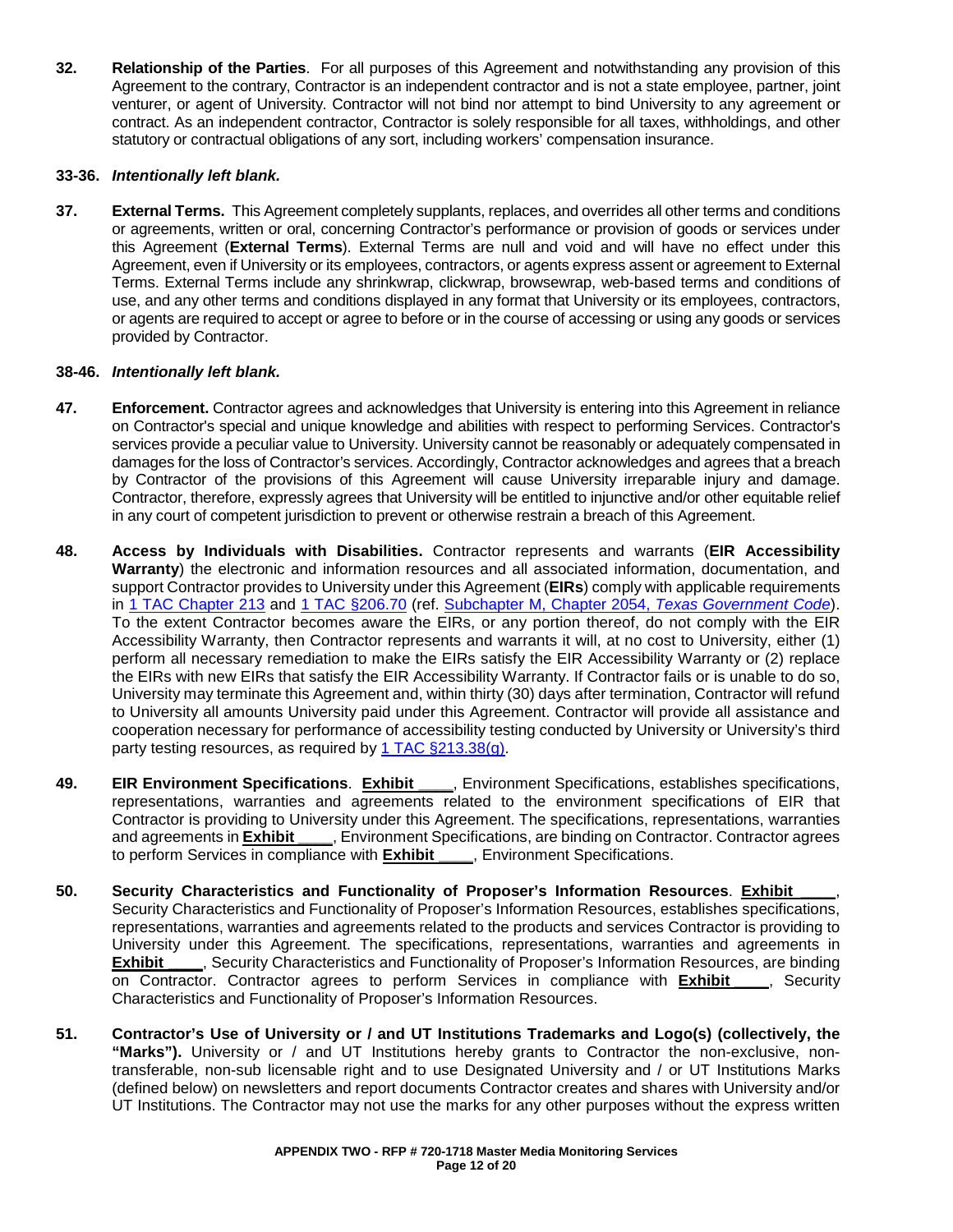permission of the Trademarks Director (designated in the applicable Project Addendum). The Designated Marks are those marks – and only those marks - listed on Attachment A of the applicable Project Addendum.

# **52. Project Notifications and Reports.**

Contractor will, upon execution of any project addendum (**Exhibit B**) under this Agreement, send a fully executed copy to:

Melanie Thompson mthompson@utsystem.edu The University of Texas System 210 W. 6<sup>th</sup> Street, Room B.140E Austin, Texas 78701-2982

### **Contractor Reports**

In addition to the reports and deliverables required under the agreement between the Contractor and the UT Institution who contracts for specific services, Contractor shall, on a bi-annual basis, submit a report detailing all projects performed for any UT Institution, which will include the project status (open / closed), and total fees billed.

University and Contractor have executed and delivered this Agreement to be effective as of the Effective Date.

### **AGREED TO AND SIGNED BY THE PARTIES:**

|  |  | The University of Texas System |  |  |  |  |
|--|--|--------------------------------|--|--|--|--|
|--|--|--------------------------------|--|--|--|--|

**Contractor** 

| By:    | Bv:               |
|--------|-------------------|
| Name:  | Name <sup>-</sup> |
| Title: | Title.            |

**Attachments:**

- **EXHIBIT A Scope of Work**
- **EXHIBIT B Project Addendum**
- **EXHIBIT C – Payment for Services**
- **EXHIBIT D – HUB Subcontracting Plan**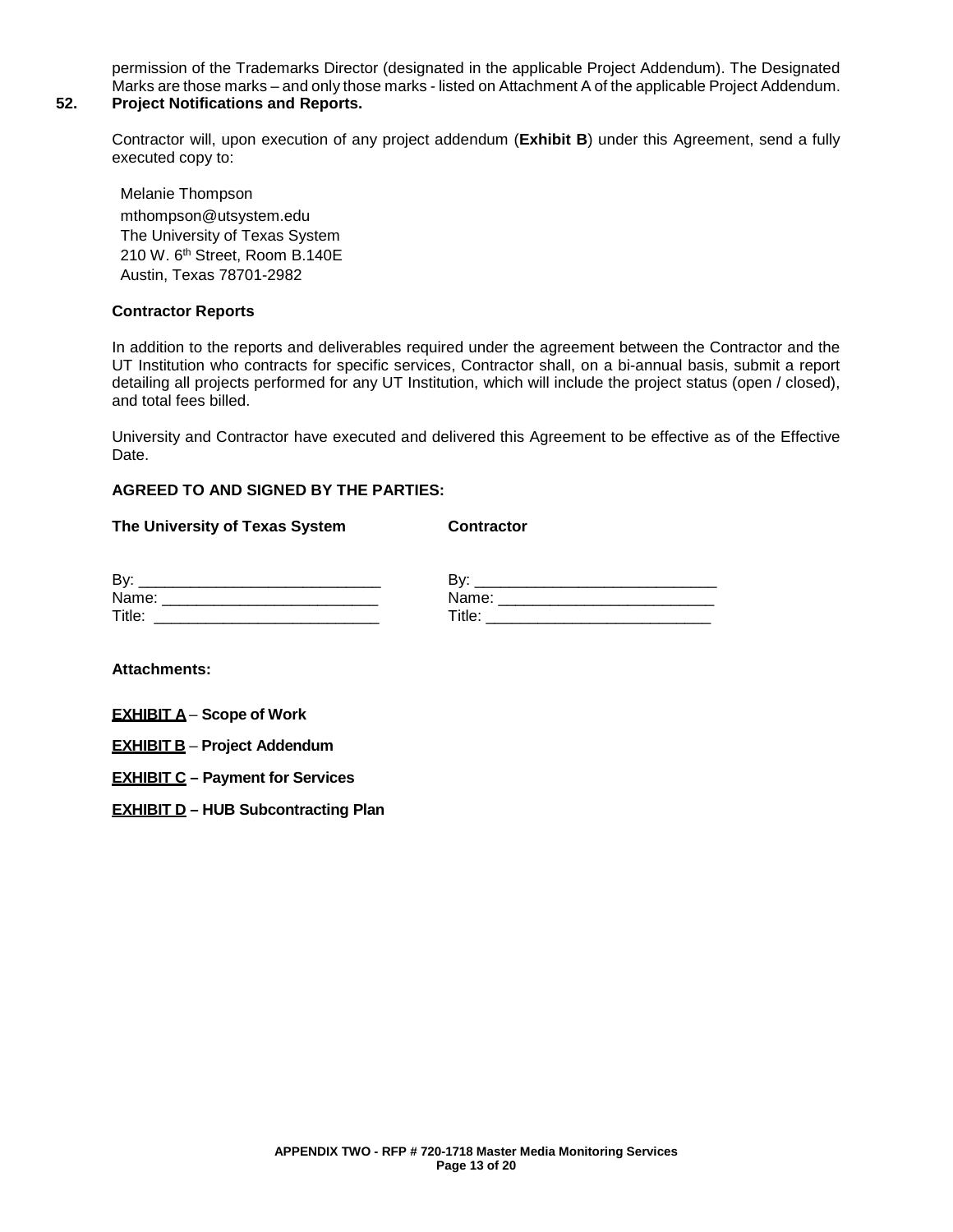# **EXHIBIT A**

# **Scope of Work**

Contractor will provide the following Services:

A complete customized online platform that monitors all traditional media news sources (print, broadcast [TV, network and radio coverage], and online] ("**Media News**") in real-time, for content that contains specific keywords or phrases, from a comprehensive group of local, regional, state, national and international outlets and includes the following functions:

### **A. Online Monitoring and Tracking**

1. Ability to have different automatic searches on a specific "agent" whereas an "agent" is defined as a single search string comprised of an unlimited number of keywords used to search online global news sources to yield search results in the platform. Agents to be created and maintained by contractor support to specifications of authorized users.

Note: Must have ad-hoc keyword search capability

- 2. Identify, save and analyze content by specific keywords or topics.
- 3. Capture accurately all stories from the key searches created by the user at UT System institution with the Contractor's support.
- 4. Online Media News coverage from a wide range of outlets, including large and small daily newspapers, community and weekly newspapers, professional and trade magazines, journals, and newsletters. Must include both subscription and free news sites. Must also include options to track media in different languages, specifically in Spanish.
- 5. Find and save news clips. Must have editing and archiving capabilities for the clips within the platform.
- 6. Functionality to manually search for news coverage, remove and/or filter out unrelated coverage, and add coverage from media outlets that may not have been included in the delivered news clips.
- 7. As needed, offer access to royalty-free service that shows complete articles within the platform or access to articles behind a paywall.
- 8. Ability to capture the most variety and most prominent, major media outlets globally.
- 9. A news alert function available for customized key searches that offer real-time, daily or weekly edelivery options.
- 10. Users have access seven (7) days a week, twenty-four (24) hours a day.

Below are flexible service interests:

- Access to audience size / Nielsen data when available;
- As needed, offer the ability to download high-quality news videos for Broadcast TV news;
- Access to share broadcast clips on social media and websites;
- Spanish to English translation of stories.

### **B. Advanced Analytics and Reporting**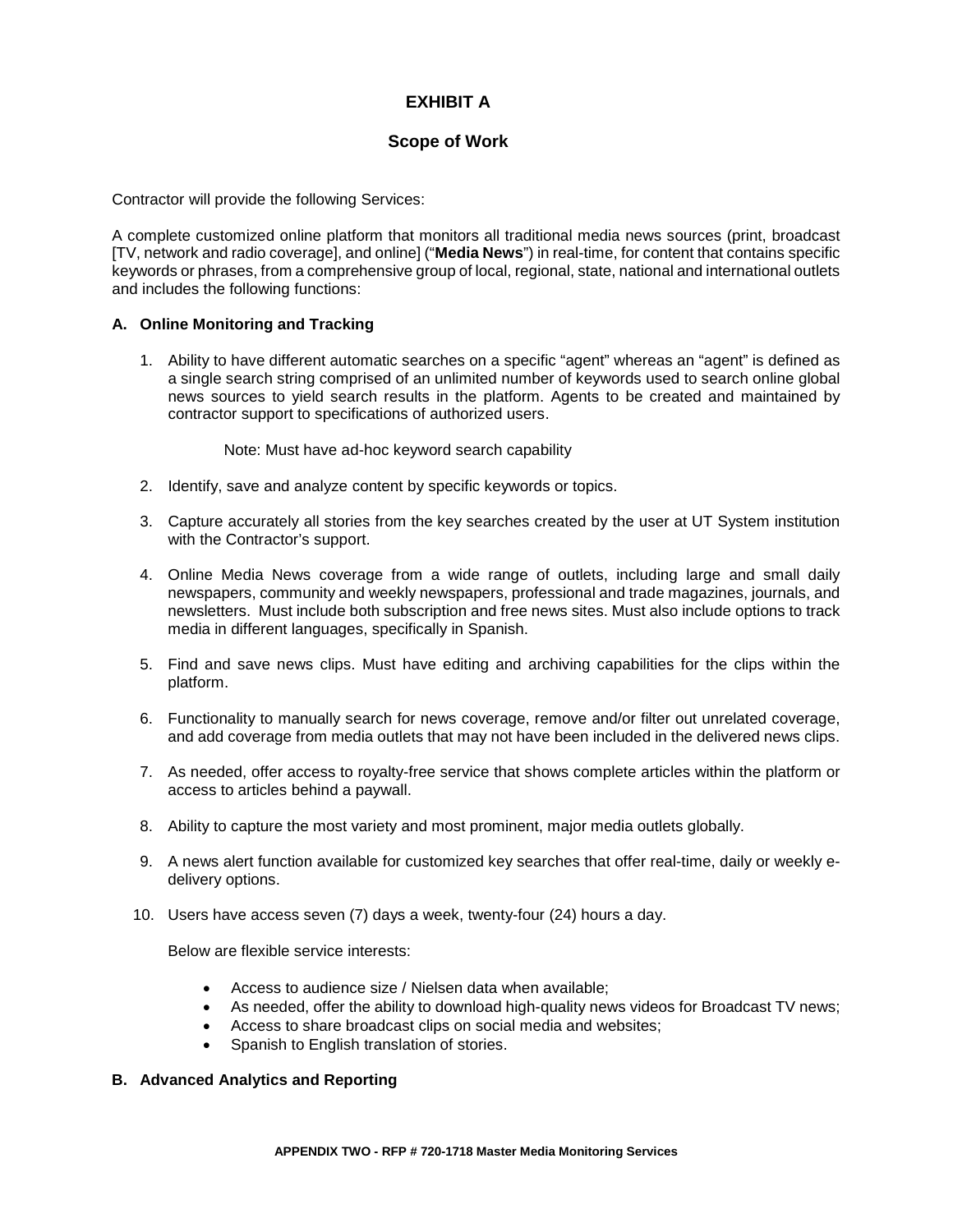- 1. Dashboard to track media coverage and progress with widgets that monitor brand, media exposure, share of voice, sentiment, trending themes, etc., including the ability to see values, reach and frequency in customized charts / graphs.
- 2. Functionality to create Media analysis reports that show the impact and outreach of media relations efforts and / or campaigns with the ability to be produced monthly, quarterly, annually and / or ondemand for specific campaigns. Reports should have a consistent set of metrics to track and report exposure and performance over time. The reports must be easy to access, export and download. Reports can be customized based on UT System needs to include elements such as:
	- Executive summaries,
	- Competitor comparisons,
	- Trending themes,
	- Share of voice,
	- Ad value equivalency,
	- Reach,
	- Top mentions,
	- Sentiment.
	- Top sources and more.

### **C. Customized, Branded E-Newsletter**

Functionality to create a fully customized, branded e-newsletter that allows the user to create a daily newsletter with the media news monitored thru the platform. Users must be able to add, edit, categorize and reorder news and content through the platform. Must have available Contractor support for coding, testing and design.

### **D. Media Contacts / Influencers / Outlets Database**

A robust media contact/influencers/outlets database and management system that allows users to create customizable and up-to-date contact lists based on specific topics and searches for regional, state, national and international contacts and outlets. Users must be able to search, identify, manually add and organize media contacts.

Recent news coverage, beats and trending topics are preferred elements in the database.

Ability to easily access, update and export detailed media contact lists is necessary.

### **E. News Distribution Platform**

News distribution and project management function to distribute branded content (outgoing pitches/releases, incoming queries, etc.) to media contacts and influencers with the ability to track activity and archive.

### **F. Technical and Consultative Support / Training**

Contractor must provide a comprehensive, easy-to-use technical and consultative support training system with online and phone assistance. Initial on-site training is preferred.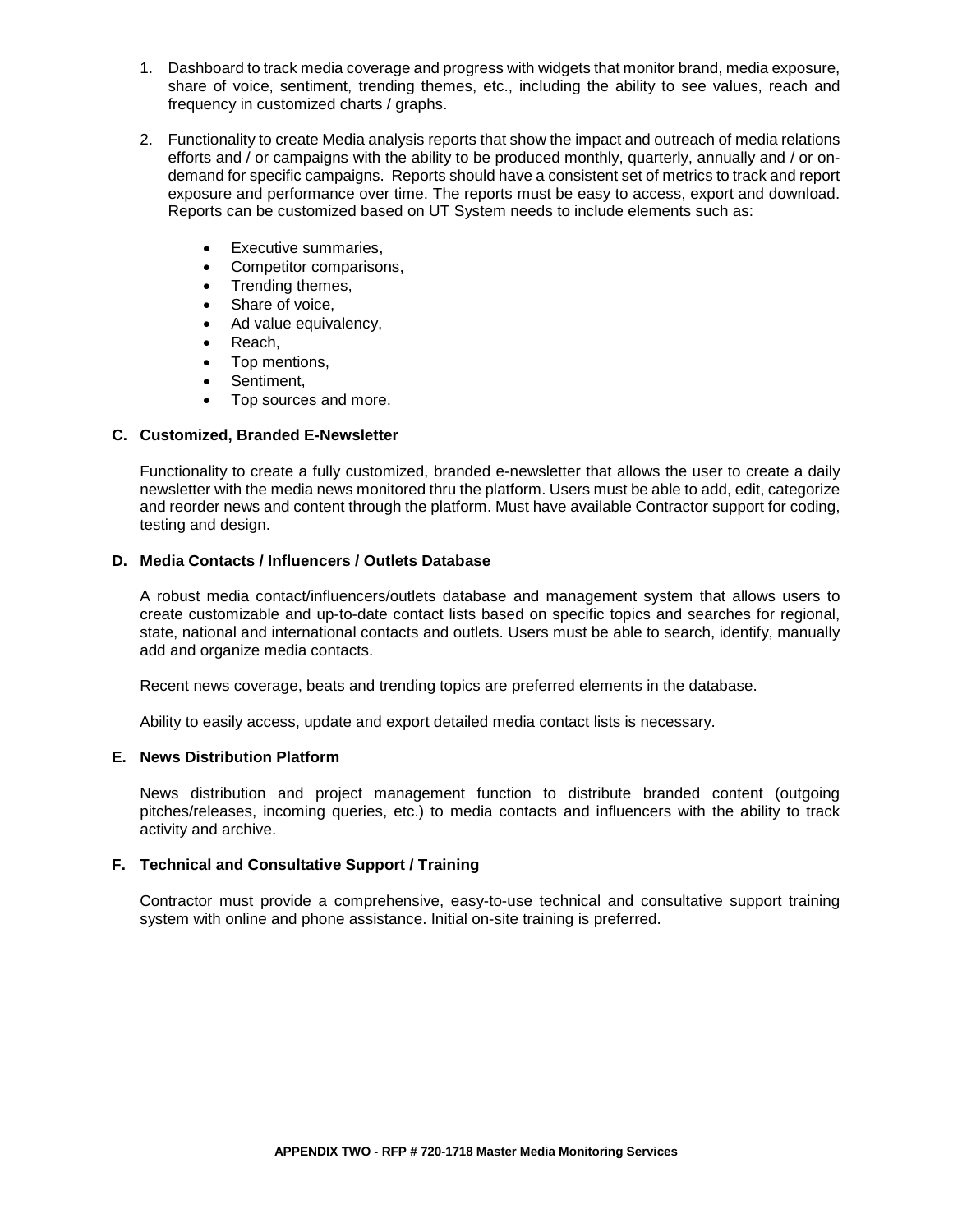## **EXHIBIT B**

### **Project Addendum**

This Project Addendum (this "**Addendum**") is attached to and incorporated into the previously executed Non-Exclusive Services Agreement (the "Agreement"), dated effective University of Texas System (the "**University**") an agency and institution of higher education organized under the laws of the State of Texas, and \_\_\_\_\_\_\_\_\_\_\_\_\_\_\_\_\_\_\_\_\_\_ ("**Contractor**").

All of the terms and conditions of the Agreement are incorporated into this Addendum for all purposes. Unless otherwise specified in this Addendum, all defined terms used in this Addendum have the same meaning as assigned to those terms in the Agreement.

### **Use of Marks**:

Note that Contractor must obtain prior approval from Trademark Director for the use of Designated Mark(s) (listed in Attachment A to this Addendum) (i) on any products, (ii) for any services, (iii) in any form of advertising or other promotion, and (iv) in any advertising or promotional copy or graphics to be used by Contractor in any media, including a public address announcement or other audio or video broadcast. Trademark Director's approval will not be unreasonably withheld, conditioned or delayed; provided, however, Trademark Director will have the right, in his or her sole discretion, to decline to approve any use of Logo(s) on any products, for any service, or in copy or graphics that (i) violates any applicable Law, or University Rules; or (ii) Trademark Director or other designated University Representative considers to be misleading or offensive. Requests for approval will be submitted to the Trademarks Director:

> Mr. Craig Westemeier Associate Athletics Director, Trademarks Licensing ("Trademark Director") The University of Texas at Austin P.O. Box 7399 Austin, Texas 78713 512-475-7923 512-232-7080 fax [trademark@athletics.utexas.edu](mailto:trademark@athletics.utexas.edu) or [craig.westemeier@athletics.utexas.edu](mailto:craig.westemeier@athletics.utexas.edu)

### **Services:**

Subject to the terms of the Agreement, Contractor will perform the following services:

[Designate services to be performed based on the list of Services in **Exhibit A** to the Agreement.]

Schedule:

Contractor will commence performance of the Services beginning on **Fall** 20 \_\_, 20 \_\_, and complete the Services no later than **than**  $\overline{a}$ , 20, at which time any exclusive rights of Contractor based on this Addendum will be terminated.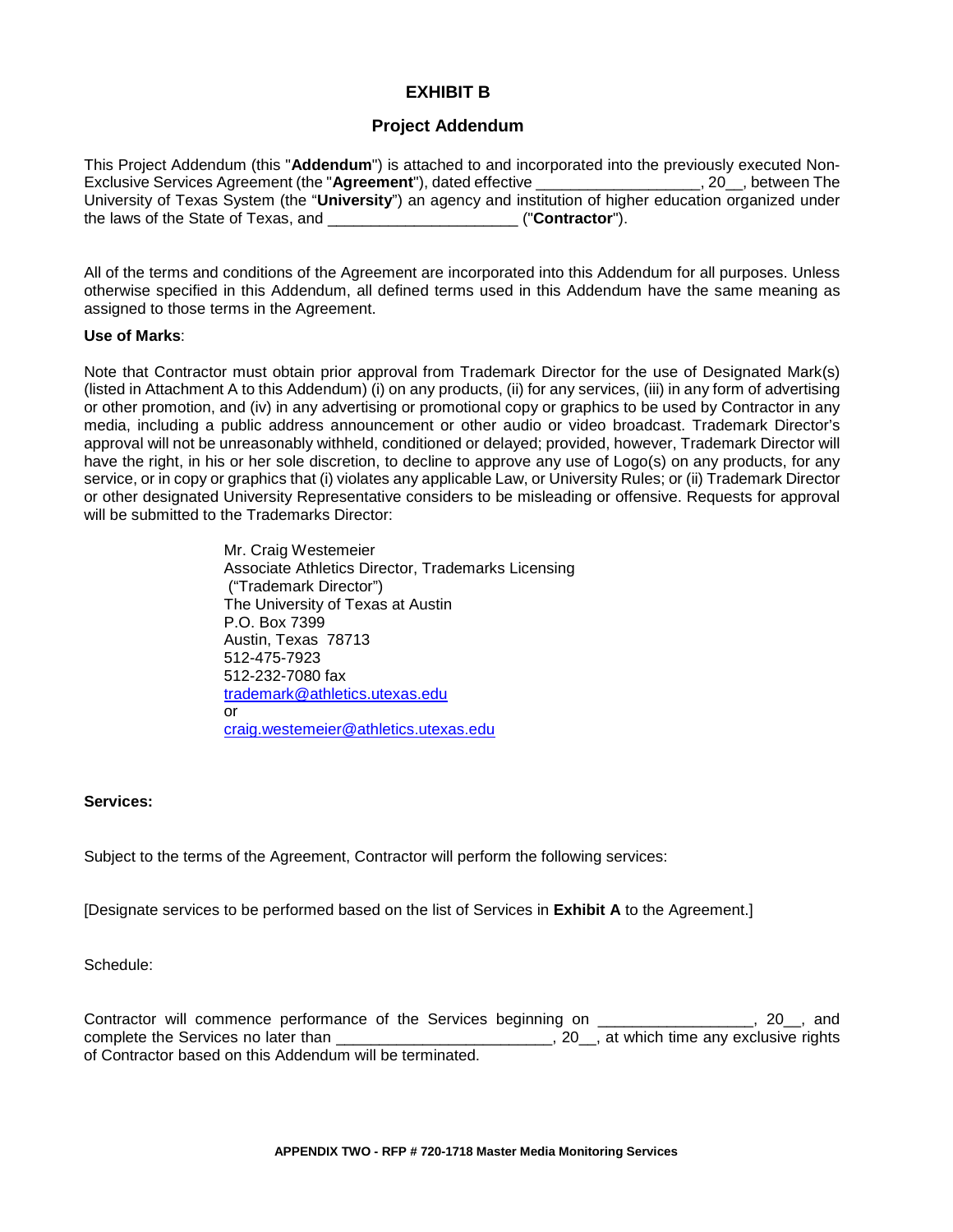### **Fees and Reimbursable Expenses and Disbursements** (note: may not exceed cap specified in **Exhibit C**):

The Fee Cap for the Services is equal to \$

IN WITNESS WHEREOF, the UT Institution and Contractor have executed and delivered this Addendum to be effective as of the Addendum Effective Date.

# [NAME OF REQUESTING INSTITUTION] [CONTRACTOR'S NAME]

| n.<br>ь | n. |
|---------|----|
|         |    |

Name: Name:

Title: Title:

Date: **Date: Date: Date: Date: Date: Date: Date: Date: Date: Date: Date: Date: Date: Date: Date: Date: Date: Date: Date: Date: Date: Date: Date: Date: Date: Date: Date:**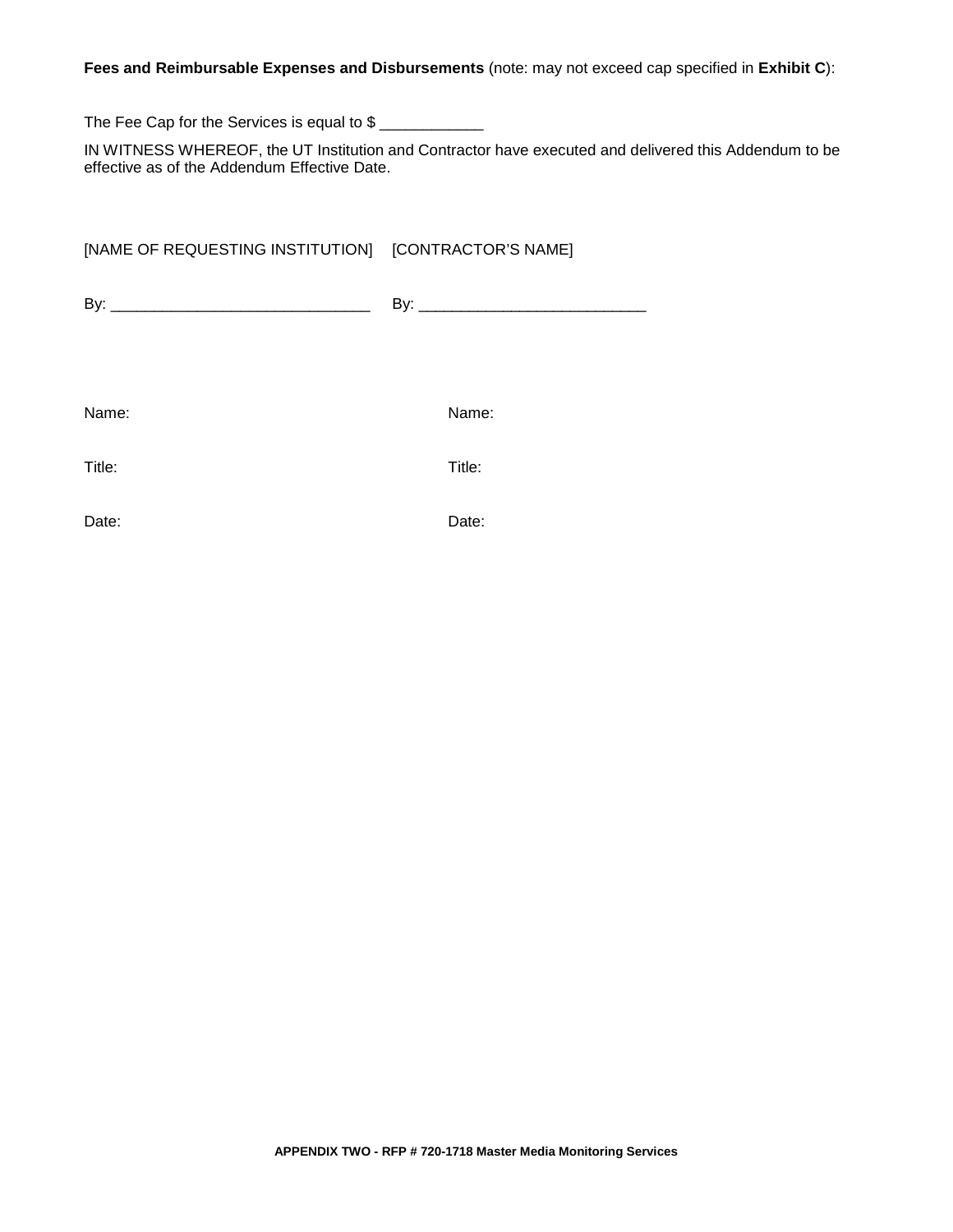# **Attachment A DESIGNATED MARKS to Exhibit B PROJECT ADDENDUM**

The Contractor is licensed to use the following marks under this Project Addendum

[Insert Institution Mark(s) Contractor is allowed to use to perform the Services].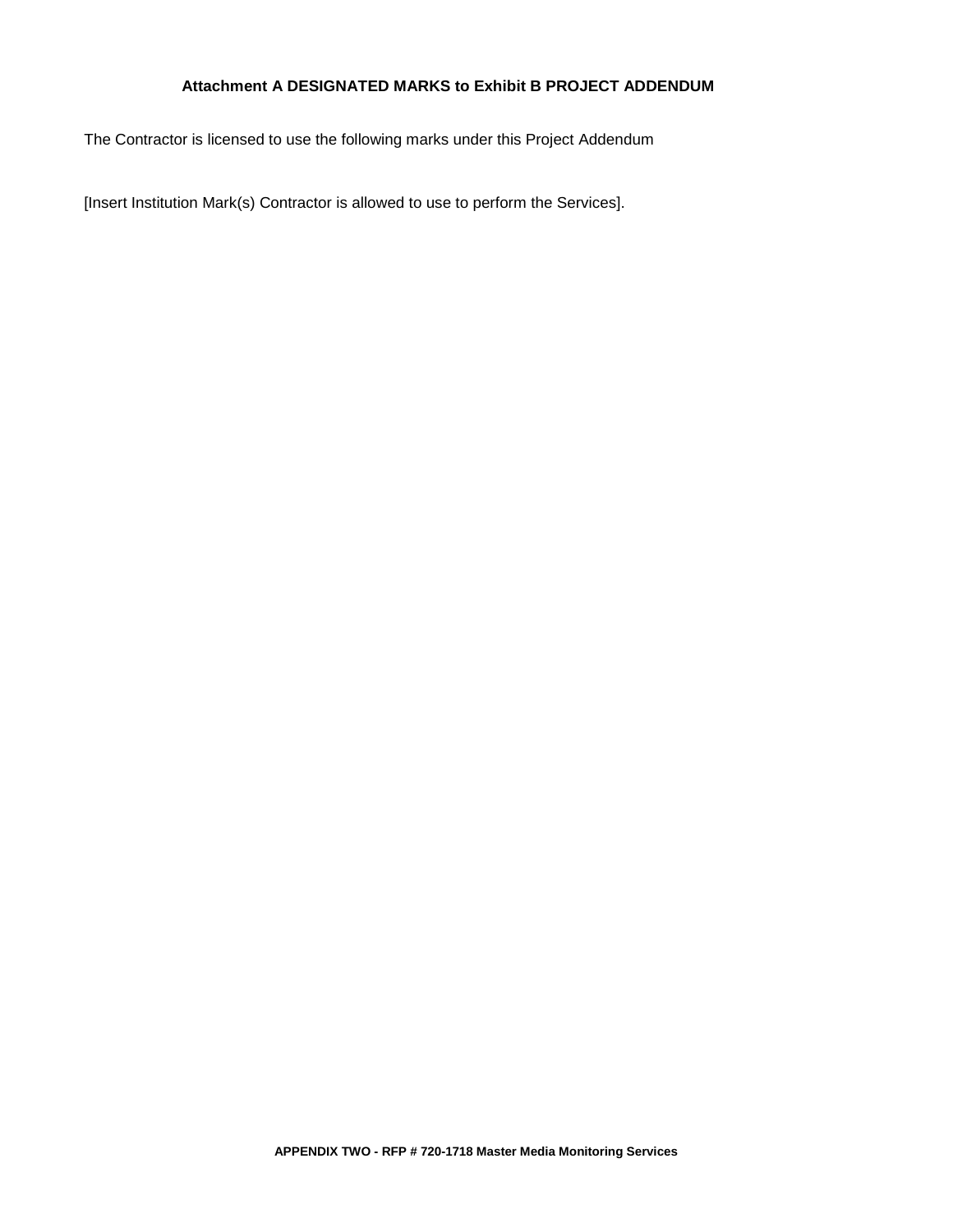# **EXHIBIT C**

**Payment for Services**

**APPENDIX TWO - RFP # 720-1718 Master Media Monitoring Services**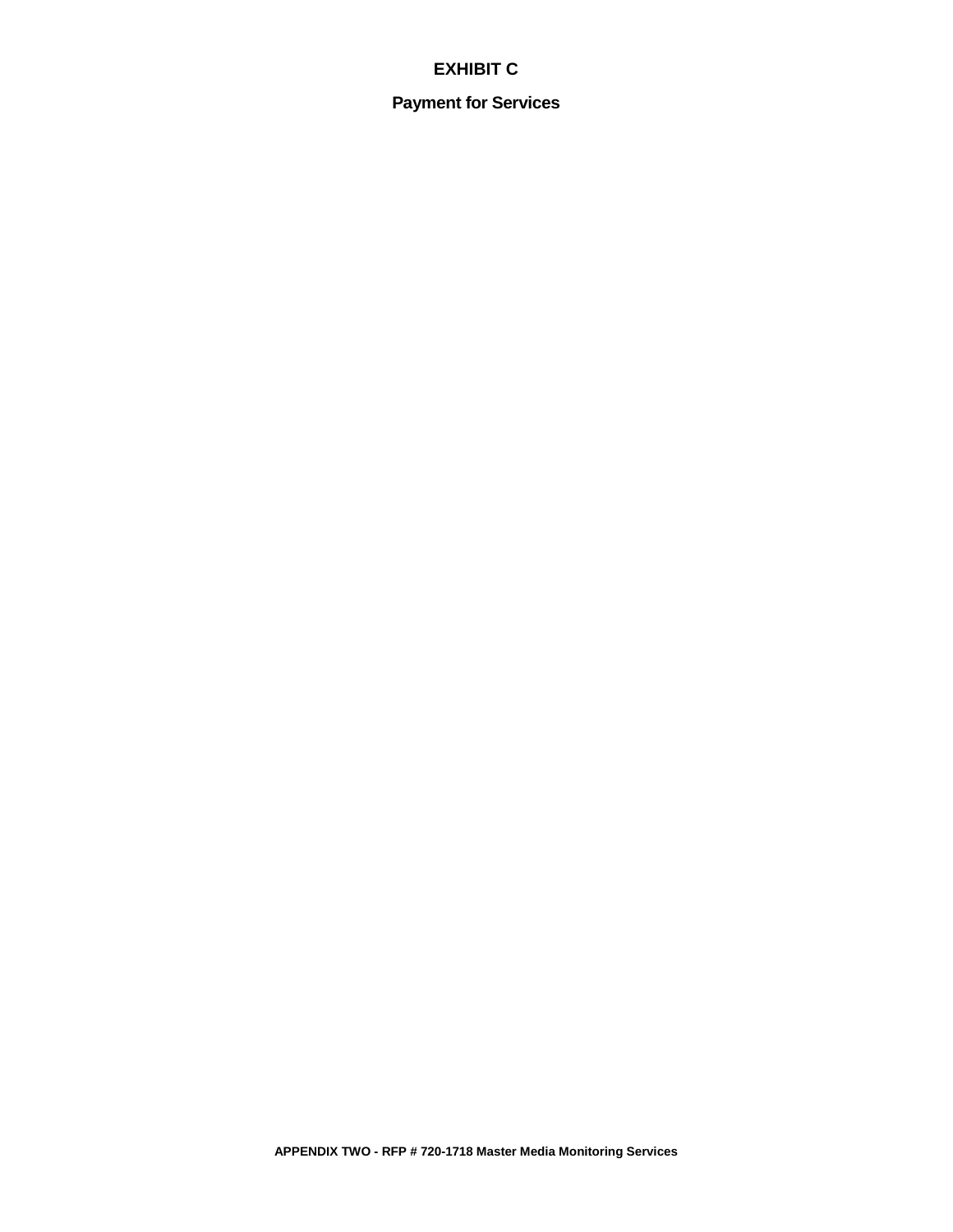# **EXHIBIT D**

# **HUB Subcontracting Plan**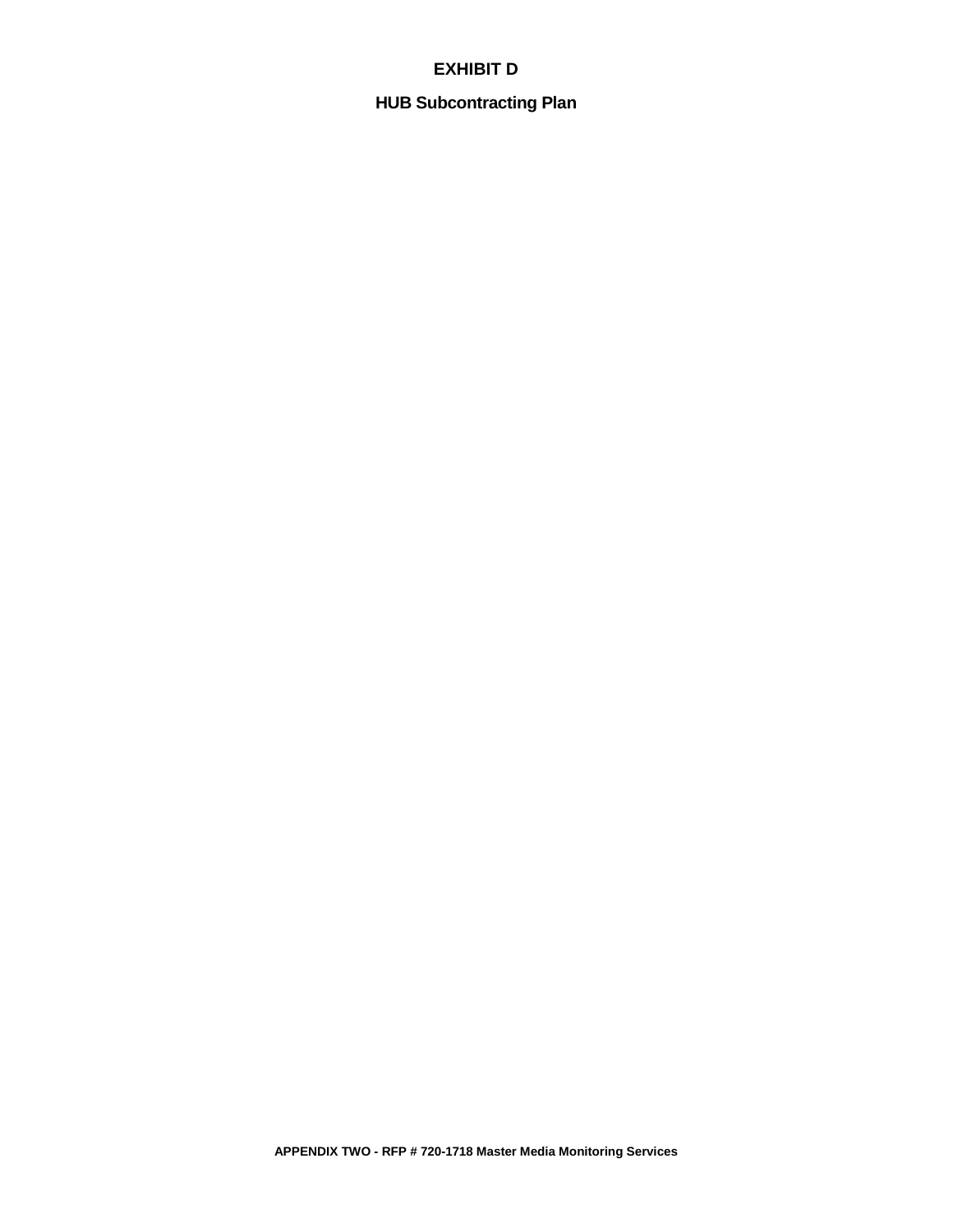### **APPENDIX THREE**

### **HUB SUBCONTRACTING PLAN**

# **(***INCLUDED AS SEPARATE ATTACHMENT***)**

**APPENDIX THREE - RFP # 720-1718 Master Media Monitoring Services Page 1 of 1**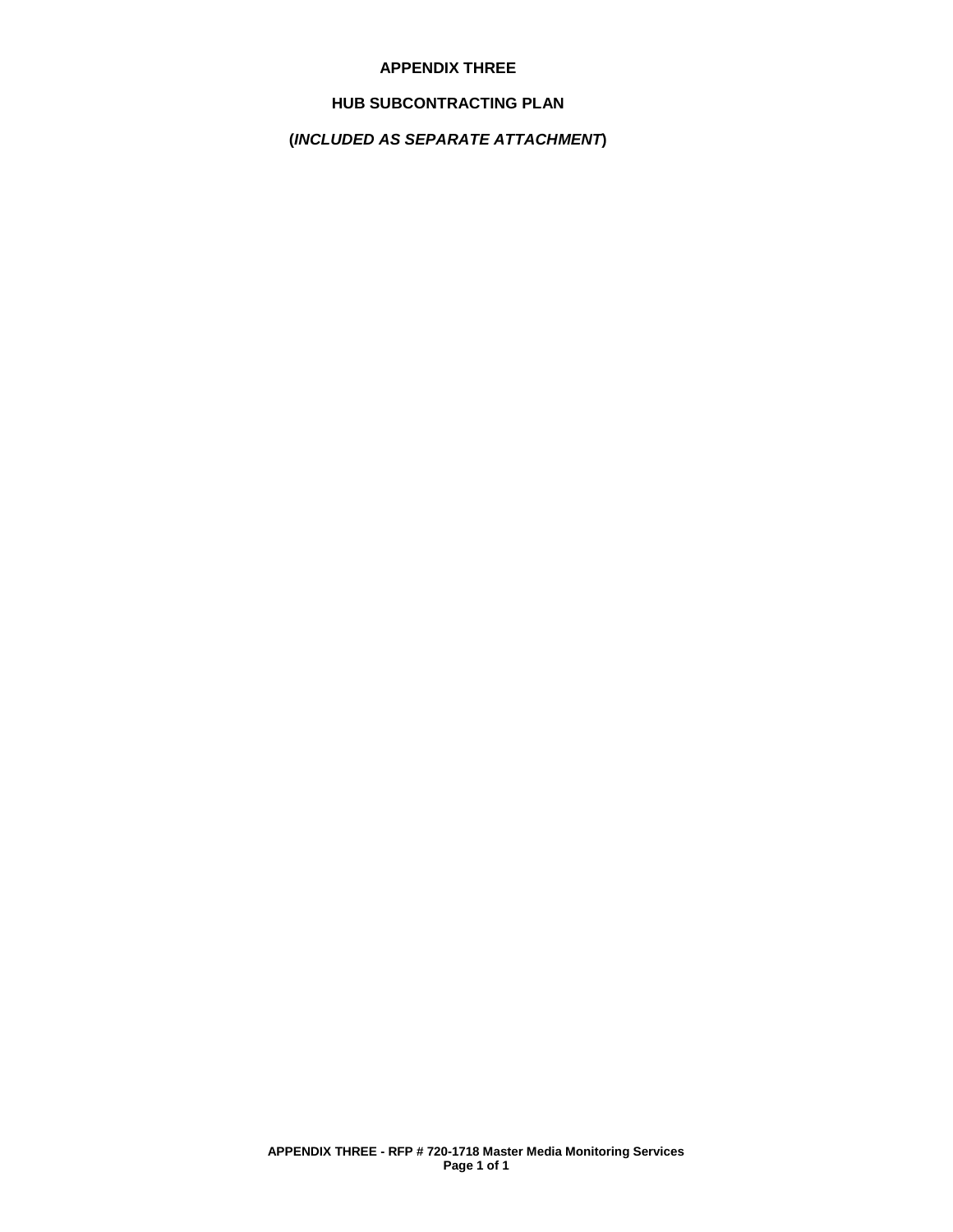### **APPENDIX FOUR**

### **ACCESS BY INDIVIDUALS WITH DISABILITIES**

Contractor represents and warrants (**EIR Accessibility Warranty**) the electronic and information resources and all associated information, documentation, and support Contractor provides to University under this Agreement (**EIRs**) comply with applicable requirements set forth in 1 TAC [Chapter 213](http://texreg.sos.state.tx.us/public/readtac$ext.ViewTAC?tac_view=4&ti=1&pt=10&ch=213)*,* and 1 TAC [Section](http://texreg.sos.state.tx.us/public/readtac$ext.TacPage?sl=R&app=9&p_dir=&p_rloc=&p_tloc=&p_ploc=&pg=1&p_tac=&ti=1&pt=10&ch=206&rl=70) 206.70 (ref. [Subchapter](http://www.statutes.legis.state.tx.us/Docs/GV/htm/GV.2054.htm#M)  M, Chapter 2054, *[Government Code](http://www.statutes.legis.state.tx.us/Docs/GV/htm/GV.2054.htm#M)*.) To the extent Contractor becomes aware that EIRs, or any portion thereof, do not comply with the EIR Accessibility Warranty, then Contractor represents and warrants it will, at no cost to University, either (1) perform all necessary remediation to make EIRs satisfy the EIR Accessibility Warranty or (2) replace EIRs with new EIRs that satisfy the EIR Accessibility Warranty. If Contractor fails or is unable to do so, University may terminate this Agreement and, within thirty (30) days after termination, Contractor will refund to University all amounts University paid under this Agreement.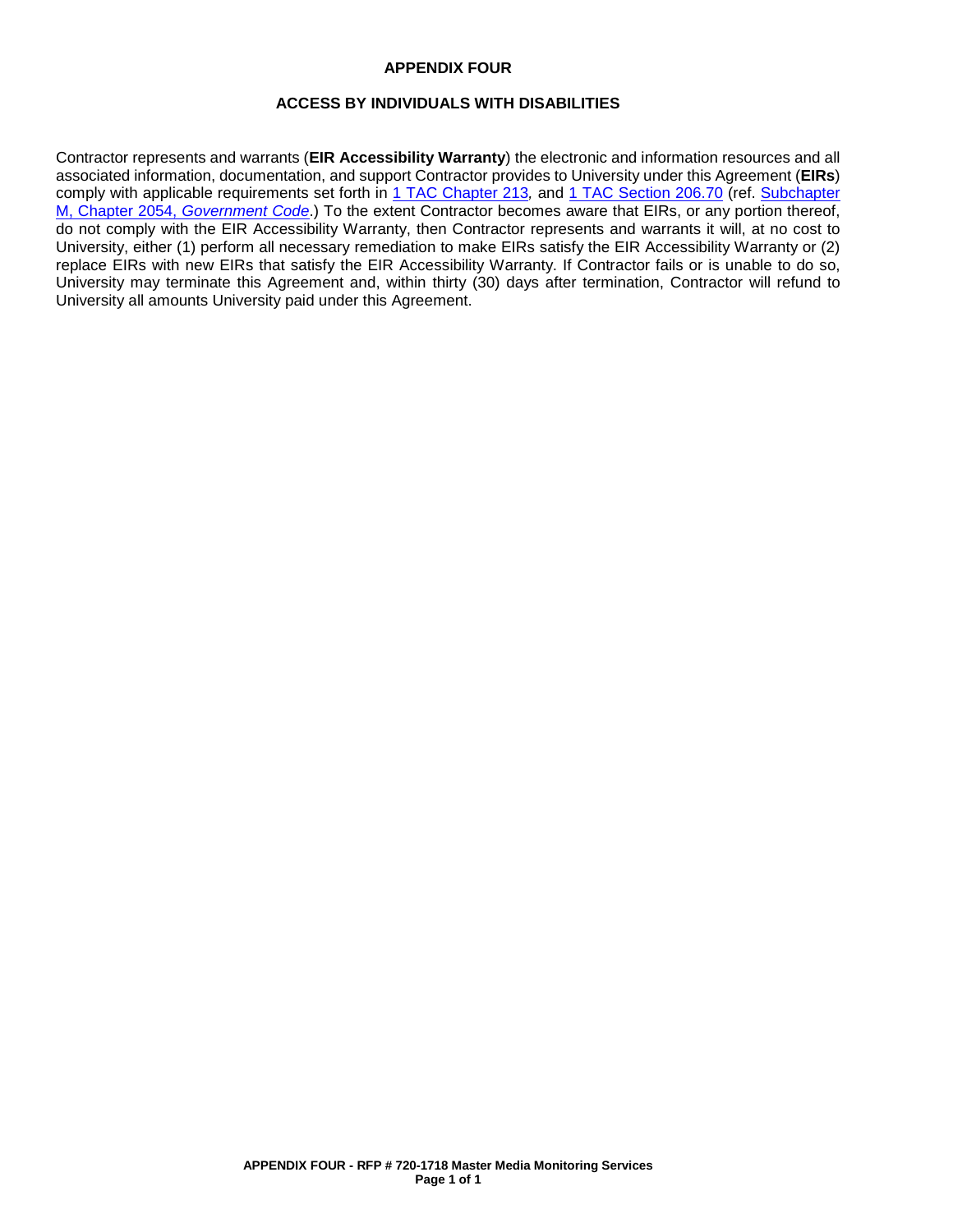### **APPENDIX FIVE**

### **ELECTRONIC AND INFORMATION RESOURCES ENVIRONMENT SPECIFICATIONS**

The specifications, representations, warranties and agreements set forth in Proposer's responses to this **APPENDIX FIVE** will be incorporated into the Agreement.

University is primarily a Microsoft products environment.

### **Basic Specifications**

- 1. If the EIR will be hosted by University, please describe the overall environment requirements for the EIR (size the requirements to support the number of concurrent users, the number of licenses and the input/output generated by the application as requested in the application requirements).
	- A. Hardware: If Proposer will provide hardware, does the hardware have multiple hard drives utilizing a redundant RAID configuration for fault tolerance? Are redundant servers included as well?
	- B. Operating System and Version:
	- C. Web Server: Is a web server required? If so, what web application is required (Apache or IIS)? What version? Are add-ins required?
	- D. Application Server:
	- E. Database:
	- F. Other Requirements: Are any other hardware or software components required?
	- G. Assumptions: List any assumptions made as part of the identification of these environment requirements.
	- H. Storage: What are the space/storage requirements of this implementation?
	- I. Users: What is the maximum number of users this configuration will support?
	- J. Clustering: How does the EIR handle clustering over multiple servers?
	- K. Virtual Server Environment: Can the EIR be run in a virtual server environment?
- 2. If the EIR will be hosted by Proposer, describe in detail what the hosted solution includes, and address, specifically, the following issues:
	- A. Describe the audit standards of the physical security of the facility; and
	- B. Indicate whether Proposer is willing to allow an audit by University or its representative.
- 3. If the user and administrative interfaces for the EIR are web-based, do the interfaces support Firefox on Mac as well as Windows and Safari on the Macintosh?
- 4. If the EIR requires special client software, what are the environment requirements for that client software?
- 5. Manpower Requirements: Who will operate and maintain the EIR? Will additional University full time employees (FTEs) be required? Will special training on the EIR be required by Proposer's technical staff? What is the estimated cost of required training.
- 6. Upgrades and Patches: Describe Proposer's strategy regarding EIR upgrades and patches for both the server and, if applicable, the client software. Included Proposer's typical release schedule, recommended processes, estimated outage and plans for next version/major upgrade.

### **Security**

- 1. Has the EIR been tested for application security vulnerabilities? For example, has the EIR been evaluated against the Open Web Application Security Project (**OWASP**) Top 10 list that includes flaws like cross site scripting and SQL injection? If so, please provide the scan results and specify the tool used. University will not take final delivery of the EIR if University determines there are serious vulnerabilities within the EIR.
- 2. Which party, Proposer or University, will be responsible for maintaining critical EIR application security updates?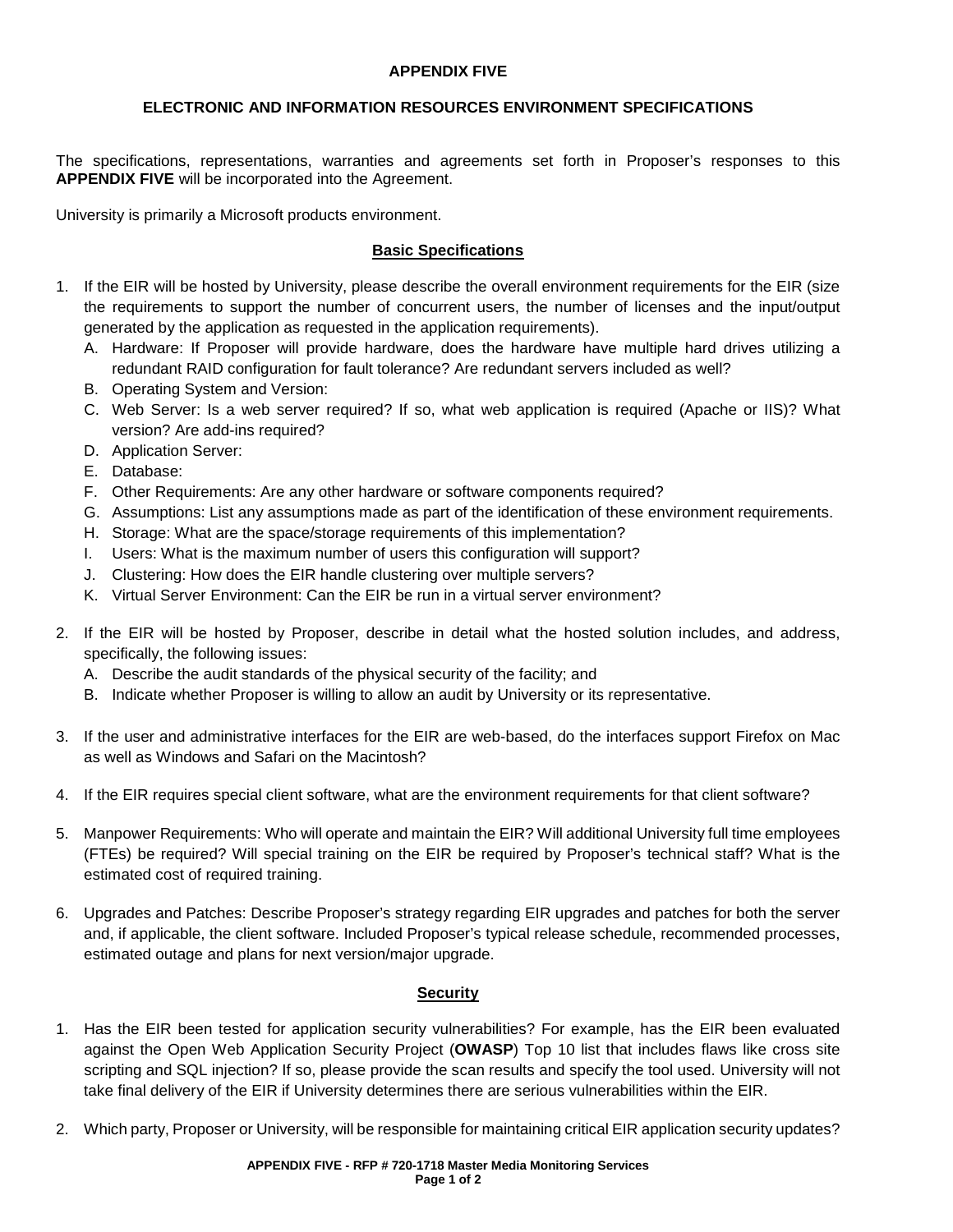- 3. If the EIR is hosted, indicate whether Proposer's will permit University to conduct a penetration test on University's instance of the EIR.
- 4. If confidential data, including HIPAA or FERPA data, is stored in the EIR, will the data be encrypted at rest and in transmittal?

### **Integration**

- 1. Is the EIR authentication Security Assertion Markup Language (**SAML**) compliant? Has Proposer ever implemented the EIR with Shibboleth authentication? If not, does the EIR integrate with Active Directory? Does the EIR support TLS connections to this directory service?
- 2. Does the EIR rely on Active Directory for group management and authorization or does the EIR maintain a local authorization/group database?
- 3. What logging capabilities does the EIR have? If this is a hosted EIR solution, will University have access to implement logging with University's standard logging and monitoring tools, RSA's Envision?
- 4. Does the EIR have an application programming interface (**API**) that enables us to incorporate it with other applications run by the University? If so, is the API .Net based? Web Services-based? Other?
- 5. Will University have access to the EIR source code? If so, will the EIR license permit University to make modifications to the source code? Will University's modifications be protected in future upgrades?
- 6. Will Proposer place the EIR source code in escrow with an escrow agent so that if Proposer is no longer in business or Proposer has discontinued support, the EIR source code will be available to University.

### **Accessibility Information**

Proposer must provide the following, as required by 1 TAC [§213.38\(b\):](http://texreg.sos.state.tx.us/public/readtac$ext.TacPage?sl=R&app=9&p_dir=&p_rloc=&p_tloc=&p_ploc=&pg=1&p_tac=&ti=1&pt=10&ch=213&rl=38)

- 1. Accessibility information for the electronic and information resources (**EIR**) <sup>1</sup> products or services proposed by Proposer, where applicable, through one of the following methods:
	- (A) URL to completed Voluntary Product Accessibility Templates (**VPATs**)2 or equivalent reporting templates;
	- (B) accessible electronic document that addresses the same accessibility criteria in substantially the same format as VPATs or equivalent reporting templates; or
	- (C) URL to a web page which explains how to request completed VPATs, or equivalent reporting templates, for any product under contract; and
- 2. Credible evidence of Proposer's capability or ability to produce accessible EIR products and services. Such evidence may include, but is not limited to, Proposer's internal accessibility policy documents, contractual warranties for accessibility, accessibility testing documents, and examples of prior work results.

 <sup>1</sup> Electronic and information resources are defined in §2054.451, *[Government Code](http://www.statutes.legis.state.tx.us/Docs/GV/htm/GV.2054.htm#2054.451)* an[d 1 TAC §213.1 \(6\).](http://texreg.sos.state.tx.us/public/readtac$ext.TacPage?sl=R&app=9&p_dir=&p_rloc=&p_tloc=&p_ploc=&pg=1&p_tac=&ti=1&pt=10&ch=213&rl=1)

<sup>2</sup> Voluntary Product Accessibility Templates are defined i[n 1 TAC §213.1 \(19\).](http://texreg.sos.state.tx.us/public/readtac$ext.TacPage?sl=R&app=9&p_dir=&p_rloc=&p_tloc=&p_ploc=&pg=1&p_tac=&ti=1&pt=10&ch=213&rl=1) For further information, see thi[s VPAT document](http://www.itic.org:8080/dotAsset/5644ecd2-5024-417f-bc23-a52650f47ef8.doc) provided by the Information Technology Industry Council.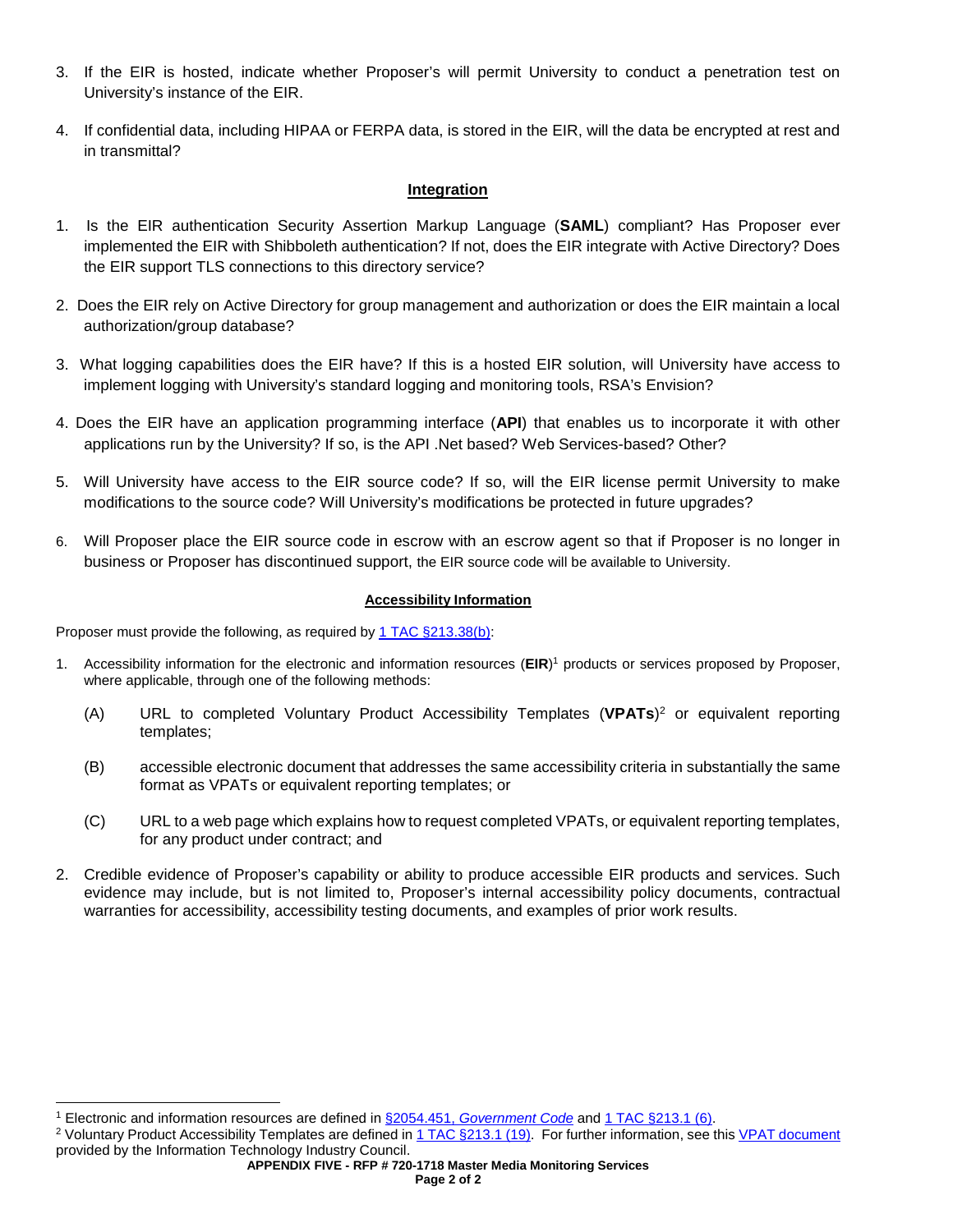### **APPENDIX SIX**

### **SECURITY CHARACTERISTICS AND FUNCTIONALITY OF CONTRACTOR'S INFORMATION RESOURCES**

The specifications, representations, warranties and agreements set forth in Proposer's responses to this **APPENDIX SIX** will be incorporated into the Agreement.

**"Information Resources"** means any and all computer printouts, online display devices, mass storage media, and all computer-related activities involving any device capable of receiving email, browsing Web sites, or otherwise capable of receiving, storing, managing, or transmitting Data including, but not limited to, mainframes, servers, Network Infrastructure, personal computers, notebook computers, hand-held computers, personal digital assistant (PDA), pagers, distributed processing systems, network attached and computer controlled medical and laboratory equipment (i.e. embedded technology), telecommunication resources, network environments, telephones, fax machines, printers and service bureaus. Additionally, it is the procedures, equipment, facilities, software, and Data that are designed, built, operated, and maintained to create, collect, record, process, store, retrieve, display, and transmit information.

"**University Records**" means records or record systems that Proposer (1) creates, (2) receives from or on behalf of University, or (3) has access, and which may contain confidential information (including credit card information, social security numbers, and private health information (**PHI**) subject to Health Insurance Portability and Accountability Act (**HIPAA**) of 1996 (Public Law 104-191), or education records subject to the Family Educational Rights and Privacy Act (**FERPA**).

### **General Protection of University Records**

1. Describe the security features incorporated into Information Resources (ref. **Section 5.2.4** of this RFP) to be provided or used by Proposer pursuant to this RFP.

2. List all products, including imbedded products that are a part of Information Resources and the corresponding owner of each product.

3. Describe any assumptions made by Proposer in its proposal regarding information security outside those already listed in the proposal.

*Complete the following additional questions if the Information Resources will be hosted by Proposer:*

4. Describe the monitoring procedures and tools used for monitoring the integrity and availability of all products interacting with Information Resources, including procedures and tools used to, detect security incidents and to ensure timely remediation.

5. Describe the physical access controls used to limit access to Proposer's data center and network components.

6. What procedures and best practices does Proposer follow to harden all systems that would interact with Information Resources, including any systems that would hold or process University Records, or from which University Records may be accessed?

7. What technical security measures does the Proposer take to detect and prevent unintentional, accidental and intentional corruption or loss of University Records?

8. Will the Proposer agree to a vulnerability scan by University of the web portal application that would interact with Information Resources, including any systems that would hold or process University Records, or from which University Records may be accessed? If Proposer objects, explain basis for the objection to a vulnerability scan.

9. Describe processes Proposer will use to provide University assurance that the web portal and all systems that would hold or process University Records can provide adequate security of University Records.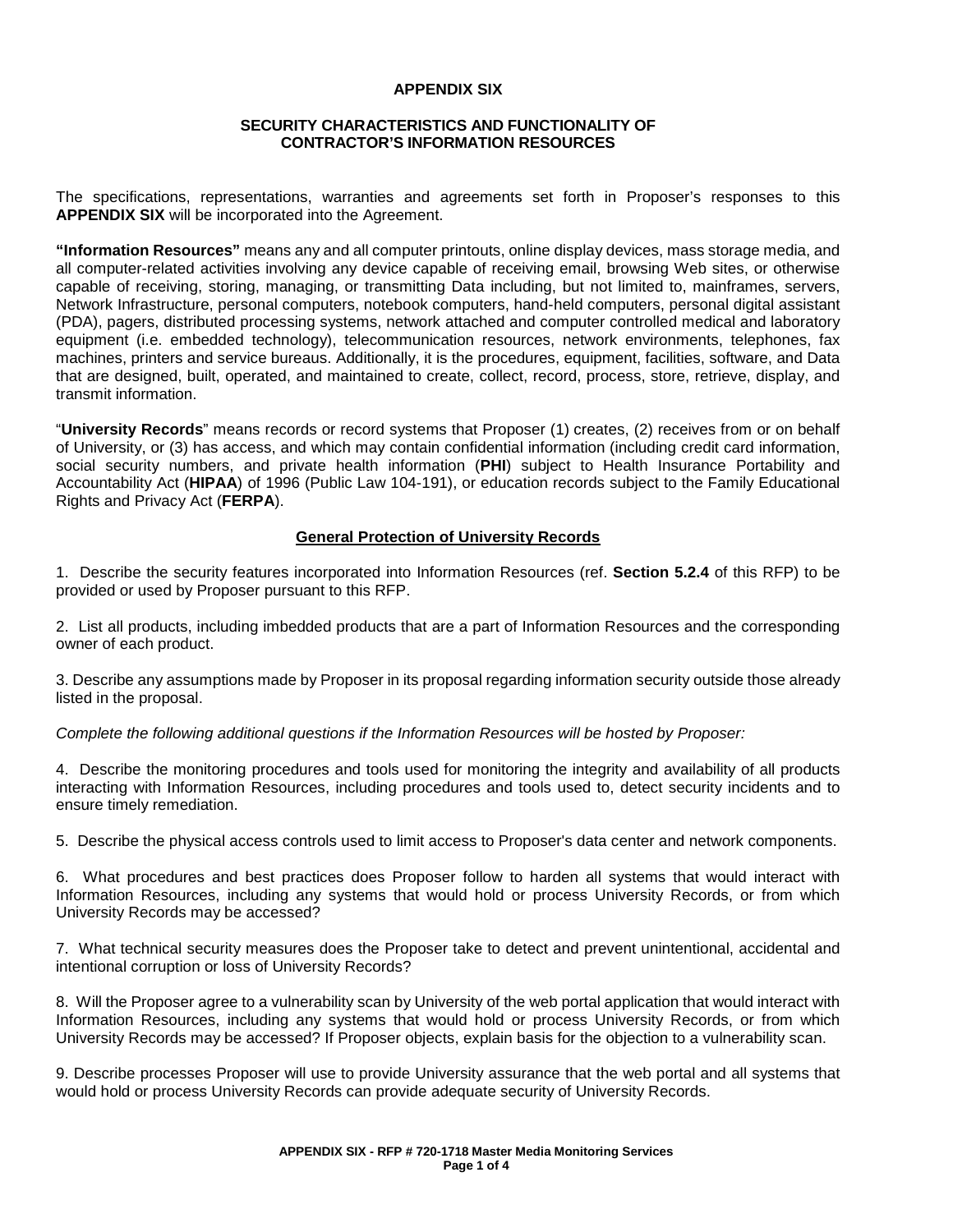10. Does Proposer have a data backup and recovery plan supported by policies and procedures, in place for Information Resources? If yes, briefly describe the plan, including scope and frequency of backups, and how often the plan is updated. If no, describe what alternative methodology Proposer uses to ensure the restoration and availability of University Records.

11. Does Proposer encrypt backups of University Records? If yes, describe the methods used by Proposer to encrypt backup data. If no, what alternative safeguards does Proposer use to protect backups against unauthorized access?

12. Describe the security features incorporated into Information Resources to safeguard University Records containing confidential information.

*Complete the following additional question if Information Resources will create, receive, or access University Records containing PHI subject to HIPAA:*

13. Does Proposer monitor the safeguards required by the HIPAA Security Rule (45 C.F.R. § 164 subpts. A, E (2002)) and Proposer's own information security practices, to ensure continued compliance? If yes, provide a copy of or link to the Proposer's HIPAA Privacy & Security policies and describe the Proposer's monitoring activities and the frequency of those activities with regard to PHI.

### **Access Control**

1. How will users gain access (i.e., log in) to Information Resources?

2. Do Information Resources provide the capability to use local credentials (i.e., federated authentication) for user authentication and login? If yes, describe how Information Resources provide that capability.

3. Do Information Resources allow for multiple security levels of access based on affiliation (e.g., staff, faculty, and student) and roles (e.g., system administrators, analysts, and information consumers), and organizational unit (e.g., college, school, or department? If yes, describe how Information Resources provide for multiple security levels of access.

4. Do Information Resources provide the capability to limit user activity based on user affiliation, role, and/or organizational unit (i.e., who can create records, delete records, create and save reports, run reports only, etc.)? If yes, describe how Information Resources provide that capability. If no, describe what alternative functionality is provided to ensure that users have need-to-know based access to Information Resources.

5. Do Information Resources manage administrator access permissions at the virtual system level? If yes, describe how this is done.

6. Describe Proposer's password policy including password strength, password generation procedures, password storage specifications, and frequency of password changes. If passwords are not used for authentication or if multifactor authentication is used to Information Resources, describe what alternative or additional controls are used to manage user access.

*Complete the following additional questions if Information Resources will be hosted by Proposer:*

7. What administrative safeguards and best practices does Proposer have in place to vet Proposer's and thirdparties' staff members that would have access to the environment hosting University Records to ensure need-toknow-based access?

8. What procedures and best practices does Proposer have in place to ensure that user credentials are updated and terminated as required by changes in role and employment status?

9. Describe Proposer's password policy including password strength, password generation procedures, and frequency of password changes. If passwords are not used for authentication or if multi-factor authentication is used to Information Resources, describe what alternative or additional controls are used to manage user access.

### **Use of Data**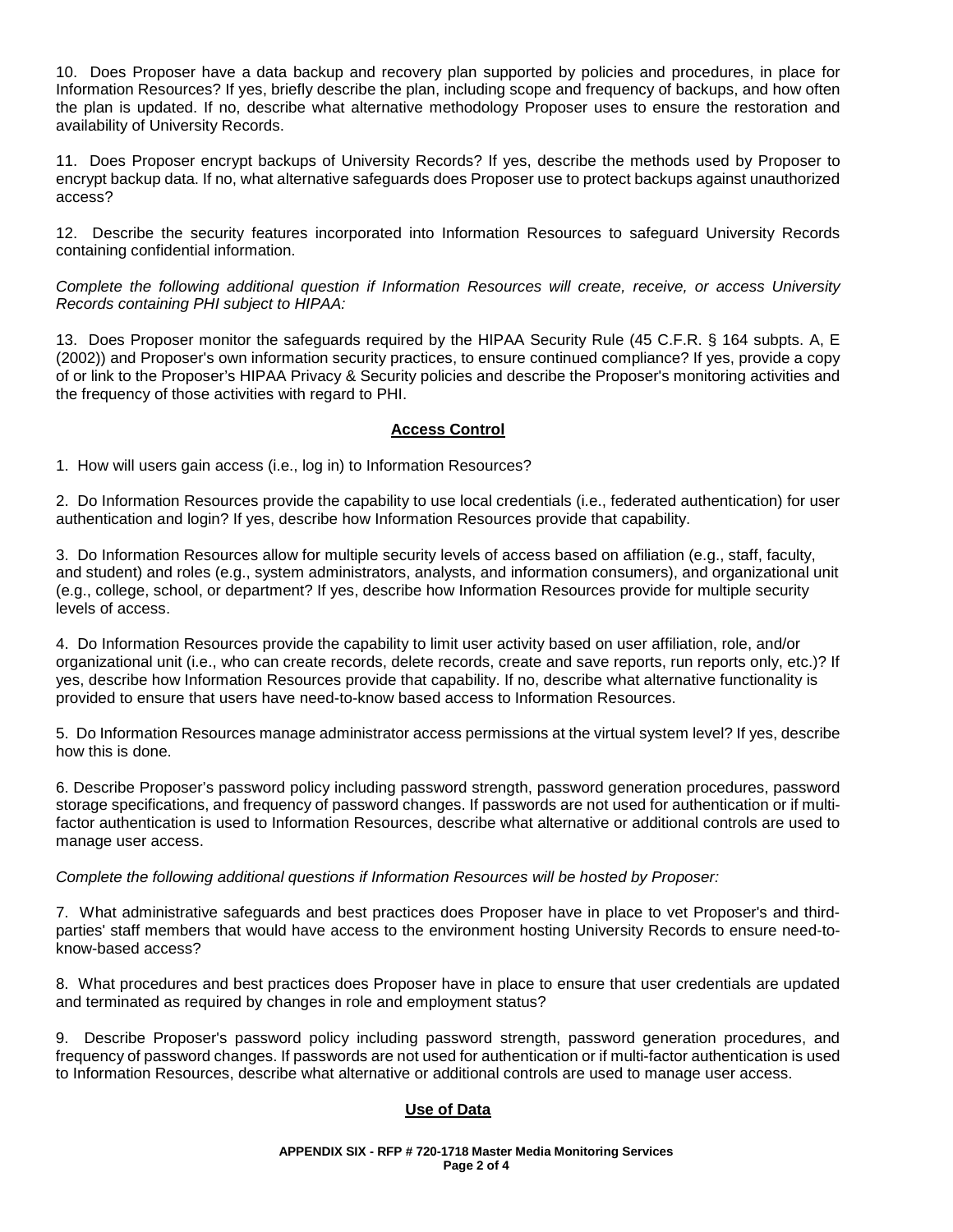### *Complete the following additional questions if Information Resources will be hosted by Proposer:*

1. What administrative safeguards and best practices does Proposer have in place to vet Proposer's and thirdparties' staff members that have access to the environment hosting all systems that would hold or process University Records, or from which University Records may be accessed, to ensure that University Records will not be accessed or used in an unauthorized manner?

2. What safeguards does Proposer have in place to segregate University Records from system data and other customer data and/or as applicable, to separate specific University data, such as HIPAA and FERPA protected data, from University Records that are not subject to such protection, to prevent accidental and unauthorized access to University Records?

3. What safeguards does Proposer have in place to prevent the unauthorized use, reuse, distribution, transmission, manipulation, copying, modification, access, or disclosure of University Records?

4. What procedures and safeguards does Proposer have in place for sanitizing and disposing of University Records according to prescribed retention schedules or following the conclusion of a project or termination of a contract to render University Records unrecoverable and prevent accidental and unauthorized access to University Records? Describe the degree to which sanitizing and disposal processes addresses University data that may be contained within backup systems. If University data contained in backup systems is not fully sanitized, describe processes in place that would prevent subsequent restoration of backed-up University data.

### **Data Transmission**

1. Do Information Resources encrypt all University Records in transit and at rest? If yes, describe how Information Resources provide that security. If no, what alternative methods are used to safeguard University Records in transit and at rest?

### *Complete the following additional questions if Information Resources will be hosted by Proposer:*

2. How does data flow between University and Information Resources? If connecting via a private circuit, describe what security features are incorporated into the private circuit. If connecting via a public network (e.g., the Internet), describe the way Proposer will safeguard University Records.

3. Do Information Resources secure data transmission between University and Proposer? If yes, describe how Proposer provides that security. If no, what alternative safeguards are used to protect University Records in transit?

### **Notification of Security Incidents**

### *Complete the following additional questions if Information Resources will be hosted by Proposer:*

1. Describe Proposer's procedures to isolate or disable all systems that interact with Information Resources in the event a security breach is identified, including any systems that would hold or process University Records, or from which University Records may be accessed.

2. What procedures, methodology, and timetables does Proposer have in place to detect information security breaches and notify University and other customers? Include Proposer's definition of security breach.

3. Describe the procedures and methodology Proposer has in place to detect information security breaches, including unauthorized access by Proposer's and subcontractor's own employees and agents and provide required notifications in a manner that meets the requirements of the state breach notification law.

### **Compliance with Applicable Legal & Regulatory Requirements**

### *Complete the following additional questions if Information Resources will be hosted by Proposer:*

1. Describe the procedures and methodology Proposer has in place to retain, preserve, backup, delete, and search data in a manner that meets the requirements of state and federal electronic discovery rules, including how and in what format University Records are kept and what tools are available to University to access University Records.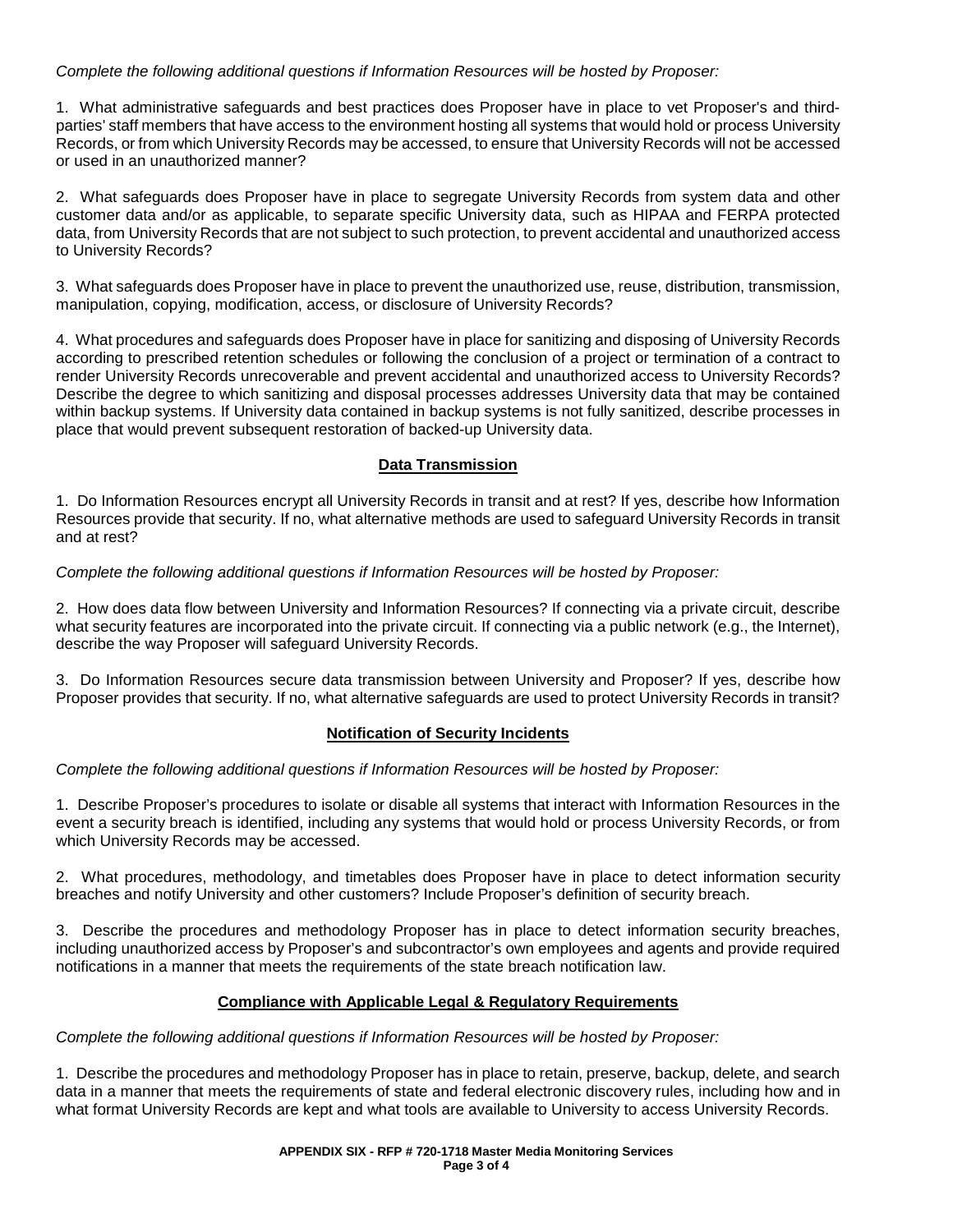2. Describe the safeguards Proposer has in place to ensure that systems (including any systems that would hold or process University Records, or from which University Records may be accessed) that interact with Information Resources reside within the United States of America. If no such controls, describe Proposer's processes for ensuring that data is protected in compliance with all applicable US federal and state requirements, including export control.

3. List and describe any regulatory or legal actions taken against Proposer for security or privacy violations or security breaches or incidents, including the final outcome.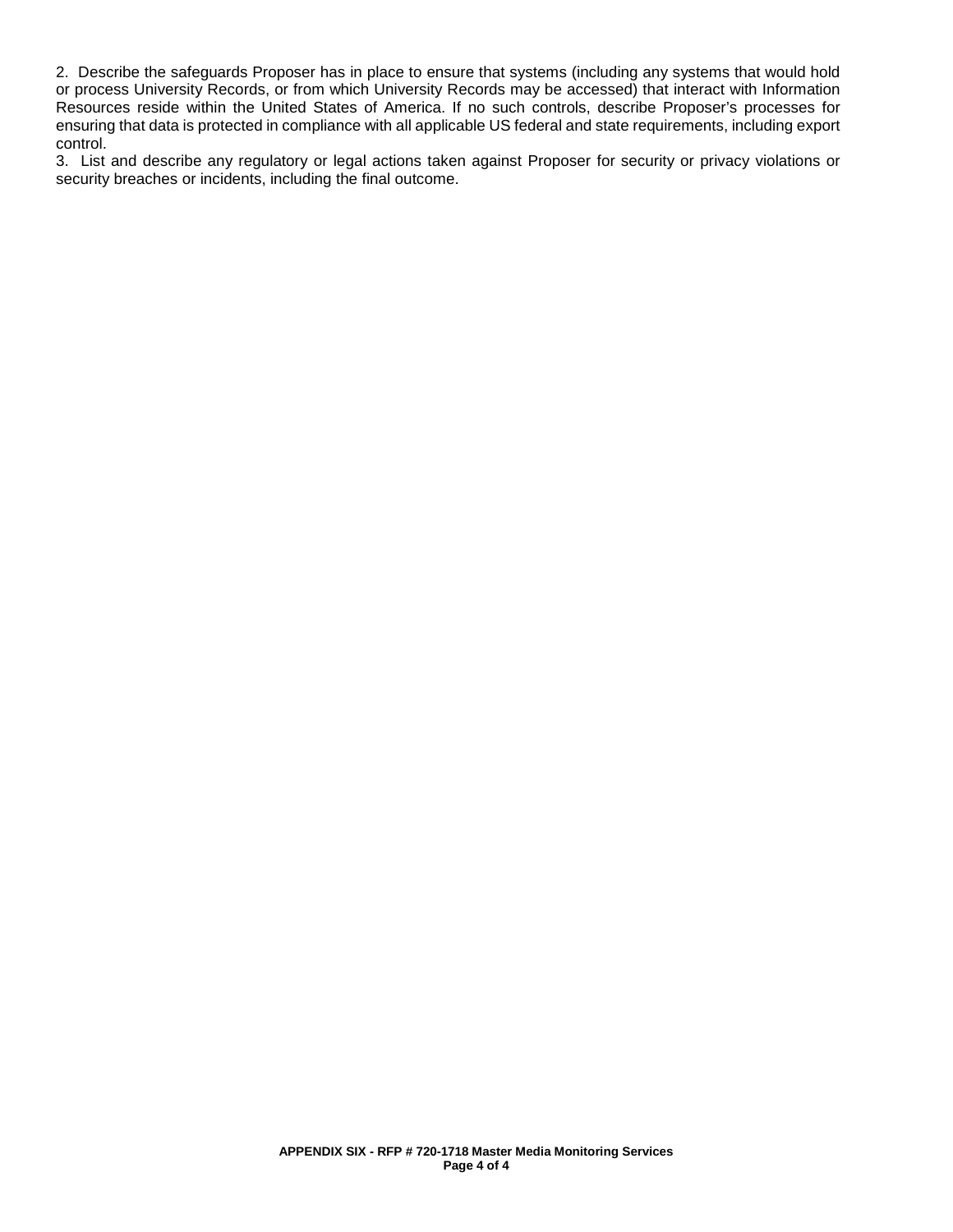### **APPENDIX SEVEN**

### **CERTIFICATE OF INTERESTED PARTIES (Texas Ethics Commission Form 1295)**

This is a sample Texas Ethics Commission's FORM 1295 – CERTIFICATE OF INTERESTED PARTIES. Contractor<br>must use the Texas Ethics Commission electronic filing web page (at Commission [https://www.ethics.state.tx.us/whatsnew/elf\\_info\\_form1295.htm\)](https://www.ethics.state.tx.us/whatsnew/elf_info_form1295.htm) to complete the most current Certificate of Interested Parties form and submit the form as instructed to the Texas Ethics Commission and University. **The Certificate of Interested Parties will be submitted only by Contractor to University with the signed Agreement.**

| <b>CERTIFICATE OF INTERESTED PARTIES</b>                                                                                                                                                                           |                                                                                              |  |                                       | <b>FORM 1295</b>                    |  |
|--------------------------------------------------------------------------------------------------------------------------------------------------------------------------------------------------------------------|----------------------------------------------------------------------------------------------|--|---------------------------------------|-------------------------------------|--|
| Complete Nos. 1 - 4 and 6 if there are interested parties.<br>Complete Nos. 1, 2, 3, 5, and 6 if there are no interested parties.                                                                                  |                                                                                              |  |                                       | OFFICE USE ONLY                     |  |
| 1<br>entity's place of business.                                                                                                                                                                                   | Name of business entity filing form, and the city, state and country of the business         |  |                                       |                                     |  |
| $\overline{\mathbf{2}}$<br>which the form is being filed.                                                                                                                                                          | Name of governmental entity or state agency that is a party to the contract for              |  |                                       |                                     |  |
| Provide the identification number used by the governmental entity or state agency to track or identify the contract,<br>3<br>and provide a description of the goods or services to be provided under the contract. |                                                                                              |  |                                       |                                     |  |
| 4                                                                                                                                                                                                                  | City, State, Country                                                                         |  | Nature of Interest (check applicable) |                                     |  |
| <b>Name of Interested Party</b>                                                                                                                                                                                    | (place of business)                                                                          |  | Controlling                           | Intermediary                        |  |
|                                                                                                                                                                                                                    |                                                                                              |  |                                       |                                     |  |
|                                                                                                                                                                                                                    |                                                                                              |  |                                       |                                     |  |
|                                                                                                                                                                                                                    |                                                                                              |  |                                       |                                     |  |
|                                                                                                                                                                                                                    |                                                                                              |  |                                       |                                     |  |
| Check only if there is NO Interested Party.                                                                                                                                                                        |                                                                                              |  |                                       |                                     |  |
| 6 AFFIDAVIT                                                                                                                                                                                                        | I swear, or affirm, under penalty of perjury, that the above disclosure is true and correct. |  |                                       |                                     |  |
| Signature of authorized agent of contracting business entity<br>AFFIX NOTARY STAMP / SEAL ABOVE                                                                                                                    |                                                                                              |  |                                       |                                     |  |
| Sworn to and subscribed before me, by the said<br>of_                                                                                                                                                              |                                                                                              |  | $\overline{\phantom{a}}$ , this the   | day                                 |  |
| Signature of officer administering oath                                                                                                                                                                            | Printed name of officer administering oath                                                   |  |                                       | Title of officer administering oath |  |
| ADD ADDITIONAL PAGES AS NECESSARY                                                                                                                                                                                  |                                                                                              |  |                                       |                                     |  |
| Form provided by Texas Ethics Commission                                                                                                                                                                           | www.ethics.state.tx.us                                                                       |  |                                       | Adopted 10/5/2015                   |  |